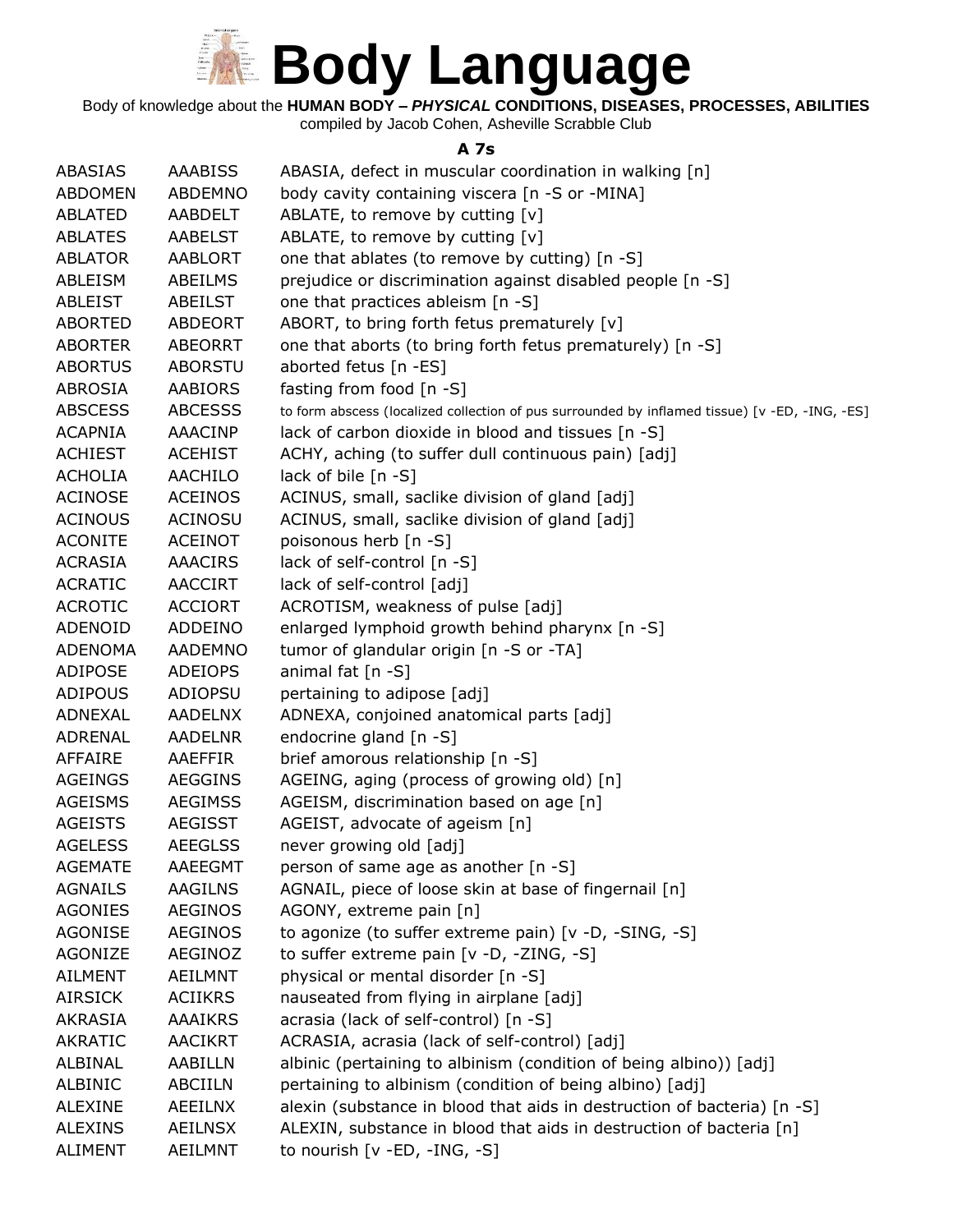Body of knowledge about the **HUMAN BODY –** *PHYSICAL* **CONDITIONS, DISEASES, PROCESSES, ABILITIES**

| <b>ALLERGY</b> | <b>AEGLLRY</b> | state of hypersensitive reaction to certain things [n -GIES]             |
|----------------|----------------|--------------------------------------------------------------------------|
| <b>ALLHEAL</b> | <b>AAEHLLL</b> | medicinal herb [n -S]                                                    |
| AMANITA        | AAAIMNT        | any of genus of poisonous fungi [n -S]                                   |
| <b>AMATIVE</b> | AAEIMTV        | amorous (pertaining to love) [adj]                                       |
| <b>AMATORY</b> | <b>AAMORTY</b> | pertaining to sexual love [adj]                                          |
| AMIDASE        | <b>AADEIMS</b> | enzyme (complex protein) [n -S]                                          |
| <b>AMPUTEE</b> | <b>AEEMPTU</b> | one that has limb amputated (to cut off by surgical means) [n -S]        |
| <b>AMULETS</b> | <b>AELMSTU</b> | AMULET, object worn to protect against evil or injury [n]                |
| <b>AMYLASE</b> | <b>AAELMSY</b> | enzyme (complex protein) [n -S]                                          |
| AMYLOID        | <b>ADILMOY</b> | hard protein deposit resulting from degeneration of tissue [n -S]        |
| ANAEMIA        | AAAEIMN        | anemia (disorder of blood) [n -S]                                        |
| ANAEMIC        | <b>AACEIMN</b> | ANAEMIA, anemia (disorder of blood) [adj]                                |
| <b>ANAGENS</b> | <b>AAEGNNS</b> | ANAGEN, hair growth period [n]                                           |
| ANALGIA        | AAAGILN        | inability to feel pain [n -S]                                            |
| <b>ANATOMY</b> | <b>AAMNOTY</b> | structure of organism [n -MIES]                                          |
| <b>ANCONAL</b> | <b>AACLNNO</b> | ANCON, elbow [adj]                                                       |
| <b>ANCONES</b> | <b>ACENNOS</b> | ANCON, elbow [n] / ANCONE, ancon (elbow) [n]                             |
| <b>ANEMIAS</b> | AAEIMNS        | ANEMIA, disorder of blood [n]                                            |
| ANERGIA        | AAEGINR        | anergy (lack of energy) [n -S]                                           |
| ANGAKOK        | AAGKKNO        | Inuit medicine man [n -S]                                                |
| ANGINAL        | AAGILNN        | ANGINA, disease marked by spasmodic attacks of intense pain [adj]        |
| <b>ANGINAS</b> | <b>AAGINNS</b> | ANGINA, disease marked by spasmodic attacks of intense pain [n]          |
| ANGIOMA        | AAGIMNO        | tumor composed of blood or lymph vessels [n -S or -TA]                   |
| ANIMACY        | <b>AACIMNY</b> | state of being alive [n -CIES]                                           |
| <b>ANIMALS</b> | <b>AAILMNS</b> | ANIMAL, organism typically capable of voluntary motion and sensation [n] |
| <b>ANKLING</b> | <b>AGIKLNN</b> | ANKLE, to walk (to advance on foot) [v]                                  |
| <b>ANODYNE</b> | <b>ADENNOY</b> | medicine that relieves pain [n -S]                                       |
| <b>ANOPIAS</b> | <b>AAINOPS</b> | ANOPIA, anoopsia (visual defect) [n]                                     |
| <b>ANOPSIA</b> | <b>AAINOPS</b> | anoopsia (visual defect) [n -S]                                          |
| ANOREXY        | <b>AENORXY</b> | anorexia (loss of appetite) [n -XIES]                                    |
| ANOSMIA        | AAIMNOS        | loss of sense of smell [n -S]                                            |
| ANOSMIC        | <b>ACIMNOS</b> | ANOSMIA, loss of sense of smell [adj]                                    |
| <b>ANTACID</b> | <b>AACDINT</b> | substance that neutralizes acid [n -S]                                   |
| <b>ANTHRAX</b> | <b>AAHNRTX</b> | infectious disease [n -ES or -ACES]                                      |
| <b>ANTIARS</b> | <b>AAINRST</b> | ANTIAR, arrow poison [n]                                                 |
| ANTIFAT        | AAFINTT        | preventing formation of fat [adj]                                        |
| ANTIFLU        | <b>AFILNTU</b> | combating flu [adj]                                                      |
| <b>ANTIGEN</b> | <b>AEGINNT</b> | substance that stimulates production of antibodies [n -S]                |
| <b>ANTISEX</b> | <b>AEINSTX</b> | opposed to sexual activity [adj]                                         |
| <b>ANTRUMS</b> | <b>AMNRSTU</b> | ANTRUM, cavity in bone [n]                                               |
| <b>ANTSIER</b> | <b>AEINRST</b> | ANTSY, fidgety (nervously restless) [adj]                                |
| APHAGIA        | AAAGHIP        | inability to swallow [n -S]                                              |
| <b>APHONIA</b> | <b>AAHINOP</b> | loss of voice [n -S]                                                     |
| <b>APHONIC</b> | <b>ACHINOP</b> | one suffering from aphonia (loss of voice) [n -S]                        |
| <b>APHTHAE</b> | AAEHHPT        | APHTHA, small blister in mouth or stomach [n -S]                         |
| APLASIA        | <b>AAAILPS</b> | defective development of organ or part [n -S]                            |
| <b>APNOEAL</b> | <b>AAELNOP</b> | APNOEA, apnea (temporary cessation of respiration) [adj]                 |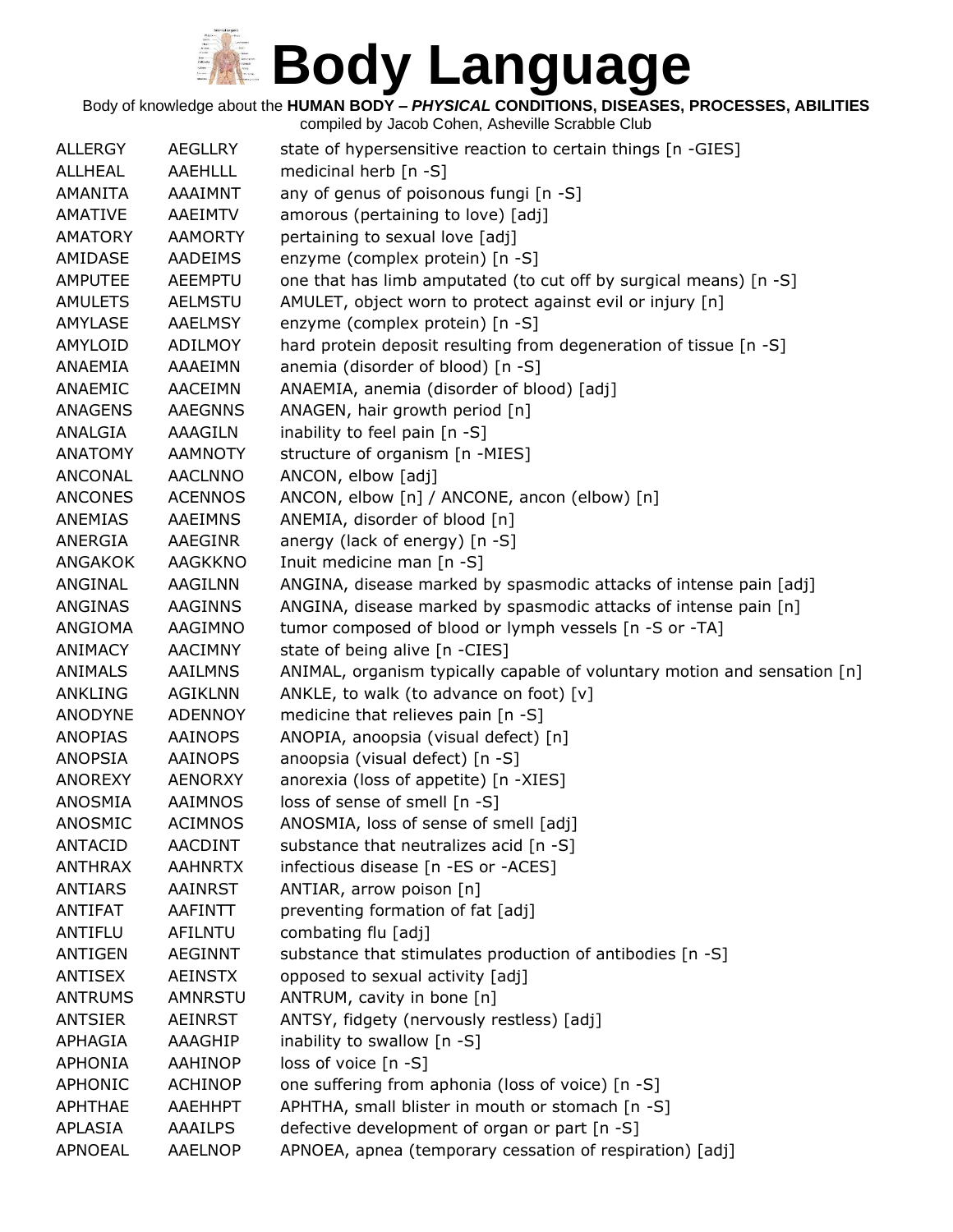Body of knowledge about the **HUMAN BODY –** *PHYSICAL* **CONDITIONS, DISEASES, PROCESSES, ABILITIES**

| <b>APNOEAS</b> | <b>AAENOPS</b> | APNOEA, apnea (temporary cessation of respiration) [n]                                      |
|----------------|----------------|---------------------------------------------------------------------------------------------|
| <b>APNOEIC</b> | <b>ACEINOP</b> | APNOEA, apnea (temporary cessation of respiration) [adj]                                    |
| APRAXIA        | <b>AAAIPRX</b> | loss of ability to perform coordinated movements [n -S]                                     |
| APRAXIC        | <b>AACIPRX</b> | APRAXIA, loss of ability to perform coordinated movements [adj]                             |
| <b>APYRASE</b> | <b>AAEPRSY</b> | enzyme (complex protein) [n -S]                                                             |
| <b>AQUIVER</b> | AEIQRUV        | quivering (shake with slight but rapid motion) [adj]                                        |
| <b>ARMLESS</b> | <b>AELMRSS</b> | having no arms [adj]                                                                        |
| <b>ARMPITS</b> | <b>AIMPRST</b> | ARMPIT, hollow under arm at shoulder [n]                                                    |
| <b>ARSINES</b> | <b>AEINRSS</b> | ARSINE, poisonous gas [n]                                                                   |
| <b>ASCARID</b> | <b>AACDIRS</b> | parasitic worm [n -S]                                                                       |
| <b>ASCARIS</b> | <b>AACIRSS</b> | ascarid (parasitic worm) [n -ES or -IDES]                                                   |
| <b>ASCITES</b> | <b>ACEISST</b> | accumulation of serous fluid in abdomen [n ASCITES]                                         |
| <b>ASCITIC</b> | <b>ACCIIST</b> | ASCITES, accumulation of serous fluid in abdomen [adj]                                      |
| <b>ASEPSIS</b> | <b>AEIPSSS</b> | condition of being aseptic (free from germs) [n -SES]                                       |
| <b>ASEPTIC</b> | <b>ACEIPST</b> | free from germs [adj]                                                                       |
| <b>ASPECTS</b> | <b>ACEPSST</b> | ASPECT, appearance of something to eye or mind [n]                                          |
| <b>ASPHYXY</b> | <b>AHPSXYY</b> | asphyxia (unconsciousness caused by lack of oxygen [n -XIES]                                |
| <b>ASPIRIN</b> | <b>AIINPRS</b> | pain reliever [n -S]                                                                        |
| <b>ASSHOLE</b> | <b>AEHLOSS</b> | offensive word [n -S]                                                                       |
| <b>ASTANGA</b> | <b>AAAGNST</b> | ashtanga (type of yoga (Hindu philosophy involving physical and mental disciplines)) [n -S] |
| <b>ASTASIA</b> | <b>AAAISST</b> | inability to stand resulting from muscular incoordination [n]                               |
| <b>ASTATIC</b> | <b>AACISST</b> | unstable [adj]                                                                              |
| <b>ASTHENY</b> | <b>AEHNSTY</b> | asthenia (lack of strength) [n -NIES]                                                       |
| <b>ASTHMAS</b> | <b>AAHMSST</b> | ASTHMA, respiratory disease [n]                                                             |
| <b>ATAXIAS</b> | AAAISTX        | ATAXIA, loss of muscular coordination [n]                                                   |
| <b>ATAXICS</b> | <b>AACISTX</b> | ATAXIC, one suffering from ataxia [n]                                                       |
| <b>ATAXIES</b> | <b>AAEISTX</b> | ATAXY, ataxia (loss of muscular coordination) [n]                                           |
| <b>ATINGLE</b> | <b>AEGILNT</b> | tingling (to cause prickly, stinging sensation) [adj]                                       |
| <b>ATONIAS</b> | AAINOST        | ATONIA, atony (muscular weakness) [n]                                                       |
| <b>ATONIES</b> | <b>AEINOST</b> | ATONY, muscular weakness [n]                                                                |
| <b>ATOPIES</b> | <b>AEIOPST</b> | ATOPY, type of allergy (state of hypersensitive reaction to certain things) [n]             |
| <b>ATRESIA</b> | <b>AAEIRST</b> | absence or closure of natural bodily passage [n -S]                                         |
| <b>ATRESIC</b> | <b>ACEIRST</b> | ATRESIA, absence or closure of natural bodily passage [adj]                                 |
| <b>ATRETIC</b> | <b>ACEIRTT</b> | ATRESIA, absence or closure of natural bodily passage [adj]                                 |
| <b>ATROPHY</b> | <b>AHOPRTY</b> | to waste away [v -HIED, -ING, -HIES]                                                        |
| <b>ATROPIN</b> | <b>AINOPRT</b> | atropine (poisonous alkaloid) [n -S]                                                        |
| <b>ATTAINS</b> | <b>AAINSTT</b> | ATTAIN, to gain or achieve by mental or physical effort [v]                                 |
| <b>AUDINGS</b> | ADGINSU        | AUDING, process of hearing, recognizing, and interpreting spoken language [n]               |
| <b>AUDISMS</b> | ADIMSSU        | AUDISM, anti-deaf discrimination [n]                                                        |
| <b>AUDISTS</b> | ADISSTU        | AUDIST, one that engages in audism (anti-deaf discrimination) [n]                           |
| <b>AURALLY</b> | <b>AALLRUY</b> | AURAL, pertaining to sense of hearing [adv]                                                 |
| <b>AURISTS</b> | <b>AIRSSTU</b> | AURIST, specialist in diseases of ear [n]                                                   |
| <b>AUTOPSY</b> | <b>AOPSTUY</b> | to examine dead body to determine cause of death [v -SIED, -SYING, -SIES]                   |
| <b>AWAKENS</b> | <b>AAEKNSW</b> | AWAKEN, to awake (to wake up) [v]                                                           |
| AWAKING        | <b>AAGIKNW</b> | AWAKE, to wake up [v]                                                                       |
| AXILLAE        | AAEILLX        | AXILLA, armpit (hollow under arm at shoulder) [n]                                           |
| <b>AXILLAS</b> | AAILLSX        | AXILLA, armpit (hollow under arm at shoulder) [n]                                           |
|                |                |                                                                                             |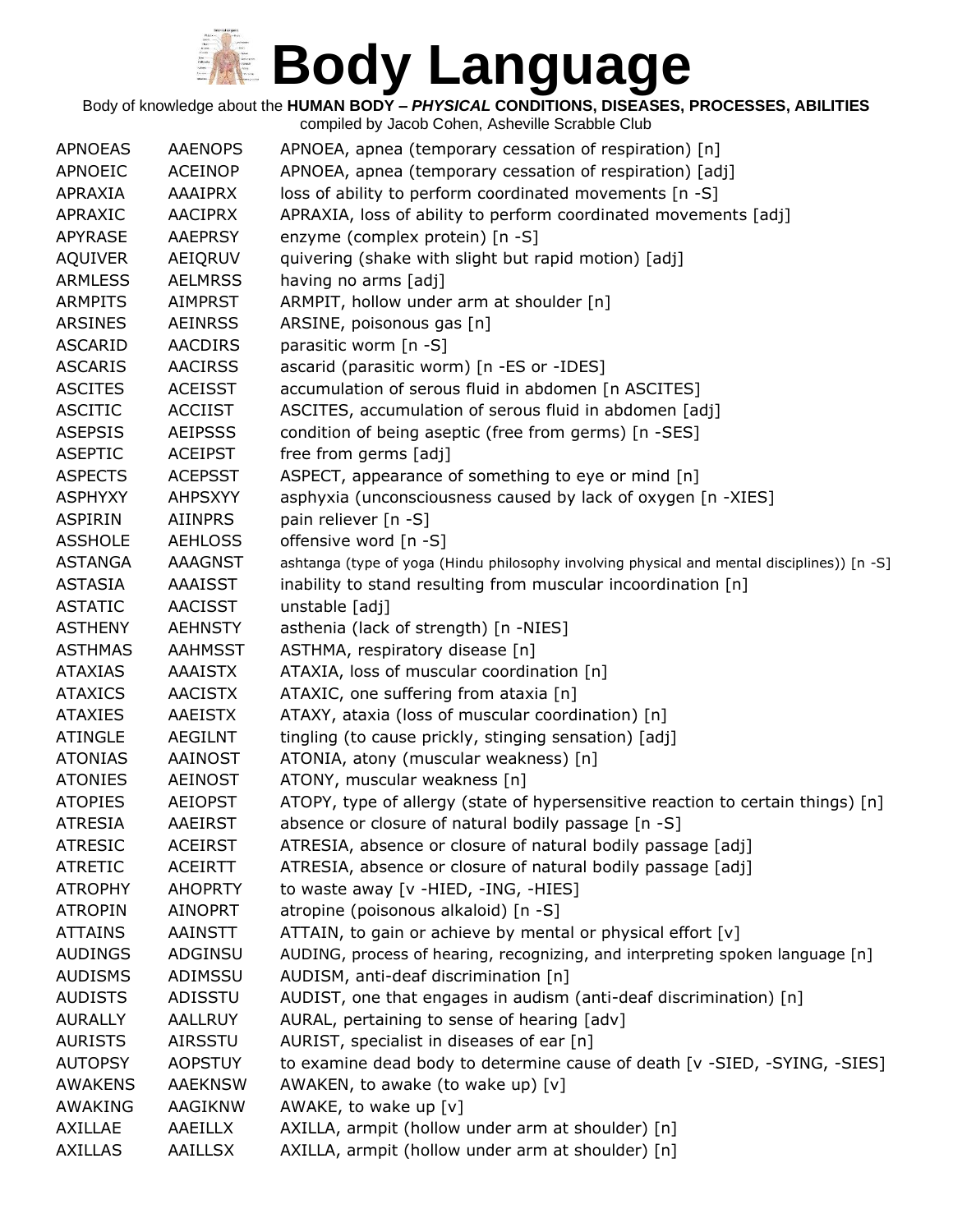

Body of knowledge about the **HUMAN BODY –** *PHYSICAL* **CONDITIONS, DISEASES, PROCESSES, ABILITIES**

compiled by Jacob Cohen, Asheville Scrabble Club

#### **B 7s**

| <b>BABESIA</b> | AABBEIS        | parasitic protozoan [n -S, -E]                                   |
|----------------|----------------|------------------------------------------------------------------|
| <b>BAGGIES</b> | ABEGGIS        | BAGGIE, stomach [n]                                              |
| <b>BAGNIOS</b> | <b>ABGINOS</b> | BAGNIO, brothel (house of prostitution) [n]                      |
| <b>BALDEST</b> | <b>ABDELST</b> | BALD, lacking hair [adj]                                         |
| <b>BALDIES</b> | ABDEILS        | BALDIE, offensive word [n]                                       |
| <b>BALDING</b> | ABDGILN        | BALD, to become bald (lacking hair) [v]                          |
| <b>BALDISH</b> | <b>ABDHILS</b> | somewhat bald [adj]                                              |
| <b>BALLIER</b> | ABEILLR        | BALLY, stained with blood [adj]                                  |
| <b>BANDAID</b> | AABDDIN        | providing superficial relief [adj]                               |
| <b>BANDIER</b> | <b>ABDEINR</b> | BANDY, curved apart at knees [adj]                               |
| <b>BANEFUL</b> | ABEFLNU        | poisonous [adj]                                                  |
| <b>BARBATE</b> | AABBERT        | bearded [adj]                                                    |
| <b>BARBERS</b> | <b>ABBERRS</b> | BARBER, to cut hair [v]                                          |
| <b>BARFING</b> | ABFGINR        | BARF, to vomit (to eject contents of stomach through mouth) [v]  |
| <b>BASILAR</b> | <b>AABILRS</b> | basal (pertaining to foundation) [adj]                           |
| <b>BASIONS</b> | <b>ABINOSS</b> | BASION, part of skull [n]                                        |
| <b>BAZOOMS</b> | ABMOOSZ        | BAZOOM, offensive word [n]                                       |
| <b>BEALING</b> | ABEGILN        | beal (infected sore (painful place on body)) [n -S]              |
| BEBLOOD        | <b>BBDELOO</b> | to cover with blood [v -ED, -ING, -S]                            |
| <b>BEDFAST</b> | ABDEFST        | confined to bed [adj]                                            |
| <b>BEDHEAD</b> | ABDDEEH        | upright board at head of bed or messy hair [n -S]                |
| <b>BEDPANS</b> | <b>ABDENPS</b> | BEDPAN, toilet pan [n]                                           |
| <b>BEDREST</b> | <b>BDEERST</b> | confinement to bed [n -S]                                        |
| <b>BEDRUGS</b> | <b>BDEGRSU</b> | BEDRUG, to make sleepy [v]                                       |
| <b>BEDSORE</b> | <b>BDEEORS</b> | type of sore [n -S]                                              |
| <b>BEEFIER</b> | <b>BEEEFIR</b> | BEEFY, brawny (muscular (pertaining to muscle)) [adj]            |
| <b>BEEFILY</b> | <b>BEEFILY</b> | in beefy (brawny (muscular (pertaining to muscle))) manner [adv] |
| <b>BEEFING</b> | <b>BEEFGIN</b> | BEEF, to add bulk to [v]                                         |
| <b>BEEZERS</b> | <b>BEEERSZ</b> | BEEZER, nose [n]                                                 |
| <b>BEFRETS</b> | <b>BEEFRST</b> | BEFRET, to gnaw (to wear away by persistent biting) [v]          |
| <b>BEGALLS</b> | ABEGLLS        | BEGALL, to make sore by rubbing                                  |
| <b>BEGAZED</b> | ABDEEGZ        | BEGAZE, to gaze at [v]                                           |
| <b>BEGAZES</b> | <b>ABEEGSZ</b> | BEGAZE, to gaze at $[v]$                                         |
| <b>BEHINDS</b> | <b>BDEHINS</b> | BEHIND, buttocks [n]                                             |
| <b>BELCHED</b> | <b>BCDEEHL</b> | BELCH, to expel gas through mouth [v]                            |
| <b>BELCHER</b> | <b>BCEEHLR</b> | one that belches (to expel gas through mouth) [n -S]             |
| <b>BELCHES</b> | <b>BCEEHLS</b> | BELCH, to expel gas through mouth [v]                            |
| <b>BENUMBS</b> | <b>BBEMNSU</b> | BENUMB, to make numb (lacking sensation) [v]                     |
| <b>BEVOMIT</b> | <b>BEIMOTV</b> | to vomit all over [v -ED, -ING, -S]                              |
| <b>BEWORMS</b> | <b>BEMORSW</b> | BEWORM, to infest with worms [v]                                 |
| <b>BEZOARS</b> | <b>ABEORSZ</b> | BEZOAR, gastric mass [n]                                         |
| <b>BICARBS</b> | ABBCIRS        | BICARB, sodium bicarbonate [n -S]                                |
| <b>BILIARY</b> | ABIILRY        | pertaining to bile (fluid secreted by liver) [adj]               |
| <b>BILIOUS</b> | <b>BIILOSU</b> | pertaining to bile (fluid secreted by liver) [adj]               |
| <b>BIOPSIC</b> | <b>BCIIOPS</b> | BIOPSY, to examine tissue [adj]                                  |
| <b>BIOPTIC</b> | <b>BCIIOPT</b> | BIOPSY, to examine tissue [adj]                                  |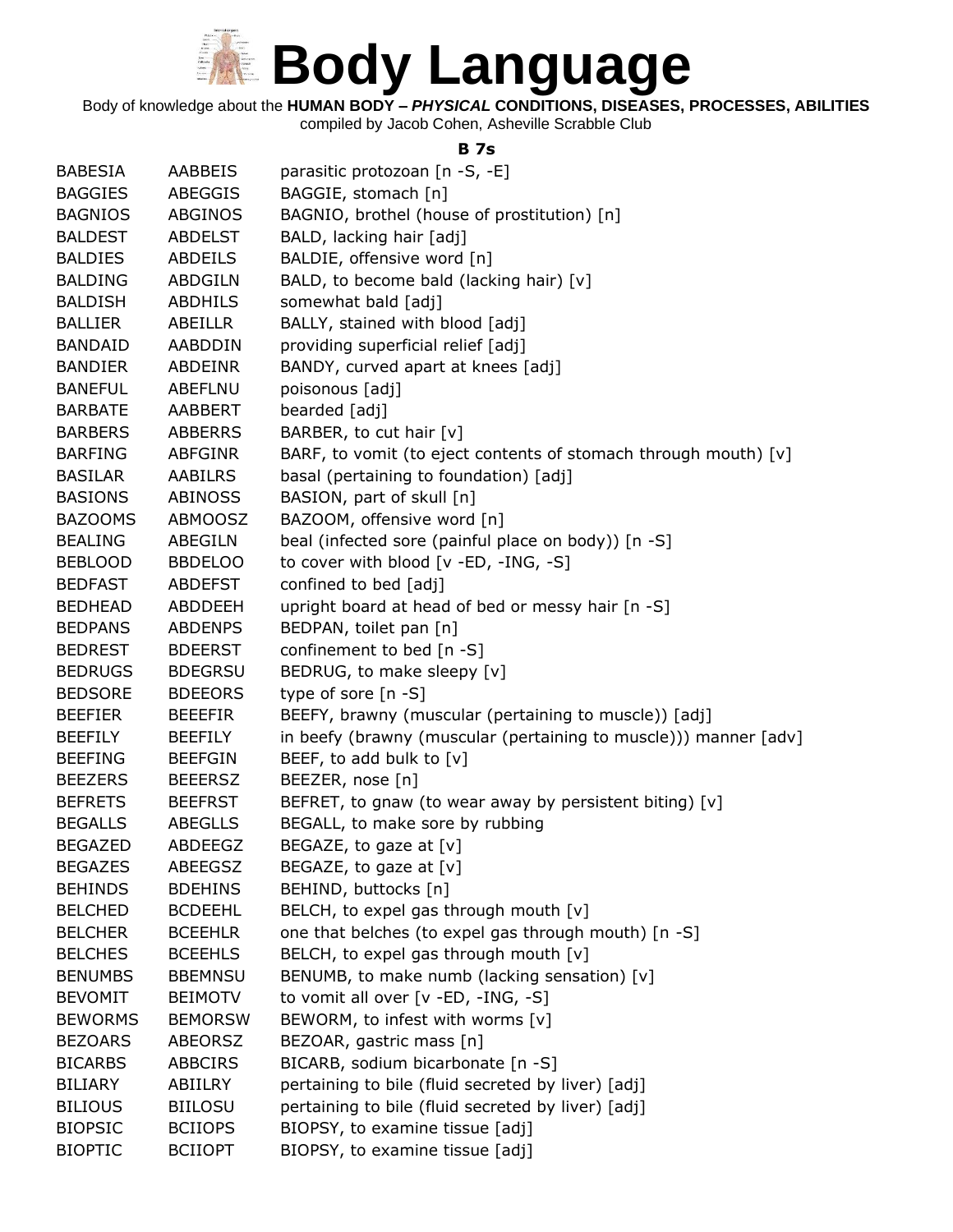Body of knowledge about the **HUMAN BODY –** *PHYSICAL* **CONDITIONS, DISEASES, PROCESSES, ABILITIES**

| <b>BIOTINS</b> | <b>BIINOST</b> | BIOTIN, B vitamin [n]                                                               |
|----------------|----------------|-------------------------------------------------------------------------------------|
| <b>BISTORT</b> | <b>BIORSTT</b> | perennial herb with roots used as astringents [n -S]                                |
| <b>BITABLE</b> | ABBEILT        | capable of being bitten [adj]                                                       |
| <b>BLADDER</b> | <b>ABDDELR</b> | saclike receptacle [n -S]                                                           |
| <b>BLEEDER</b> | <b>BDEEELR</b> | one that bleeds (to lose blood) [n -S]                                              |
| <b>BLIGHTY</b> | <b>BGHILTY</b> | wound causing one to be sent home to England [n -TIES]                              |
| <b>BLINKED</b> | <b>BDEIKLN</b> | BLINK, to open and shut eyes [v]                                                    |
| <b>BLISTER</b> | <b>BEILRST</b> | to cause blisters (skin swellings) [v -ED, -ING, -S]                                |
| <b>BLOODED</b> | <b>BDDELOO</b> | BLOOD, to stain with blood (fluid circulated by heart) [v]                          |
| <b>BLOWJOB</b> | <b>BBJLOOW</b> | offensive word [n -S]                                                               |
| <b>BLUBBED</b> | <b>BBBDELU</b> | BLUB, to blubber (to weep noisily) [v]                                              |
| <b>BLUBBER</b> | <b>BBBELRU</b> | to weep noisily [v -ED, -ING, -S]                                                   |
| <b>BLUSHED</b> | <b>BDEHLSU</b> | BLUSH, to become red [v]                                                            |
| <b>BLUSHER</b> | <b>BEHLRSU</b> | one that blushes (to become red) [n -S]                                             |
| <b>BLUSHES</b> | <b>BEHLSSU</b> | BLUSH, to become red [v]                                                            |
| <b>BOFFING</b> | <b>BFFGINO</b> | BOFF, offensive word [v]                                                            |
| <b>BOINKED</b> | <b>BDEIKNO</b> | BOINK, offensive word [v]                                                           |
| <b>BOLUSES</b> | <b>BELOSSU</b> | BOLUS, large pill [n]                                                               |
| <b>BONESET</b> | <b>BEENOST</b> | perennial herb [n -S]                                                               |
| <b>BONEYER</b> | <b>BEENORY</b> | BONEY, bony (full of bones) [adj]                                                   |
| <b>BONIEST</b> | <b>BEINOST</b> | BONEY, bony (full of bones) [adj]                                                   |
| <b>BONKING</b> | <b>BGIKNNO</b> | BONK, to hit on head with hollow blow [v]                                           |
| <b>BOOBIES</b> | <b>BBEIOOS</b> | BOOBIE, offensive word [n]                                                          |
| <b>BOODIES</b> | <b>BDEIOOS</b> | BOODY, offensive word [n]                                                           |
| <b>BOOHOOS</b> | BHOOOOS        | BOOHOO, to weep noisily [v]                                                         |
| <b>BOOZIER</b> | <b>BEIOORZ</b> | BOOZY, drunken (drunk (intoxicated)) [adj]                                          |
| <b>BOOZILY</b> | <b>BILOOYZ</b> | BOOZY, drunken (drunk (intoxicated)) [adv]                                          |
| <b>BORAGES</b> | <b>ABEGORS</b> | BORAGE, medicinal herb                                                              |
| <b>BORDELS</b> | <b>BDELORS</b> | BORDEL, brothel (house of prostitution) [n]                                         |
| <b>BOREDOM</b> | <b>BDEMOOR</b> | tedium (state of being tedious (causing weariness (quality of being weary))) [n -S] |
| <b>BOTULIN</b> | <b>BILNOTU</b> | nerve poison [n -S]                                                                 |
| <b>BOUTONS</b> | <b>BNOOSTU</b> | BOUTON, enlarged end of nerve fiber [n]                                             |
| <b>BOWELED</b> | <b>BDEELOW</b> | BOWEL, to disbowel (to remove intestines of) [v]                                    |
| <b>BOWLEGS</b> | <b>BEGLOSW</b> | BOWLEG, outwardly curved leg [n]                                                    |
| <b>BRAINED</b> | ABDEINR        | BRAIN, to hit on head [v]                                                           |
| <b>BREATHE</b> | ABEEHRT        | to inhale and exhale air $[v -D, -HING, -S]$                                        |
| <b>BREATHS</b> | <b>ABEHRST</b> | BREATH, air inhaled and exhaled [n]                                                 |
| <b>BREATHY</b> | <b>ABEHRTY</b> | marked by loud breathing [adj]                                                      |
| <b>BREGMAS</b> | <b>ABEGMRS</b> | BREGMA, junction point of skull [n]                                                 |
| <b>BRISSES</b> | <b>BEIRSSS</b> | BRISS, bris (Jewish circumcision rite) [n]                                          |
| <b>BROMALS</b> | <b>ABLMORS</b> | BROMAL, medicinal liquid [n]                                                        |
| <b>BROMISM</b> | <b>BIMMORS</b> | diseased condition of skin [n -S]                                                   |
| <b>BROTHEL</b> | <b>BEHLORT</b> | house of prostitution [n -S]                                                        |
| <b>BRUCINE</b> | <b>BCEINRU</b> | poisonous alkaloid [n -S]                                                           |
| <b>BRUCINS</b> | <b>BCINRSU</b> | BRUCIN, brucine (poisonous alkaloid) [n]                                            |
| <b>BRUISED</b> | <b>BDEIRSU</b> | BRUISE, to injure without breaking surface of skin [v]                              |
| <b>BRUISES</b> | <b>BEIRSSU</b> | BRUISE, to injure without breaking surface of skin [v]                              |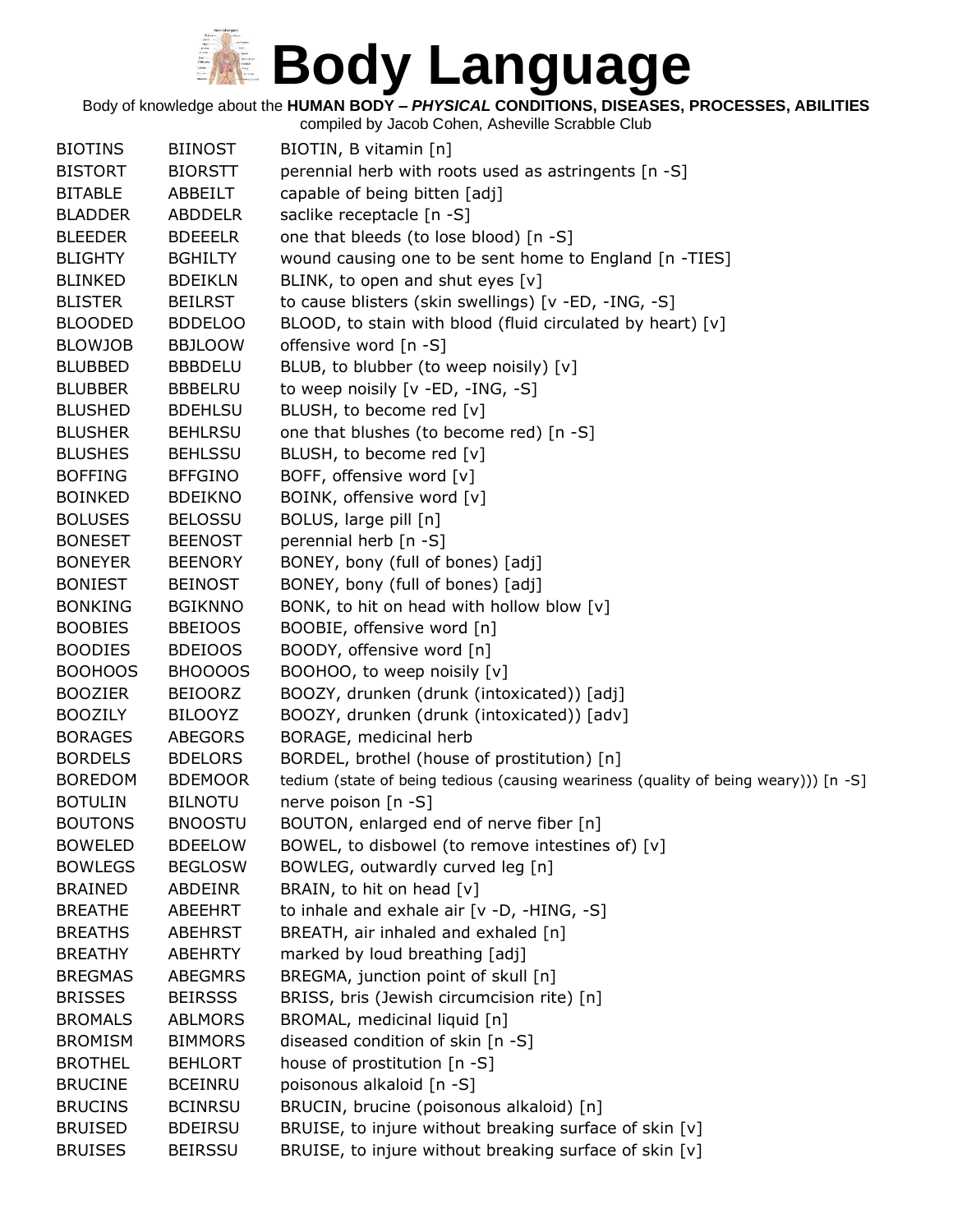#### Body of knowledge about the **HUMAN BODY –** *PHYSICAL* **CONDITIONS, DISEASES, PROCESSES, ABILITIES**

| <b>BRUNETS</b> | <b>BENRSTU</b> | BRUNET, dark-haired male [n]                             |
|----------------|----------------|----------------------------------------------------------|
| <b>BRUXISM</b> | <b>BIMRSUX</b> | nervous grinding of teeth [n -S]                         |
| <b>BUBBIES</b> | <b>BBBEISU</b> | BUBBY, offensive word [n]                                |
| <b>BUBONIC</b> | <b>BBCINOU</b> | pertaining to bubo (swelling of lymph gland) [adj]       |
| <b>BUFFEST</b> | <b>BEFFSTU</b> | BUFF, having muscular physique [adj]                     |
| <b>BUGGERY</b> | <b>BEGGRUY</b> | sodomy [n -RIES]                                         |
| <b>BUIRDLY</b> | <b>BDILRUY</b> | burly (heavy and muscular) [adj]                         |
| <b>BULIMIA</b> | ABIILMU        | insatiable appetite [n -S]                               |
| <b>BULIMIC</b> | <b>BCIILMU</b> | BULIMIA (insatiable appetite) [adj]                      |
| <b>BULKAGE</b> | ABEGKLU        | peristaltic stimulant [n -S]                             |
| <b>BUMBOYS</b> | <b>BBMOSUY</b> | BUMBOY, offensive word [n]                               |
| <b>BUNIONS</b> | <b>BINNOSU</b> | BUNION, painful swelling of foot [n]                     |
| <b>BURLIER</b> | BEILRRU        | BURLY, heavy and muscular [adj]                          |
| <b>BURPEES</b> | <b>BEEPRSU</b> | BURPEE, physical exercise [n]                            |
| <b>BURPING</b> | <b>BGINPRU</b> | BURP, to belch (to expel gas through mouth) [v]          |
| <b>BURSATE</b> | <b>ABERSTU</b> | pertaining to bursa (bodily pouch) [adj]                 |
| <b>BUSTIER</b> | <b>BEIRSTU</b> | BUSTY, full-bosomed [adj]                                |
| <b>BUXOMER</b> | <b>BEMORUX</b> | BUXOM, healthily plump [adj]                             |
| <b>BUXOMLY</b> | <b>BLMOUXY</b> | BUXOM, healthily plump [adv]                             |
| <b>BUZZCUT</b> | <b>BCTUUZZ</b> | very short haircut [n -S]                                |
|                |                | C <sub>7s</sub>                                          |
| <b>CACODYL</b> | <b>ACCDLOY</b> | poisonous liquid [n -S]                                  |
| <b>CADAVER</b> | <b>AACDEVR</b> | corpse (dead body) [n -S]                                |
| <b>CAFFEIN</b> | <b>ACEFFIN</b> | caffeine (bitter alkaloid) [n -S]                        |
| <b>CALLETS</b> | <b>ACELLST</b> | CALLET, prostitute [n]                                   |
| <b>CALOMEL</b> | <b>ACELLMO</b> | chemical compound used as purgative [n -S]               |
| <b>CALPAIN</b> | <b>AACILNP</b> | enzyme for digesting proteins [n -S]                     |
| <b>CANCERS</b> | <b>ACCENRS</b> | CANCER, malignant growth [n]                             |
| <b>CANDIDA</b> | AACDDIN        | parasitic fungus [n -S]                                  |
| <b>CANELLA</b> | <b>AACELLN</b> | medicinal tree bark [n -S]                               |
| <b>CANKERS</b> | <b>ACEKNRS</b> | CANKER, to affect with ulcerous sores [v]                |
| <b>CANKLES</b> | <b>ACEKLNS</b> | CANKLE, thick ankle [n]                                  |
| <b>CANNULA</b> | <b>AACLNNU</b> | tube inserted into bodily cavity $[n - S$ or $-E]$       |
| <b>CANTHAL</b> | <b>AACHLNT</b> | CANTHUS, corner of eye [adj]                             |
| <b>CANTHIC</b> | <b>ACCHINT</b> | CANTHUS, corner of eye [adj]                             |
| <b>CANTHUS</b> | <b>ACHNSTU</b> | corner of eye [n -HI]                                    |
| CANULAE        | <b>AACELNU</b> | CANULA, cannula (tube inserted into bodily cavity) [n]   |
| <b>CANULAR</b> | <b>AACLNRU</b> | CANULA, cannula (tube inserted into bodily cavity) [adj] |
| <b>CANULAS</b> | <b>AACLNSU</b> | CANULA, cannula (tube inserted into bodily cavity) [n]   |
| <b>CAPLETS</b> | <b>ACELPST</b> | CAPLET, coated tablet [n]                                |
| <b>CARATES</b> | <b>AACERST</b> | CARATE, tropical skin disease [n]                        |
| CARDIAC        | <b>AACCDIR</b> | person with heart disorder [n -S]                        |
| CARDIAE        | AACDEIR        | CARDIA, opening of esophagus [n]                         |
| <b>CARDIAS</b> | <b>AACDIRS</b> | CARDIA, opening of esophagus [n]                         |
| <b>CARDIOS</b> | <b>ACDIORS</b> | CARDIO, exercise involving heart and blood vessels [n]   |
| CARINAE        | <b>AACEINR</b> | CARINA, carinate anatomical part [n]                     |
| CARINAL        | AACILNR        | CARINA, carinate anatomical part [adj]                   |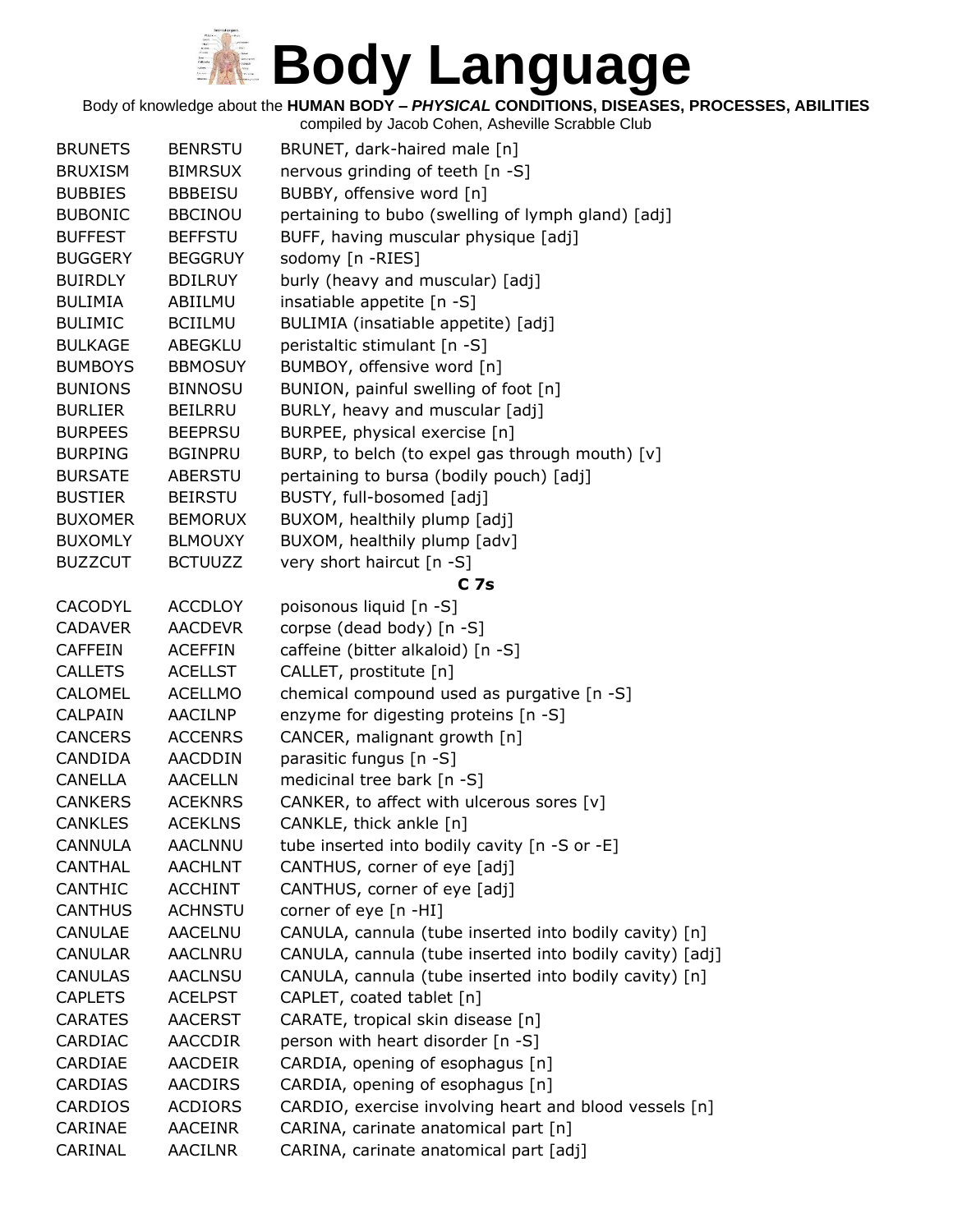Body of knowledge about the **HUMAN BODY –** *PHYSICAL* **CONDITIONS, DISEASES, PROCESSES, ABILITIES**

| <b>CARINAS</b> | <b>AACINRS</b> | CARINA, carinate anatomical part [n]                               |
|----------------|----------------|--------------------------------------------------------------------|
| CARNAGE        | <b>AACEGNR</b> | great and bloody slaughter [n -S]                                  |
| <b>CARNIFY</b> | <b>ACFINRY</b> | to form into flesh [v -FIED, -ING, -FIES]                          |
| CAROTID        | <b>ACDIORT</b> | artery in neck $[n - S]$                                           |
| <b>CARPALE</b> | <b>AACELPR</b> | bone of wrist [n -LIA]                                             |
| <b>CARPALS</b> | <b>AACLPRS</b> | CARPAL, carpale (bone of wrist) [n]                                |
| <b>CARRION</b> | <b>ACINORR</b> | dead and putrefying flesh [n -S]                                   |
| <b>CARSICK</b> | <b>ACCIKRS</b> | nauseated from riding in car [adj]                                 |
| CASCARA        | <b>AAACCRS</b> | medicinal tree bark [n -S]                                         |
| <b>CATAGEN</b> | <b>AACEGNT</b> | hair growth period [n -S]                                          |
| <b>CATARRH</b> | <b>AACHRRT</b> | inflammation of mucous membrane [n -S]                             |
| <b>CATLING</b> | <b>ACGILNT</b> | surgical knife [n -S]                                              |
| <b>CATLINS</b> | <b>ACILNST</b> | CATLIN, catling (surgical knife) [n]                               |
| <b>CATNAPS</b> | <b>AACNPST</b> | CATNAP, doze [n]                                                   |
| <b>CAUDATE</b> | <b>AACDETU</b> | basal ganglion of brain [n -S]                                     |
| <b>CAUTERY</b> | <b>ACERTUY</b> | something used to destroy tissue [n -RIES]                         |
| <b>CECALLY</b> | <b>ACCELLY</b> | CECUM, bodily cavity with one opening [adv]                        |
| <b>CELIACS</b> | <b>ACCEILS</b> | CELIAC, one that has chronic nutritional disturbance [n]           |
| <b>CENTRUM</b> | <b>CEMNRTU</b> | body of vertebra [n -S or -RA]                                     |
| <b>CERATES</b> | <b>ACEERST</b> | CERATE, medicated ointment [n]                                     |
| <b>CERUMEN</b> | <b>CEEMNRU</b> | waxy secretion of ear $[n -S]$                                     |
| <b>CESSPIT</b> | <b>CEIPSST</b> | cesspool (covered well or pit for sewage) [n -S]                   |
| <b>CHAKRAS</b> | <b>AACHKRS</b> | CHAKRA, body center in yoga [n]                                    |
| <b>CHALONE</b> | <b>ACEHLNO</b> | hormone (secretion of endocrine organs) [n -S]                     |
| <b>CHANCED</b> | <b>ACCDEHN</b> | CHANCE, to risk (to expose to risk (chance of injury or loss)) [v] |
| <b>CHANCES</b> | <b>ACCEHNS</b> | CHANCE, to risk (to expose to risk (chance of injury or loss)) [v] |
| <b>CHANCRE</b> | <b>ACCEHNR</b> | hard-based sore [n -S]                                             |
| <b>CHAPPED</b> | <b>ACDEHPP</b> | CHAP, to split, crack, or redden [v]                               |
| <b>CHARNEL</b> | <b>ACEHLNR</b> | room where corpses kept [n -S]                                     |
| <b>CHECKUP</b> | <b>CCEHKPU</b> | examination [n -S]                                                 |
| <b>CHELOID</b> | <b>CDEHILO</b> | keloid (scar caused by excessive growth of fibrous tissue) [n -S]  |
| <b>CHESTED</b> | <b>CDEEHST</b> | CHEST, part of body [adj]                                          |
| <b>CHEWERS</b> | <b>CEEHRSW</b> | CHEWER, one that chews (to crush or grind with teeth) [n]          |
| <b>CHEWIER</b> | <b>CEEHIRW</b> | CHEWY, not easily chewed [adj]                                     |
| <b>CHEWING</b> | <b>CEGHINW</b> | CHEW, to crush or grind with teeth [v]                             |
| <b>CHIASMA</b> | <b>AACHIMS</b> | anatomical junction [n -S, -TA]                                    |
| <b>CHIASMS</b> | <b>ACHIMSS</b> | CHIASM, chiasma (anatomical junction) [n]                          |
| <b>CHIGNON</b> | <b>CGHINNO</b> | woman's hairdo [n -S]                                              |
| <b>CHINNED</b> | <b>CDEHINN</b> | CHIN, to hold with chin (lower part of face) [v]                   |
| <b>CHIPPIE</b> | <b>CEHIIPP</b> | chippy (prostitute) [n -S]                                         |
| <b>CHOKERS</b> | <b>CEHKORS</b> | CHOKER, one that chokes (to impede breathing of) [n]               |
| <b>CHOKIER</b> | <b>CEHIKOR</b> | CHOKEY, choky (tending to cause choking) [adj] / CHOKY [adj]       |
| <b>CHOKING</b> | <b>CGHIKNO</b> | CHOKE, to impede breathing of $[v]$                                |
| <b>CHOLERA</b> | <b>ACEHLOR</b> | acute disease [n -S]                                               |
| <b>CHORION</b> | <b>CHINOOR</b> | embryonic membrane [n -S]                                          |
| <b>CHOROID</b> | <b>CDHIOOR</b> | membrane of eye [n -S]                                             |
| <b>CHRONIC</b> | <b>CCHINOR</b> | one that suffers from long-lasting disease [n -S]                  |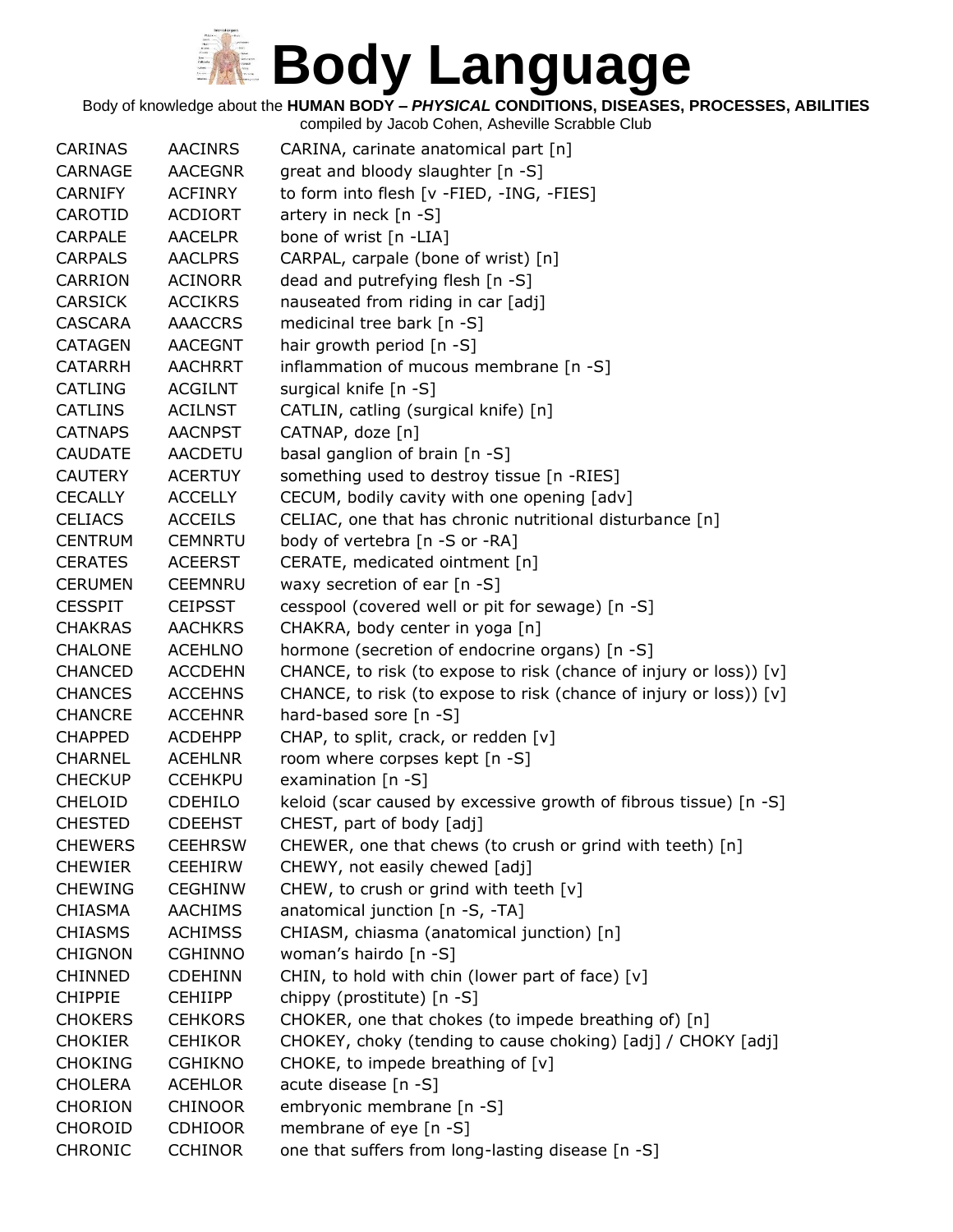Body of knowledge about the **HUMAN BODY –** *PHYSICAL* **CONDITIONS, DISEASES, PROCESSES, ABILITIES**

| <b>CHUMPED</b> | <b>CDEHMPU</b> | CHUMP, to munch (to chew with crackling sound) [v]                       |
|----------------|----------------|--------------------------------------------------------------------------|
| <b>CHUNDER</b> | <b>CDEHNRU</b> | to vomit (to eject contents of stomach through mouth) [v -ED, -ING, -S]  |
| <b>CHYMOUS</b> | <b>CHMOSUY</b> | pertaining to chyme (semi-digested food) [adj]                           |
| <b>CILIARY</b> | <b>ACIILRY</b> | pertaining to cilia (short, hairlike projection) [adj]                   |
| <b>CIRSOID</b> | <b>CDIIORS</b> | varicose (abnormally swollen or dilated) [adj]                           |
| <b>CITRINS</b> | <b>CIINRST</b> | CITRIN, citric vitamin [n]                                               |
| <b>CLAPPED</b> | <b>ACDELPP</b> | CLAP, to strike one palm against other [v]                               |
| <b>CLAPPER</b> | <b>ACELPPR</b> | one that claps (to strike one palm against other) [v]                    |
| <b>CLINICS</b> | <b>CCIILNS</b> | CLINIC, medical facility [n]                                             |
| <b>CLONISM</b> | <b>CILMNOS</b> | condition of having clonus [n -S]                                        |
| <b>CLYSTER</b> | <b>CELRSTY</b> | enema (liquid injected into rectum) [n -S]                               |
| COCAINE        | <b>ACCEINO</b> | narcotic alkaloid [n -S]                                                 |
| <b>COCAINS</b> | <b>ACCINOS</b> | COCAIN, cocaine (narcotic alkaloid) [n]                                  |
| <b>COCHLEA</b> | <b>ACCEHLO</b> | part of ear $[n - S, -E]$                                                |
| <b>COCKEYE</b> | <b>CCEEKOY</b> | squinting eye [n -S]                                                     |
| <b>COCOTTE</b> | <b>CCEOOTT</b> | prostitute [n -S]                                                        |
| <b>CODEINA</b> | <b>ACDEINO</b> | codeine (narcotic alkaloid) [n -S]                                       |
| CODEINE        | <b>CDEEINO</b> | narcotic alkaloid [n -S]                                                 |
| <b>CODEINS</b> | <b>CDEINOS</b> | CODEIN, codeine (narcotic alkaloid) [n]                                  |
| COELIAC        | <b>ACCEILO</b> | celiac (one that has chronic nutritional disturbance) [n -S]             |
| <b>COFFINS</b> | <b>CFFINOS</b> | COFFIN, to put in coffin (burial case) $[v]$                             |
| <b>COIFFED</b> | <b>CDEFFIO</b> | COIFFE, to coif (to style hair) [v]                                      |
| <b>COIFFES</b> | <b>CEFFIOS</b> | COIFFE, to coif (to style hair) [v]                                      |
| <b>COIFING</b> | <b>CFGIINO</b> | COIF, to style hair [v]                                                  |
| <b>COITION</b> | <b>CIINOOT</b> | coitus (sexual intercourse) [n -S]                                       |
| <b>COJONES</b> | <b>CEJNOOS</b> | offensive word [n]                                                       |
| <b>COLICKY</b> | <b>CCIKLOY</b> | pertaining to or associated with colic [adj]                             |
| COLITIC        | <b>CCIILOT</b> | COLITIS, inflammation of colon [adj]                                     |
| <b>COLITIS</b> | <b>CIILOST</b> | inflammation of colon [n -ES]                                            |
| <b>COLONIC</b> | <b>CCILNOO</b> | irrigation of colon [n -S]                                               |
| <b>COMATIC</b> | <b>ACCIMOT</b> | having blurred vision as result of coma [adj]                            |
| <b>COMEDOS</b> | <b>CDEMOOS</b> | COMEDO, skin blemish [n]                                                 |
| <b>CONCHAE</b> | <b>ACCEHNO</b> | CONCHA, anatomical shell-like structure [n]                              |
| <b>CONCHAL</b> | <b>ACCHLNO</b> | CONCHA, anatomical shell-like structure [adj]                            |
| <b>CONCHAS</b> | <b>ACCHNOS</b> | CONCHA, anatomical shell-like structure [n]                              |
| <b>CONCUSS</b> | <b>CCNOSSU</b> | to injure brain by violent blow [v -ED, -ING, -ES]                       |
| <b>CONDOMS</b> | <b>CDMNOOS</b> | CONDOM, prophylactic [n]                                                 |
| <b>CONDYLE</b> | <b>CDELNOY</b> | protuberance on bone [n -S]                                              |
| CONIINE        | <b>CEIINNO</b> | poisonous alkaloid [n -S]                                                |
| <b>CONINES</b> | <b>CEINNOS</b> | CONINE, coniine (poisonous alkaloid) [n]                                 |
| <b>CONIUMS</b> | <b>CIMNOSU</b> | CONIUM, poisonous herb [n]                                               |
| <b>CONKING</b> | <b>CGIKNNO</b> | CONK, to hit on head [v]                                                 |
| <b>CONTUSE</b> | <b>CENOSTU</b> | to bruise (to injure without breaking surface of skin) [v -D, -SING, -S] |
| <b>COOTIES</b> | <b>CEIOOST</b> | COOTIE, body louse [n]                                                   |
| <b>CORIUMS</b> | <b>CIMORSU</b> | CORIUM, skin layer [n]                                                   |
| <b>CORNEAL</b> | <b>ACELNOR</b> | CORNEA, part of eye [adj]                                                |
| <b>CORNEAS</b> | <b>ACEONRS</b> | CORNEA, part of eye [n]                                                  |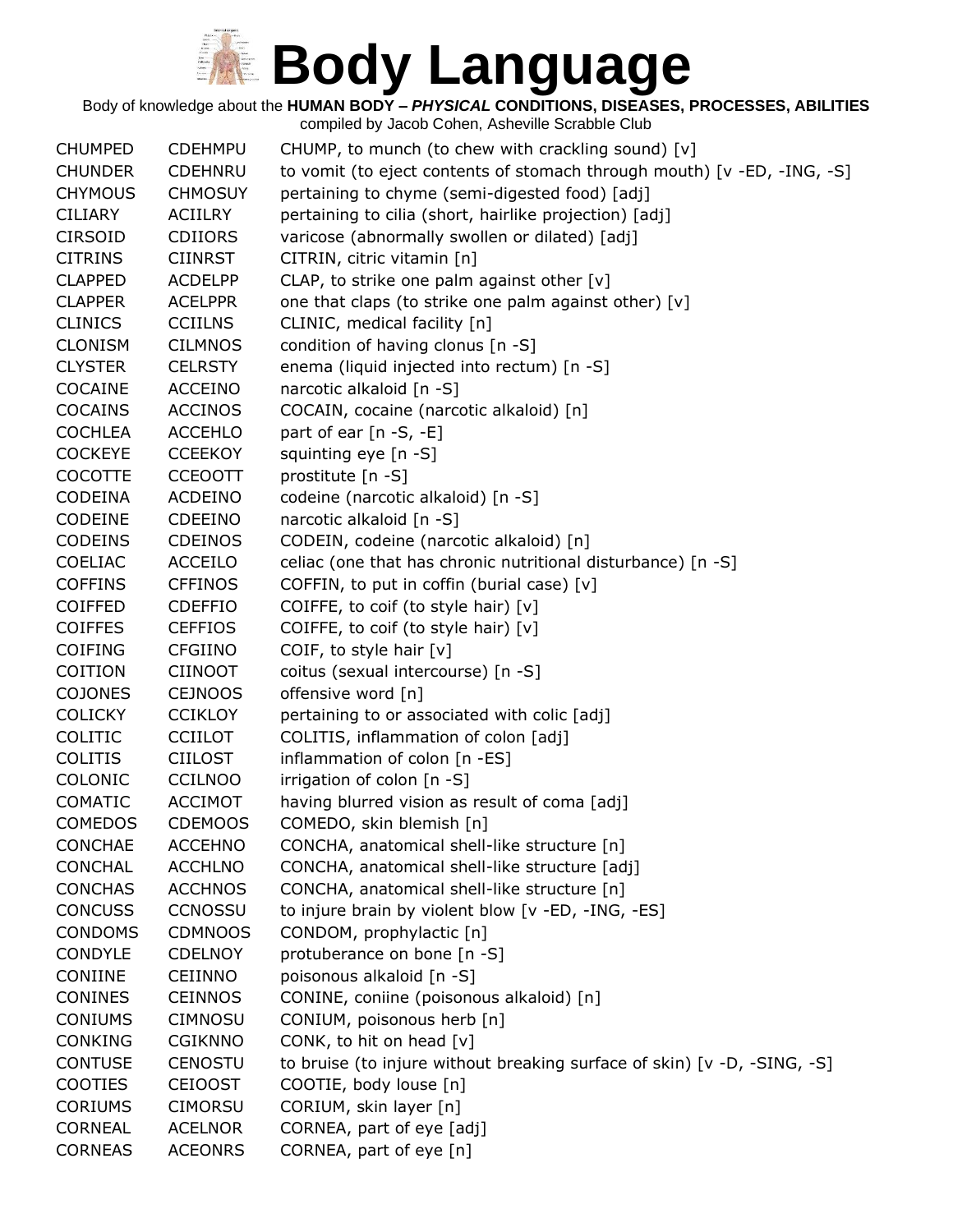Body of knowledge about the **HUMAN BODY –** *PHYSICAL* **CONDITIONS, DISEASES, PROCESSES, ABILITIES**

| <b>CORNIFY</b> | <b>CFINORY</b> | to form keratin [v -FIED, -ING, -FIES]                            |
|----------------|----------------|-------------------------------------------------------------------|
| <b>CORNROW</b> | <b>CNOORRW</b> | to braid hair tightly in rows close to scalp [n -S]               |
| <b>CORNUAL</b> | <b>ACLNORU</b> | CORNU, hornlike bone formation [adj]                              |
| <b>CORONER</b> | <b>CENOORR</b> | officer who investigates questionable deaths [n -S]               |
| <b>CORPORA</b> | <b>ACOOPRR</b> | CORPUS, human or animal body [n]                                  |
| <b>CORPSES</b> | <b>CEOPRSS</b> | CORPSE, dead body [n]                                             |
| <b>CORTINS</b> | <b>CINORST</b> | CORTIN, hormone (secretion of endocrine organs) [n]               |
| CORYZAL        | <b>ACLORYZ</b> | CORYZA, head cold [adj]                                           |
| <b>COSTATE</b> | <b>ACEOSTT</b> | having rib or ribs [adj]                                          |
| <b>COSTIVE</b> | <b>CEIOSTV</b> | constipated [adj]                                                 |
| <b>COUGHED</b> | <b>CDEGHOU</b> | COUGH, to expel air from lungs noisily [v]                        |
| <b>COUGHER</b> | <b>CEGHORU</b> | one that coughs (to expel air from lungs noisily) [n -S]          |
| <b>COUVADE</b> | <b>ACDEOUV</b> | primitive birth ritual [n -S]                                     |
| <b>COWBANE</b> | <b>ABCENOW</b> | poisonous plant [n -S]                                            |
| <b>COWLICK</b> | <b>CCIKLOW</b> | lock of unruly hair [n -S]                                        |
| <b>COXALGY</b> | <b>ACGLOXY</b> | coxalgia (pain in hip) [n -GIES]                                  |
| <b>COXITIS</b> | <b>CIIOSTX</b> | inflammation of hip joint [n -IDES]                               |
| CRANIAL        | <b>AACILNR</b> | pertaining to skull [adj]                                         |
| <b>CRANING</b> | <b>ACGINRR</b> | CRANE, to stretch one's neck [v]                                  |
| CRANIUM        | ACIMNRU        | skull [n -S or -IA]                                               |
| <b>CRAPING</b> | <b>ACGINPR</b> | CRAPE, crepe (to frizz hair) [v]                                  |
| <b>CRAPPER</b> | <b>ACEPPRR</b> | offensive word [n -S]                                             |
| <b>CRAWLED</b> | <b>ACDELRW</b> | CRAWL, to move body on or near ground [v                          |
| <b>CRAWLER</b> | <b>ACELRRW</b> | one that crawls (to move body on or near ground) [n -S]           |
| <b>CREATED</b> | <b>ACDEERT</b> | CREATE, to cause to exist $[v]$                                   |
| <b>CREEPED</b> | <b>CDEEEPR</b> | CREEP, crawl (to move body at or near ground) [v]                 |
| <b>CREEPER</b> | <b>CEEEPRR</b> | crawler (one that crawls (to move body on or near ground)) [n -S] |
| <b>CREMATE</b> | <b>ACEEMRT</b> | to reduce to ashes by burning [v]                                 |
| <b>CREPING</b> | <b>CEGINPR</b> | CREPE, to frizz hair [v]                                          |
| <b>CREWCUT</b> | <b>CCERTUW</b> | short haircut [n -S]                                              |
| <b>CRICKED</b> | <b>CCDEIKR</b> | CRICK, to cause spasm of neck $[v]$                               |
| CRICOID        | <b>CCDIIOR</b> | cartilage of larynx [n -S]                                        |
| <b>CRIPPLE</b> | <b>CEILPPR</b> | to disable or impair [v -D, -LING, -S]                            |
| <b>CROOKER</b> | <b>CEKOORR</b> | CROOK, sick (affected with disease or ill health) [adj]           |
| <b>CROWNER</b> | <b>CENORRW</b> | coroner (officer who investigates questionable deaths) [n -S]     |
| <b>CRUCIFY</b> | <b>CCFIRUY</b> | to put to death on cross [v -FIED, -ING, -FIES]                   |
| <b>CRYOGEN</b> | <b>CEGNORY</b> | substance for producing low temperatures [n -S]                   |
| <b>CRYONIC</b> | <b>CCINORY</b> | practice of freezing dead bodies for future revival [adj]         |
| <b>CUBITUS</b> | <b>CBISTUU</b> | forearm [n -TI]                                                   |
| <b>CUBOIDS</b> | <b>CBDIOSU</b> | CUBOID, bone of foot [n]                                          |
| <b>CUMARIN</b> | ACIMNRU        | coumarin (chemical compound (anticoagulant)) [n -S]               |
| <b>CUMMING</b> | CGIMMNU        | CUM, offensive word [v]                                           |
| <b>CUNDUMS</b> | CDMNSUU        | CUNDUM, condom (prophylactic) [n]                                 |
| <b>CUPPERS</b> | <b>CEPPRSU</b> | CUPPER, one that performs cupping (archaic medical process) [n]   |
| <b>CUPPING</b> | <b>CGINPPU</b> | archaic medical process [n -S]                                    |
| <b>CUPULAE</b> | <b>ACELPUU</b> | CUPULA, cupule (cup-shaped anatomical structure) [n]              |
| <b>CUPULES</b> | <b>CELPSUU</b> | CUPULE, cup-shaped anatomical structure [n]                       |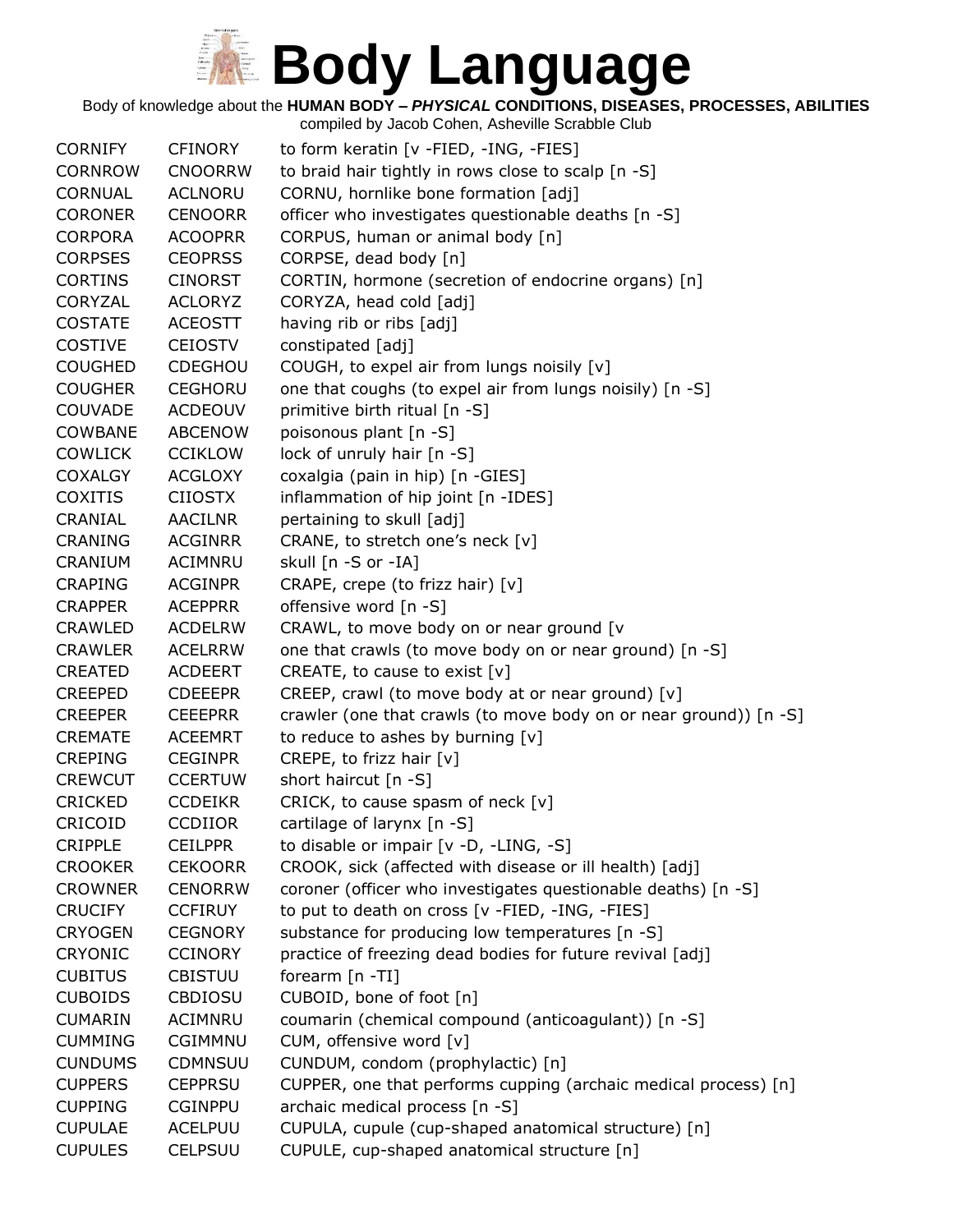

Body of knowledge about the **HUMAN BODY –** *PHYSICAL* **CONDITIONS, DISEASES, PROCESSES, ABILITIES**

| <b>CURABLE</b> | <b>ABCELRU</b> | capable of being cured [adj]                                                                      |
|----------------|----------------|---------------------------------------------------------------------------------------------------|
| <b>CURABLY</b> | <b>ABCLRUY</b> | CURABLE, capable of being cured [adv]                                                             |
| <b>CURARAS</b> | <b>AACRRSU</b> | CURARA, curare (arrow poison) [n]                                                                 |
| <b>CURARES</b> | <b>ACERRSU</b> | CURARE, arrow poison [n]                                                                          |
| <b>CURARIS</b> | <b>ACIRRSU</b> | CURARI, curare (arrow poison) [n]                                                                 |
| <b>CURETTE</b> | <b>CEERTTU</b> | to treat with curet (surgical instrument) [v -D, -TTING, -S]                                      |
| <b>CUSPIDS</b> | <b>CDIPSSU</b> | CUSPID, pointed tooth [n]                                                                         |
| <b>CUTICLE</b> | <b>CCEILTU</b> | epidermis [n -S]                                                                                  |
| <b>CUTISES</b> | <b>CEISSTU</b> | CUTIS, corium (skin layer) [n]                                                                    |
| <b>CYBORGS</b> | <b>BCGORSY</b> | CYBORG, human linked to mechanical device for life support [n]                                    |
| <b>CYCLASE</b> | <b>ACCELSY</b> | enzyme (complex protein) [n -S]                                                                   |
| <b>CYPRIAN</b> | <b>ACINPRY</b> | prostitute [n -S]                                                                                 |
| <b>CYSTEIN</b> | <b>CEINSTY</b> | cysteine (amino acid) [n -S]                                                                      |
| <b>CYSTINE</b> | <b>CEINSTY</b> | amino acid [n -S]                                                                                 |
| <b>CYSTOID</b> | <b>CDIOSTY</b> | cyst-like structure [n -S]                                                                        |
|                |                | <b>D</b> 7s                                                                                       |
| <b>DADDIES</b> | <b>ADDDEIS</b> | DADDY, father [n]                                                                                 |
| <b>DAMAGED</b> | AADDEGM        | DAMAGE, to injure (to do or cause injury to) [v]                                                  |
| <b>DAMAGER</b> | <b>AADEGMR</b> | one that damages (to injure (to do or cause injury to)) [n -S]                                    |
| <b>DAMAGES</b> | <b>AADEGMS</b> | DAMAGE, to injure (to do or cause injury to) [v]                                                  |
| <b>DANAZOL</b> | <b>AADLNOZ</b> | synthetic androgen [n -S]                                                                         |
| <b>DANDIES</b> | <b>ADDEINS</b> | DANDY, man who is overly concerned about his appearance [n]                                       |
| <b>DANDIFY</b> | <b>ADDFINY</b> | cause to resemble dandy (man who is overly concerned about his appearance) [v -FIED, -ING, -FIES] |
| <b>DAPSONE</b> | <b>ADENOPS</b> | medicinal substance [n -S]                                                                        |
| <b>DEADENS</b> | <b>ADDEENS</b> | DEADEN, to diminish sensitivity or vigor of [v]                                                   |
| <b>DEADEST</b> | <b>ADDEEST</b> | DEAD, deprived of life [adj]                                                                      |
| <b>DEAFENS</b> | <b>ADEEFNS</b> | DEAFEN, to make deaf (lacking sense of hearing) [v]                                               |
| <b>DEAFEST</b> | <b>ADEEFST</b> | DEAF, lacking sense of hearing [adj]                                                              |
| <b>DEAFISH</b> | <b>ADEFHIS</b> | somewhat deaf (lacking sense of hearing) [adj]                                                    |
| <b>DEATHLY</b> | <b>ADEHLTY</b> | resembling or suggestive of death [adj -LIER, -LIEST]                                             |
| <b>DEAVING</b> | ADEGINV        | DEAVE, to deafen (to make deaf (lacking sense of hearing)) [v]                                    |
| <b>DEBRIDE</b> | <b>BDDEEIR</b> | to remove dead tissue surgically [v -D, -DING, -S]                                                |
| <b>DECAYED</b> | <b>ACDDEEY</b> | DECAY, to decompose [v]                                                                           |
| <b>DECAYER</b> | <b>ACDEERY</b> | one that decays (to decompose) [n -S]                                                             |
| <b>DECEASE</b> | <b>ACDEEES</b> | to die $[v -D, -SING, -S]$                                                                        |
| <b>DECIDUA</b> | ACDDEIU        | mucous membrane of uterus [n -S or -E]                                                            |
| <b>DEFENDS</b> | <b>DDEEFNS</b> | DEFEND, to protect (to keep from harm, attack, or injury) [v]                                     |
| <b>DEFUNCT</b> | <b>CDEFNTU</b> | deceased [adj]                                                                                    |
| <b>DEGERMS</b> | <b>DEEGMRS</b> | DEGERM, to remove germs from [v)                                                                  |
| <b>DEJECTA</b> | <b>ACDEEJT</b> | excrements [n]                                                                                    |
| <b>DELTOID</b> | <b>DDELIOT</b> | shoulder muscle [n -S]                                                                            |
| <b>DEMIREP</b> | <b>DEEIMPR</b> | prostitute [n -S]                                                                                 |
| <b>DENDRON</b> | <b>DDENNOR</b> | dendrite (branched part of nerve cell) [n -S]                                                     |
| <b>DENGUES</b> | <b>DEENGSU</b> | DENGUE, tropical disease [n]                                                                      |
| <b>DENTALS</b> | <b>ADELNST</b> | DENTAL, dentally produced sound [n]                                                               |
| <b>DENTARY</b> | <b>ADENRTY</b> | lower jaw in mammals [n -RIES]                                                                    |
| <b>DENTATE</b> | <b>ADEENTT</b> | having teeth [adj]                                                                                |
|                |                |                                                                                                   |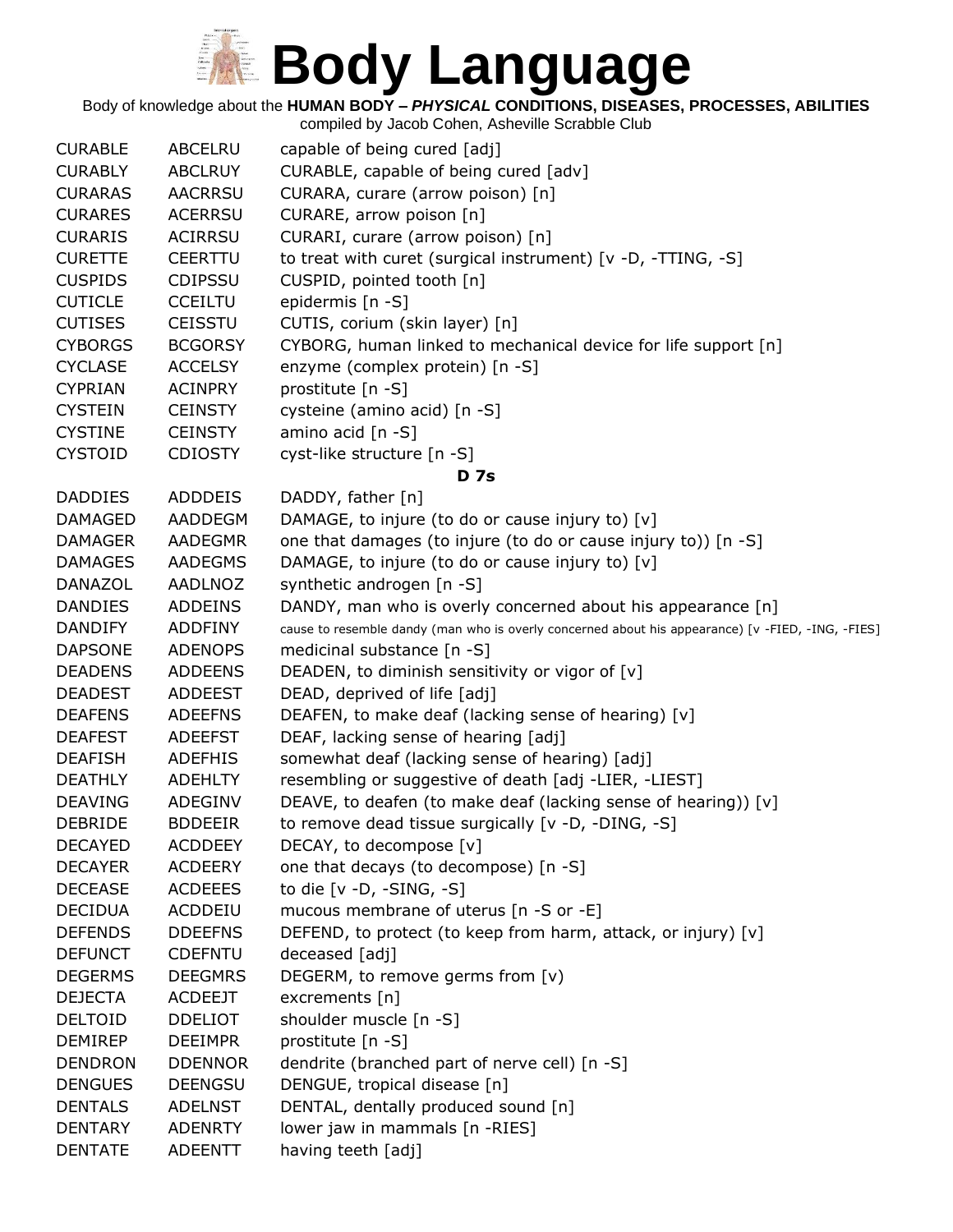Body of knowledge about the **HUMAN BODY –** *PHYSICAL* **CONDITIONS, DISEASES, PROCESSES, ABILITIES**

| <b>DENTINE</b> | <b>DEEINNT</b> | dentin (hard substance forming body of tooth) [n -S]                                                                      |
|----------------|----------------|---------------------------------------------------------------------------------------------------------------------------|
| <b>DENTINS</b> | <b>DEINNST</b> | DENTIN, hard substance forming body of tooth [n]                                                                          |
| <b>DENTIST</b> | <b>DEINSTT</b> | one who treats teeth [n -S]                                                                                               |
| <b>DENTURE</b> | <b>DEENRTU</b> | set of teeth [n -S]                                                                                                       |
| <b>DERMOID</b> | <b>DDEIMOR</b> | cystic tumor [n -S]                                                                                                       |
| <b>DESMOID</b> | <b>DDEIMOS</b> | very hard tumor [n -S]                                                                                                    |
| <b>DETOXED</b> | <b>DDEEOTX</b> | DETOX, to detoxify (to remove toxin from [v]                                                                              |
| <b>DEVOICE</b> | <b>CDEEIOV</b> | to unvoice (to deprive of voice or vocal quality) [v -D, -CING, -S]                                                       |
| <b>DEXTRAL</b> | <b>ADELRTX</b> | right-handed person [n -S]                                                                                                |
| <b>DEXTRAN</b> | <b>ADENRTX</b> | substance used as blood plasma substitute [n -S]                                                                          |
| <b>DIALYSE</b> | ADEILSY        | to dialyze (to subject to dialysis (separation of substances in solution by diffusion through membrane) [v -D, -SING, -S] |
| <b>DIALYZE</b> | ADEILYZ        | to subject to dialysis (separation of substances in solution by diffusion through membrane [v -D, -ZING, -S]              |
| <b>DICKING</b> | <b>CDGIIKN</b> | DICK, offensive word [v]                                                                                                  |
| <b>DIGESTS</b> | <b>DEGISST</b> | DIGEST, to render food usable for body [v]                                                                                |
| <b>DIGOXIN</b> | <b>DGIINOX</b> | drug to improve heart function [n -S]                                                                                     |
| <b>DILDOES</b> | <b>DDEILOS</b> | DILDO, object used as penis substitute [n]                                                                                |
| <b>DINDLED</b> | <b>DDDEILN</b> | DINDLE, to tingle [v]                                                                                                     |
| <b>DINDLES</b> | <b>DDEILNS</b> | DINDLE, to tingle [v]                                                                                                     |
| <b>DIOPTER</b> | <b>DEIOPRT</b> | measure of refractive power (as in lenses) [n -S]                                                                         |
| <b>DIOPTRE</b> | <b>DEIOPRT</b> | diopter (measure of refractive power (as in lenses)) [n -S]                                                               |
| <b>DIPLOES</b> | <b>DEILOPS</b> | DIPLOE, bony tissue of cranium [n]                                                                                        |
| <b>DIPLOIC</b> | <b>CDIILOP</b> | DIPLOE, bony tissue of cranium [adj]                                                                                      |
| <b>DISCERN</b> | <b>CDEINRS</b> | to perceive (to become aware of through senses) [v -ED, -ING, -S]                                                         |
| <b>DISEASE</b> | <b>ADEEISS</b> | to make unhealthy (having good health) [v -D, -SING, -S]                                                                  |
| <b>DISTEND</b> | <b>DDEINST</b> | to swell $[v - ED, -ING, -S]$                                                                                             |
| <b>DISTENT</b> | <b>DEINSTT</b> | distended (to distend (to swell)) [adj]                                                                                   |
| <b>DIZZIED</b> | <b>DDEIIZZ</b> | DIZZY, to make dizzy (having sensation of whirling) [v]                                                                   |
| <b>DIZZIER</b> | DEIIRZZ        | DIZZY, having sensation of whirling [adj]                                                                                 |
| <b>DIZZIES</b> | <b>DEIISZZ</b> | DIZZY, to make dizzy (having sensation of whirling) [v]                                                                   |
| <b>DOCTORS</b> | <b>CDOORST</b> | DOCTOR, to treat medically [v]                                                                                            |
| <b>DODDERY</b> | <b>DDDEORY</b> | feeble (weak (lacking strength (capacity for exertion or endurance))) [adj]                                               |
| <b>DONNERD</b> | <b>DDENNOR</b> | donnered (dazed) [adj]                                                                                                    |
| <b>DONNERT</b> | <b>DENNORT</b> | donnered (dazed) [adj]                                                                                                    |
| <b>DOOBIES</b> | <b>BDEIOOS</b> | DOOBIE, marijuana cigarette [n]                                                                                           |
| <b>DOODIES</b> | <b>DDEIOOS</b> | DOODY, feces (bodily waste discharged through anus) [n]                                                                   |
| DOODOOS        | DDOOOSS        | DOODOO, feces (bodily waste discharged through anus) [n]                                                                  |
| <b>DOOLEES</b> | <b>DEELOOS</b> | DOOLEE, stretcher for sick or wounded [n]                                                                                 |
| <b>DOOLIES</b> | <b>DEILOOS</b> | doolee (stretcher for sick or wounded) [n]                                                                                |
| <b>DOPINGS</b> | <b>DGINOPS</b> | DOPING, use of drugs by athletes [n]                                                                                      |
| <b>DORSALS</b> | <b>ADLORSS</b> | DORSAL, dorsally located anatomical part [n]                                                                              |
| <b>DOSAGES</b> | <b>ADEGOSS</b> | DOSAGE, amount of medicine to be given [n]                                                                                |
| <b>DOSSING</b> | <b>DGINOSS</b> | DOSS, to sleep in any convenient place [v]                                                                                |
| <b>DOUCHED</b> | CDDEHOU        | DOUCHE, to cleanse with jet of water [v]                                                                                  |
| <b>DOUCHES</b> | <b>CDEHOSU</b> | DOUCHE, to cleanse with jet of water [v]                                                                                  |
| <b>DOWNERS</b> | <b>DENORSW</b> | DOWNER, depressant drug [n]                                                                                               |
| <b>DOZIEST</b> | <b>DEIOSTZ</b> | DOZY, drowsy [adj]                                                                                                        |
| <b>DRABBED</b> | <b>ABBDDER</b> | DRAB, to consort with prostitutes [v]                                                                                     |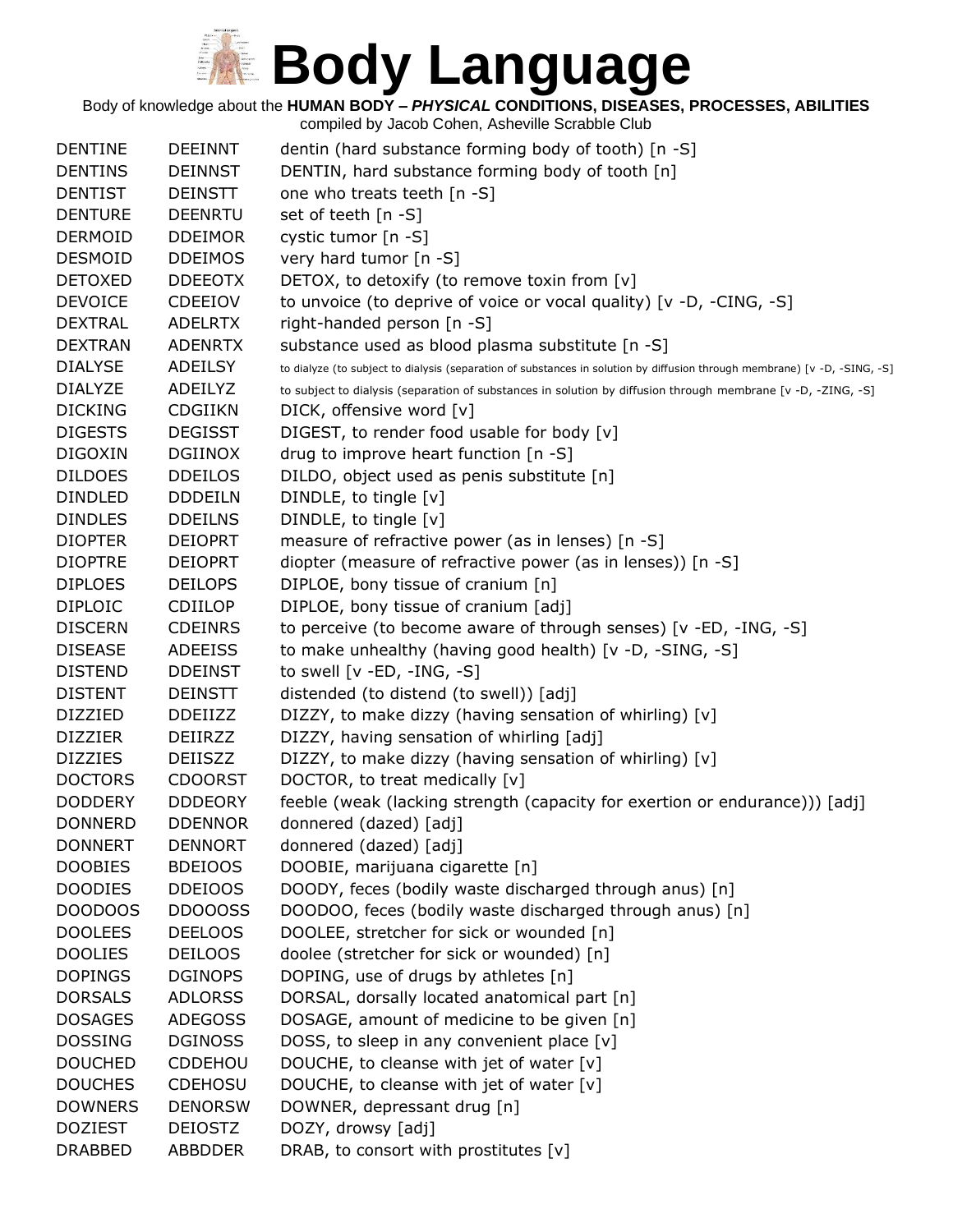Body of knowledge about the **HUMAN BODY –** *PHYSICAL* **CONDITIONS, DISEASES, PROCESSES, ABILITIES**

| <b>DRIVELS</b> | <b>DEILRSV</b> | DRIVEL, to let saliva flow from mouth [v]                      |
|----------------|----------------|----------------------------------------------------------------|
| <b>DROOLED</b> | <b>DDELOOR</b> | DROOL, to drivel (to let saliva flow from mouth) [v]           |
| <b>DROWNDS</b> | <b>DDNORSW</b> | DROWND, to drown (to suffocate in water) [v]                   |
| <b>DROWNED</b> | <b>DDENORW</b> | DROWN, to suffocate in water [v]                               |
| <b>DROWNER</b> | <b>DENORRW</b> | one that drowns (to suffocate in water) [n -S]                 |
| <b>DROWSED</b> | <b>DDEORSW</b> | DROWSE, to doze (to sleep lightly) [v]                         |
| <b>DROWSES</b> | <b>DEORSSW</b> | DROWSE, to doze (to sleep lightly) [v]                         |
| <b>DRUGGED</b> | <b>DDEGGRU</b> | DRUG, to affect with drug (medicinal substance) [v]            |
| <b>DRUGGIE</b> | DEGGIRU        | drug addict [n -S]                                             |
| <b>DRUNKEN</b> | DEKNNRU        | drunk (intoxicated) [adj]                                      |
| <b>DRUNKER</b> | <b>DEKNRRU</b> | DRUNK, intoxicated [adj]                                       |
| <b>DUCTULE</b> | <b>CDELTUU</b> | small duct [n -S]                                              |
| <b>DUSTOFF</b> | <b>DFFOSTU</b> | military helicopter for evacuating wounded [n -S]              |
| <b>DWARVES</b> | <b>ADERSVW</b> | DWARF, extremely small person [n]                              |
| <b>DWINING</b> | <b>DGIINNW</b> | DWINE, to pine or waste away [v]                               |
| <b>DYSPNEA</b> | <b>ADENPSY</b> | labored breathing [n -S]sw                                     |
| <b>DYSURIA</b> | ADIRSUY        | painful urination [n -S]                                       |
| <b>DYSURIC</b> | <b>CDIRSUY</b> | DYSURIA, painful urination [adj]                               |
|                |                | <b>E</b> 7s                                                    |
| <b>EARACHE</b> | <b>AACEEHR</b> | pain in ear (organ of hearing) [n -S]                          |
| <b>EARDRUM</b> | ADEMRRU        | tympanic membrane [n -S]                                       |
| <b>EARLOBE</b> | ABEELOR        | part of ear [n -S]                                             |
| <b>EARLOCK</b> | <b>ACEKLOR</b> | curl of hair by ear [n -S]                                     |
| <b>ECBOLIC</b> | <b>BCCEILO</b> | type of drug [n -S]                                            |
| <b>ECCRINE</b> | <b>CCEEINR</b> | producing secretions externally [adj]                          |
| <b>ECORCHE</b> | <b>CCEEHOR</b> | anatomical figure with skin removed to show musculature [n -S] |
| <b>ECTHYMA</b> | <b>ACEHMTY</b> | virus disease [n -TA]                                          |
| <b>ECTOPIA</b> | <b>ACEIOPT</b> | congenital displacement of parts or organs [n -S]              |
| <b>ECTOPIC</b> | <b>CCEIOPT</b> | ECTOPIA (congenital displacement of parts or organs) [adj]     |
| <b>ECZEMAS</b> | <b>ACEEMSZ</b> | ECZEMA, skin disease [n]                                       |
| <b>EDEMATA</b> | AADEEMT        | EDEMA, excessive accumulation of serous fluid [n]              |
| <b>EFFORTS</b> | <b>EFFORST</b> | EFFORT, deliberate exertion [n]                                |
| <b>EGESTED</b> | <b>DEEEGST</b> | EGEST, to discharge from body [v]                              |
| <b>ELAPSED</b> | <b>ADEELPS</b> | ELAPSE, to pass away $[v]$                                     |
| <b>ELAPSES</b> | <b>AEELPSS</b> | ELAPSE, to pass away [v]                                       |
| <b>ELASTIN</b> | AEINLST        | bodily protein [n -S]                                          |
| <b>ELBOWED</b> | <b>BDEELOW</b> | ELBOW, to jostle [v]                                           |
| <b>ELFLOCK</b> | <b>CEFKLLO</b> | lock of tangled hair [n -S]                                    |
| <b>ELIXIRS</b> | EIILRSX        | ELIXIR, medicinal beverage [n]                                 |
| <b>EMBALMS</b> | <b>ABELMMS</b> | EMBALM, to treat so as to protect from decay $[v]$             |
| <b>EMBOLIC</b> | <b>BCEILMO</b> | EMBOLISM, obstruction of blood vessel by embolus [adj]         |
| <b>EMBOLUS</b> | <b>BELMOSU</b> | abnormal particle circulating in blood [n -LI]                 |
| <b>EMBOWEL</b> | <b>BEELMOW</b> | to disbowel (to remove intestines of) [v -ED, -ING, -S]        |
| <b>EMERODS</b> | <b>DEEMORS</b> | EMEROD, tumor (abnormal swelling) [n]                          |
| <b>EMEROID</b> | <b>DEEIMOR</b> | emerod (tumor (abnormal swelling)) [n -S]                      |
| <b>EMETICS</b> | <b>CEEIMST</b> | EMETIC, substance which induces vomiting [n]                   |
| <b>EMETINS</b> | <b>EEIMNST</b> | emetine (alkaloid) [n]                                         |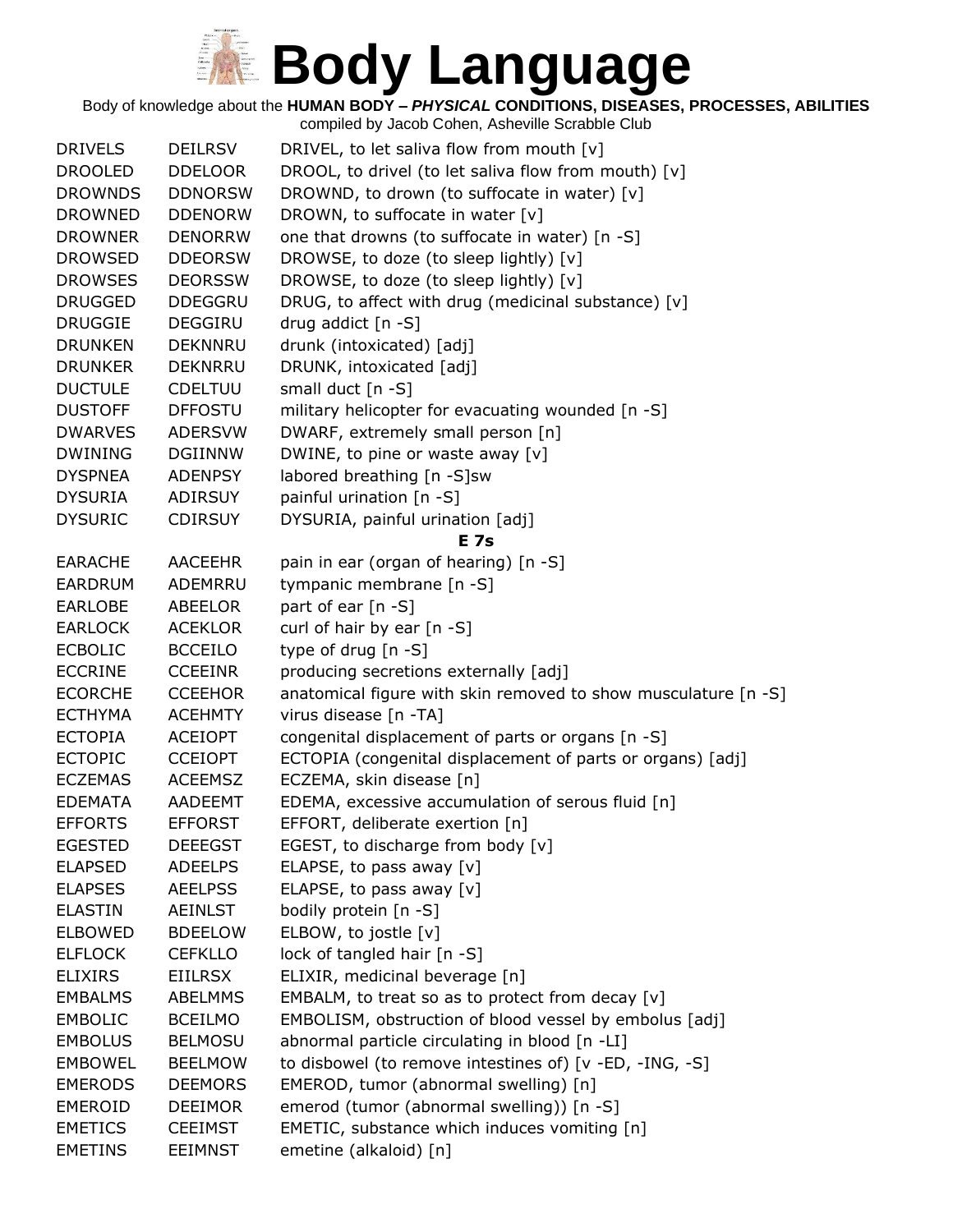Body of knowledge about the **HUMAN BODY –** *PHYSICAL* **CONDITIONS, DISEASES, PROCESSES, ABILITIES**

| <b>EMPYEMA</b><br><b>AEEMMPY</b><br>collection of pus in body cavity [n -S or TA]                                     |  |
|-----------------------------------------------------------------------------------------------------------------------|--|
| ENCYST, to enclose in cyst [v]<br><b>ENCYSTS</b><br><b>CENSSTY</b>                                                    |  |
| endemial disease [n -S]<br><b>ENDEMIC</b><br><b>CDEEIMN</b>                                                           |  |
| <b>ENEMATA</b><br><b>AAEEMNT</b><br>ENEMA, liquid injected into rectum [n]                                            |  |
| to fever (abnormal elevation of body temperature)) [v -ED, -ING, -S]<br><b>ENFEVER</b><br><b>EEEFNRV</b>              |  |
| to fill with blood [v -D, -GING, -S]<br><b>ENGORGE</b><br><b>EEGGNOR</b>                                              |  |
| enzyme (complex protein) [n -S]<br><b>ENOLASE</b><br><b>AEELNOS</b>                                                   |  |
| <b>ENTASIA</b><br><b>AAEINST</b><br>spasmodic contraction of muscle [n -S]                                            |  |
| <b>ENTERAL</b><br><b>AEELNRT</b><br>enteric (pertaining to enteron) [adj]                                             |  |
| <b>ENTERIC</b><br><b>CEEINRT</b><br>pertaining to enteron [adj]                                                       |  |
| <b>ENTERON</b><br><b>EENNORT</b><br>alimentary canal [n -S]                                                           |  |
| <b>ENVENOM</b><br><b>EEMNNOV</b><br>to put venom (poisonous secretion of certain animals) into $[v - ED, -ING, -S]$   |  |
| <b>ENZYMES</b><br>ENZYME, complex protein [n]<br><b>EEMNSYZ</b>                                                       |  |
| outer layer of skin [n -S]<br>EPIDERM<br><b>DEEIMPR</b>                                                               |  |
| to remove hair from [v -D, -TING, -S]<br><b>EPILATE</b><br>AEEILPT                                                    |  |
| part of embryo [n -S]<br><b>EPIMERE</b><br><b>EEEIMPR</b>                                                             |  |
| <b>EEINPRS</b><br>mixture of enzymes in small intestine [n -S]<br><b>EREPSIN</b>                                      |  |
| ERINGO, eryngo (medicinal herb) [n]<br><b>ERINGOS</b><br><b>EGINORS</b>                                               |  |
| sexual excitement [n -S]<br><b>EROTISM</b><br><b>EIMORST</b>                                                          |  |
| to give sexual meaning to [v -D, -ZING, -S]<br>EROTIZE<br><b>EEIORTZ</b>                                              |  |
| substance that promotes nasal discharge [n -S]<br><b>ERRHINE</b><br><b>EEHINRR</b>                                    |  |
| ERUCT, to belch (to expel gas through mouth) [v]<br><b>ERUCTED</b><br><b>CDEERTU</b>                                  |  |
| <b>ERYNGOS</b><br>ERYNGO, medicinal herb [n]<br><b>EGNORSY</b>                                                        |  |
| ERYNGO, medicinal herb [n]<br><b>ERYNGOS</b><br><b>EGNORSY</b>                                                        |  |
| ESCHAR, hard, dry scab [n]<br><b>ESCHARS</b><br><b>ACEHRSS</b>                                                        |  |
| toxic alkaloid [n -S]<br><b>ESERINE</b><br><b>EEEINRS</b>                                                             |  |
| ESTRIN, estrone (estrogen (female sex hormone promoting or producing estrus)) [n]<br><b>ESTRINS</b><br><b>EINRSST</b> |  |
| estrogen (female sex hormone promoting or producing estrus) [n -S]<br><b>ESTRIOL</b><br><b>EILORST</b>                |  |
| estrogen (female sex hormone promoting or producing estrus) [n -S]<br><b>ESTRONE</b><br><b>EENORST</b>                |  |
| ETALON, optical instrument [n]<br><b>ETALONS</b><br><b>ALNOST</b>                                                     |  |
| drug sold by prescription only [n -S]<br><b>ETHICAL</b><br><b>ACEHILT</b>                                             |  |
| bone of nasal cavity [n -S]<br><b>ETHMOID</b><br><b>DEHIMOT</b>                                                       |  |
| <b>EUCAINE</b><br><b>ACEEINU</b><br>anesthetic $[n -S]$                                                               |  |
| eupepsia (good digestion) [n -SIES]<br><b>EUPEPSY</b><br><b>EEPPSUY</b>                                               |  |
| EUPNEA, normal breathing [n]<br><b>EUPNEAS</b><br><b>AEENPSU</b>                                                      |  |
| <b>EUPNEIC</b><br>EUPNEA, normal breathing [adj]<br><b>CEEINPU</b>                                                    |  |
| eupnea (normal breathing) [n -S]<br><b>EUPNOEA</b><br><b>AEENOPU</b>                                                  |  |
| muscle that turns part outward [n -S]<br><b>EVERTOR</b><br><b>EEORRTV</b>                                             |  |
| excreted (to separate and eliminate from organic body) matter [n]<br><b>EXCRETA</b><br><b>ACEERTX</b>                 |  |
| to separate and eliminate from organic body [v -D, -TING, -S]<br><b>EXCRETE</b><br><b>CEEERTX</b>                     |  |
| ectoderm (outermost germ layer of embryo) [n -S]<br><b>EXODERM</b><br><b>DEEMORX</b>                                  |  |
| <b>EYECUPS</b><br>EYECUP, cup used for applying lotions to eyes [n]<br><b>CEEPSUY</b>                                 |  |
| fold of skin of upper eyelid [n -S]<br><b>EYEFOLD</b><br><b>DEEFLOY</b>                                               |  |
| <b>EYELASH</b><br><b>AEEHLSY</b><br>hair growing on edge of eyelid [n -ES]                                            |  |
| lacking eyes [adj]<br><b>EYELESS</b><br><b>EEELSSY</b>                                                                |  |
| EYELID, lid of skin that can be closed over eyeball [n]<br><b>EYELIDS</b><br><b>DEEILSY</b>                           |  |
| plastic surgery of eyelid [n -S]<br><b>EYELIFT</b><br><b>EEFILTY</b>                                                  |  |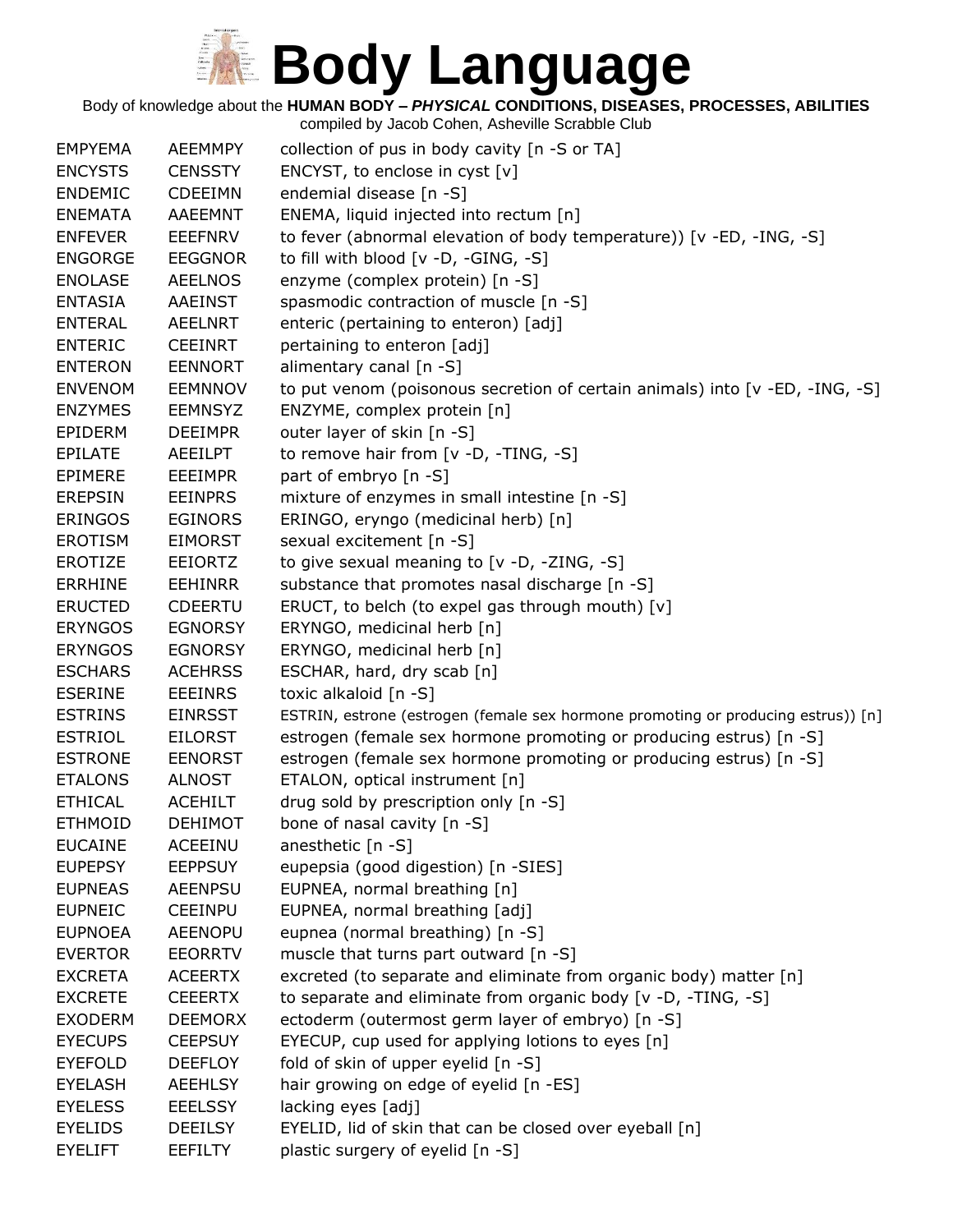Body of knowledge about the **HUMAN BODY –** *PHYSICAL* **CONDITIONS, DISEASES, PROCESSES, ABILITIES**

| <b>EYESHOT</b> | <b>EEHOSTY</b> | range of vision $[n - S]$                                                         |
|----------------|----------------|-----------------------------------------------------------------------------------|
| <b>EYEWASH</b> | <b>AEEHSWY</b> | eye lotion [n -S]                                                                 |
| <b>EYEWEAR</b> | <b>AEEERWY</b> | devices worn on or over eyes [n EYEWEAR]                                          |
|                |                | <b>F7s</b>                                                                        |
| <b>FACIALS</b> | <b>AACFILS</b> | FACIAL, treatment for face [n]                                                    |
| <b>FAGGING</b> | <b>AFGGGIN</b> | FAG, to make weary by hard work $[v]$                                             |
| <b>FAINTED</b> | <b>ADEFINT</b> | FAINT, to lose consciousness [v]                                                  |
| <b>FAINTER</b> | <b>AEFINRT</b> | FAINT, lacking strength or vigor [adj]                                            |
| <b>FANNIES</b> | <b>AEFINNS</b> | FANNY, buttocks [n]                                                               |
| <b>FARTING</b> | <b>AFGINRT</b> | FART, offensive word [v]                                                          |
| <b>FATALLY</b> | <b>AAFLLTY</b> | in fatal (causing or capable of causing death) manner [adv]                       |
| <b>FATHERS</b> | <b>AEFHRST</b> | FATHER, to cause to exist [v]                                                     |
| <b>FATIGUE</b> | <b>AEFGITU</b> | to weary $[v -D, -UING, -S]$                                                      |
| <b>FATLESS</b> | <b>AEFLSST</b> | having no fat (abundance of flesh) [adj]                                          |
| <b>FATLIKE</b> | AEFIKLT        | resembling fat (abundance of flesh) [adj]                                         |
| <b>FATNESS</b> | <b>AEFNSST</b> | having no fat [adj]                                                               |
| <b>FATSOES</b> | <b>AEFOSST</b> | FATSO, offensive word [n]                                                         |
| <b>FATTENS</b> | <b>AEFNSTT</b> | FATTEN, to make fat [v]                                                           |
| <b>FATTEST</b> | <b>AEFSTTT</b> | FAT, having abundance of flesh [adj]                                              |
| <b>FATTIES</b> | AEFISTT        | FATTY, one that is fat [n]                                                        |
| <b>FATTING</b> | <b>AFGINTT</b> | FAT, to make fat (having abundance of flesh [v]                                   |
| <b>FATTISH</b> | <b>AFHISTT</b> | somewhat fat [adj]                                                                |
| <b>FAUCALS</b> | <b>ACFLSUU</b> | FAUCAL, sound produced by fauces (passage from mouth to pharynx) [n]              |
| <b>FAUCIAL</b> | <b>AACFILU</b> | pertaining to fauces (passage from mouth to pharynx) [adj]                        |
| <b>FAVISMS</b> | <b>AFIMSSV</b> | FAVISM, acute anemia [n]                                                          |
| <b>FAVUSES</b> | <b>AEFSSUV</b> | FAVUS, skin disease [n]                                                           |
| <b>FEBRILE</b> | <b>BEEFILR</b> | feverish (having fever) [adj]                                                     |
| <b>FECULAE</b> | <b>ACEEFLU</b> | FECULA, fecal matter [n]                                                          |
| <b>FEEBLER</b> | <b>BEEEFLR</b> | FEEBLE, weak [adj]                                                                |
| <b>FELLATE</b> | <b>AEEFLLT</b> | to perform fellatio (oral stimulation of penis) [v -D. -TING, -S]                 |
| <b>FEMORAL</b> | <b>AEFLMOR</b> | pertaining to femur (bone of leg) [DJ]                                            |
| <b>FESTERS</b> | <b>EEFRSST</b> | FESTER, to generate pus [v]                                                       |
| <b>FETUSES</b> | <b>EEFSSTU</b> | FETUS, unborn organism carried within womb in later stages of its development [n] |
| <b>FEVERED</b> | <b>DEEEFRV</b> | FEVER, to affect with fever (abnormal elevation of body temperature) $[v]$        |
| <b>FEYNESS</b> | <b>EEFNSSY</b> | state of being fey (crazy (insane (mentally unsound))) [n -ES]                    |
| <b>FIBRATE</b> | ABEFIRT        | lipid regulator [n -S]                                                            |
| <b>FIBRINS</b> | <b>BFIINRS</b> | FIBRIN, insoluble protein [n]                                                     |
| <b>FIBROID</b> | <b>BDFIIOR</b> | fibroma (benign tumor composed of fibrous tissue) [n -S]                          |
| <b>FIBROMA</b> | <b>ABFIMOR</b> | benign tumor composed of fibrous tissue [n -S or -TA]                             |
| <b>FIBULAE</b> | ABEFILU        | FIBULA, bone of leg [n]                                                           |
| <b>FIBULAR</b> | ABFILRU        | FIBULA, bone of leg [adj]                                                         |
| <b>FIBULAS</b> | <b>ABFILSU</b> | FIBULA, bone of leg [n]                                                           |
| <b>FINGERS</b> | <b>EFGINRS</b> | FINGER, to touch with fingers (terminating members of hand) [v]                   |
| <b>FISTING</b> | <b>FGIINST</b> | offensive word [n -S]                                                             |
| <b>FISTULA</b> | AFILSTU        | duct formed by imperfect closing of wound [n -S or -E]                            |
| <b>FITNESS</b> | <b>EFINSST</b> | state of being fit (healthy (having good health)) [n -ES]                         |
| <b>FITTEST</b> | <b>EFISTTT</b> | FIT, healthy (having good health) [adj]                                           |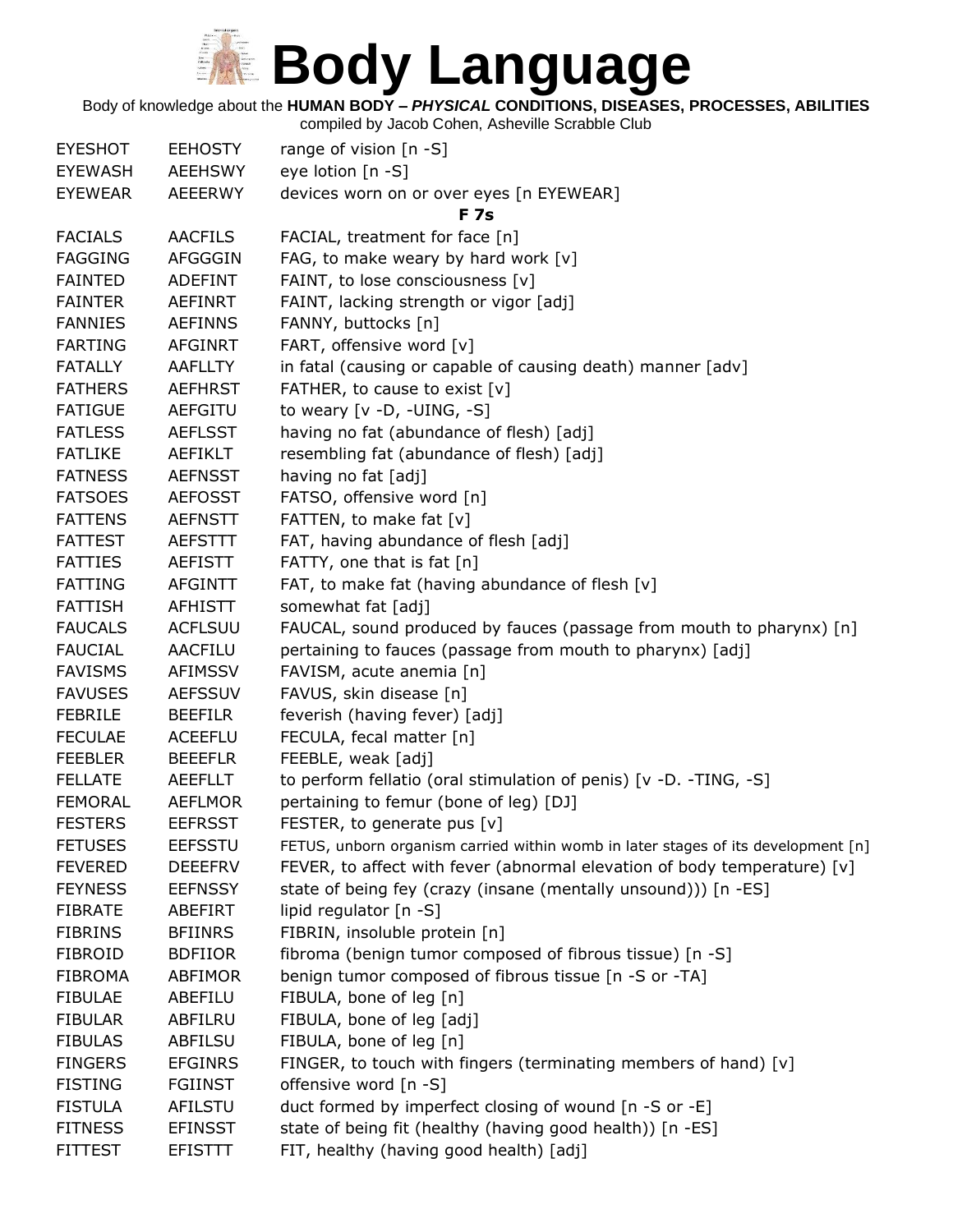Body of knowledge about the **HUMAN BODY –** *PHYSICAL* **CONDITIONS, DISEASES, PROCESSES, ABILITIES**

| <b>FLAYERS</b> | <b>AEFLRSY</b> | FLAYER, one that flays (to strip off skin of) [n]                         |
|----------------|----------------|---------------------------------------------------------------------------|
| <b>FLAYING</b> | <b>AFGILNY</b> | FLAY, to strip off skin of [v]                                            |
| <b>FLEHMEN</b> | <b>EEFHLMN</b> | to inhale with mouth open and upper lip curled [v -ED, -ING, -S]          |
| <b>FLESHED</b> | <b>DEEFHLS</b> | FLESH, to plunge into flesh (soft body tissue) [v]                        |
| <b>FLESHES</b> | <b>EEFHLSS</b> | FLESH, to plunge into flesh (soft body tissue) [v]                        |
| <b>FLESHLY</b> | <b>EFHLLSY</b> | pertaining to body [adj -LIER, -LIEST]                                    |
| <b>FLEXORS</b> | <b>EFLORSX</b> | FLEXOR, muscle that serves to bend bodily part [n]                        |
| <b>FLIRTED</b> | <b>DEFILRT</b> | FLIRT, to behave amorously [v]                                            |
| <b>FLIRTER</b> | EFILRRT        | one that flirts (to behave amorously) [n -S]                              |
| <b>FLOOSIE</b> | <b>EFILOOS</b> | floozy (prostitute) [n -S]                                                |
| <b>FLOOZIE</b> | <b>EFILOOZ</b> | floozy (prostitute) [n -S]                                                |
| <b>FLOSSED</b> | <b>DEFLOSS</b> | FLOSS, to clean between teeth with thread [v]                             |
| <b>FLOSSER</b> | <b>EFLORSS</b> | one that flosses (to clean between teeth with thread) [n -S]              |
| <b>FLOSSES</b> | <b>EFLOSSS</b> | FLOSS, to clean between teeth with thread [v]                             |
| <b>FLOSSIE</b> | <b>EFILOSS</b> | floozy (prostitute) [n -S]                                                |
| <b>FLUSHED</b> | <b>DEFHLSU</b> | FLUSH, to blush (to become red) [v]                                       |
| <b>FLUSHES</b> | <b>EFHLSSU</b> | FLUSH, to blush (to become red) [v]                                       |
| <b>FOISONS</b> | <b>FINOOSS</b> | FOISON, strength (capacity for exertion or endurance) [n]                 |
| <b>FOLACIN</b> | <b>ACFILNO</b> | B vitamin $[n - S]$                                                       |
| <b>FOLATES</b> | <b>AEFLOST</b> | FOLATE, folacin (B Vitamin) [n]                                           |
| <b>FOMITES</b> | <b>EFIMOST</b> | FOMITE, inanimate object that serves to transmit infectious organisms [n] |
| <b>FORAMEN</b> | <b>AEFMNOR</b> | small anatomical opening [n -S, -MINA]                                    |
| <b>FORFEND</b> | <b>DEFFNOR</b> | to protect (to keep from harm, attack, or injury) [v -ED, -ING, -S]       |
| <b>FORLORN</b> | <b>FLNOORR</b> | dreary [adj -ER, -EST]                                                    |
| <b>FOUNDER</b> | <b>DEFNORU</b> | to become disabled [v -ED, -ING, -S]                                      |
| <b>FOVEATE</b> | <b>AEEFOTV</b> | FOVEA, shallow anatomical depression [adj]                                |
| <b>FOVEOLA</b> | <b>AEFLOOV</b> | small fovea (shallow anatomical depression) [n -S]                        |
| <b>FOVEOLE</b> | <b>EEFLOOV</b> | foveola (small fovea (shallow anatomical depression)) [n -S]              |
| <b>FRAENUM</b> | <b>AEFMNRU</b> | frenum (connecting fold of membrane) [n -S or -NA]                        |
| <b>FRAGGED</b> | <b>ADEFGGR</b> | FRAG, to injure with type of grenade $[v]$                                |
| <b>FRAILER</b> | AEFILRR        | FRAIL, fragile (easily broken or damaged) [adj]                           |
| <b>FRAILLY</b> | <b>AFILLRY</b> | FRAIL, fragile (easily broken or damaged) [adv]                           |
| <b>FRAILTY</b> | <b>AFILRTY</b> | weakness of character [n -TIES]                                           |
| <b>FRECKLE</b> | <b>CEEFKLR</b> | to mark with freckles (small brownish spots) [v -D, -LING, -S]            |
| <b>FRECKLY</b> | <b>CEFKLRY</b> | marked with freckles (small brownish spots) [adj -LIER, -LIEST]           |
| <b>FRISEUR</b> | <b>EFIRRSU</b> | hairdresser [n -S]                                                        |
| <b>FRISSON</b> | <b>FINORSS</b> | shudder [n -S]                                                            |
| <b>FRONTAL</b> | <b>AFLNORT</b> | bone of skull [n -S]                                                      |
| <b>FROWNED</b> | <b>DEFNORW</b> | FROWN, to contract brow in displeasure [v]                                |
| <b>FROWNER</b> | <b>EFNORRW</b> | one that frowns (to contract brow in displeasure) [n -S]                  |
| <b>FUCKERS</b> | <b>CEFKRSU</b> | FUCKER, offensive word [n]                                                |
| <b>FUCKING</b> | <b>CFGIKNU</b> | FUCK, offensive word [v]                                                  |
| <b>FUNERAL</b> | AEFLNRU        | ceremony held for dead person [n -S]                                      |
| <b>FUNICLE</b> | <b>CEFILNU</b> | cordlike anatomical structure [n -S]                                      |
| <b>FURCULA</b> | <b>ACFLRUU</b> | forked bone [n -E]                                                        |
|                |                | G 7s                                                                      |
| <b>GAGGERS</b> | <b>AEGGGRS</b> | GAGGER, one that gags (to stop up mouth) [n]                              |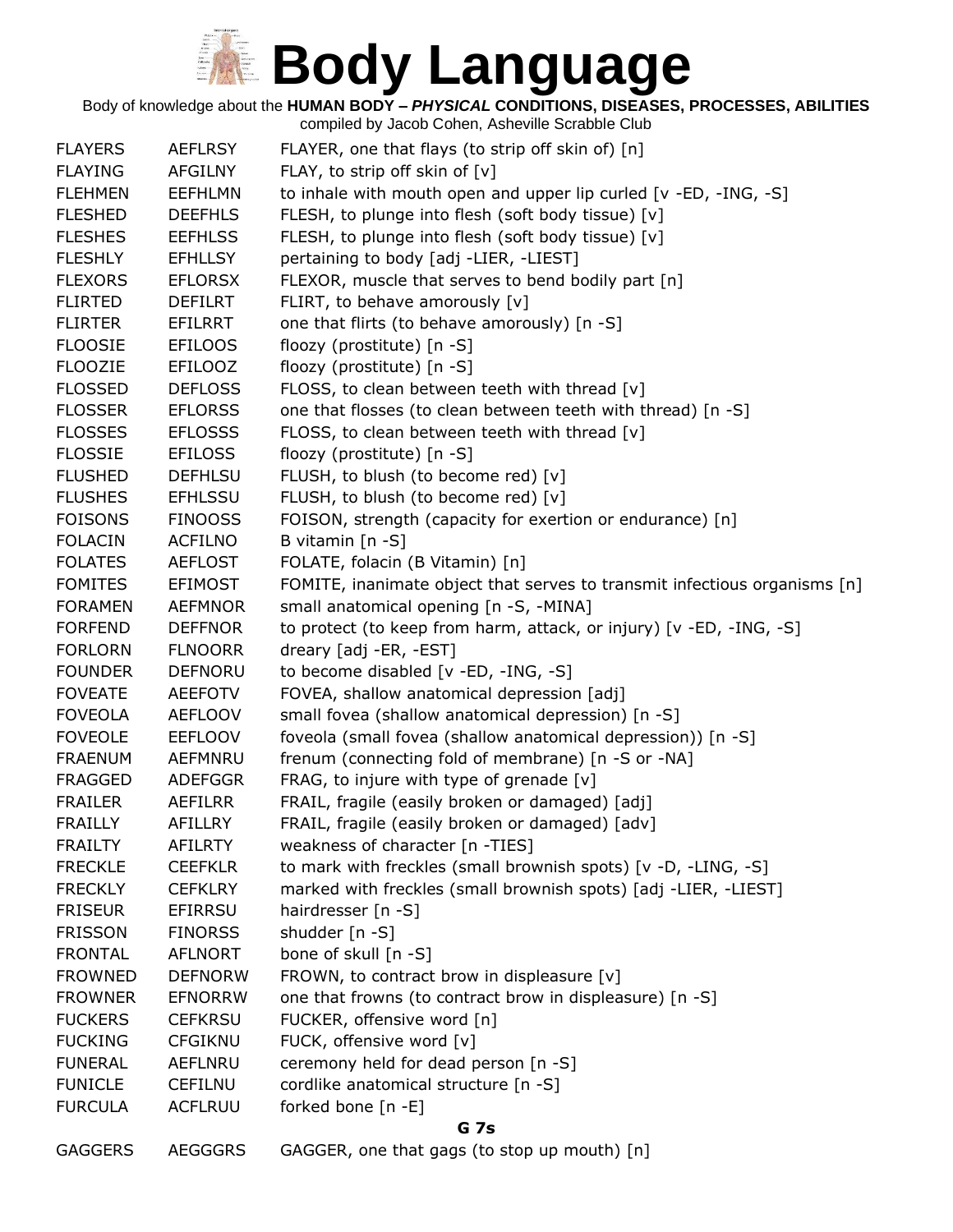Body of knowledge about the **HUMAN BODY –** *PHYSICAL* **CONDITIONS, DISEASES, PROCESSES, ABILITIES**

| <b>GAGGING</b> | AGGGGIN        | GAG, to stop up mouth) [n]                                                                       |
|----------------|----------------|--------------------------------------------------------------------------------------------------|
| <b>GALANGA</b> | AAAGGLN        | galangal (medicinal plant) [n -S]                                                                |
| <b>GAMMIER</b> | <b>AEGIMMR</b> | GAMMY, lame (physically disabled) [adj]                                                          |
| <b>GARGLED</b> | <b>ADEGGLR</b> | GARGLE, to rinse mouth or throat [v]                                                             |
| <b>GARGLED</b> | <b>AEGGLRR</b> | one that gargles (to rinse mouth or throat) [n -S]                                               |
| <b>GARGLES</b> | <b>AEGGLRS</b> | GARGLE, to rinse mouth or throat [v]                                                             |
| <b>GASPERS</b> | <b>AEGPRSS</b> | GASPER, cigarette [n]                                                                            |
| <b>GASSING</b> | <b>AGGINSS</b> | poisoning by noxious gas [n -S]                                                                  |
| <b>GASTRAL</b> | <b>AAGLRST</b> | pertaining to stomach [adj]                                                                      |
| <b>GASTRIC</b> | <b>ACGIRST</b> | pertaining to stomach [adj]                                                                      |
| <b>GASTRIN</b> | <b>AGINRST</b> | hormone (secretion of endocrine organs) [n -S]                                                   |
| <b>GAUNTER</b> | <b>AEGNRTU</b> | GAUNT, emaciated [adj]                                                                           |
| <b>GAVAGES</b> | AAEGGSV        | GAVAGE, introduction of material into stomach by tube [n]                                        |
| <b>GAWKIER</b> | AEGIKRW        | GAWKY, awkward [adj]                                                                             |
| <b>GAWKIES</b> | <b>AEGIKSW</b> | GAWKY, awkward person [n]                                                                        |
| <b>GAWKISH</b> | <b>AGHIKSW</b> | gawky, awkward [adj]                                                                             |
| <b>GELCAPS</b> | <b>ACEGLPS</b> | GELCAP, tablet coated with gelatin [n -S]                                                        |
| <b>GENDERS</b> | <b>DEEGNRS</b> | GENDER, to engender (to bring into existence) [v]                                                |
| <b>GENERIC</b> | <b>CEEGINR</b> | type of drug [n -S]                                                                              |
| <b>GENSENG</b> | <b>EEGGNNS</b> | ginseng (perennial herb) [n -S]                                                                  |
| <b>GERMIER</b> | <b>EEGIMRR</b> | GERMY, full of germs [adj]                                                                       |
| <b>GESTATE</b> | <b>AEEGSTT</b> | to carry in uterus during pregnancy [v -D, -TING, -S]                                            |
| <b>GESTURE</b> | <b>EEGRSTU</b> | to express by bodily motion [v -D, -RING, -S]                                                    |
| <b>GIARDIA</b> | AADGIIR        | protozoan inhabiting intestines [n -S]                                                           |
| <b>GIDDIER</b> | <b>DDEGIIR</b> | GIDDY, dizzy [adj]                                                                               |
| <b>GIGOLOS</b> | <b>GGILOOS</b> | GIGOLO, man supported financially by woman [n]                                                   |
| <b>GIMPIER</b> | <b>EGIIMPR</b> | GIMPY, limping [adj]                                                                             |
| <b>GINGIVA</b> | AGGIINV        | fleshy tissue that surrounds teeth [n -E]                                                        |
| <b>GINNIER</b> | <b>EGIINNR</b> | GINNY, affected with gin (strong liquor) [adj]                                                   |
| <b>GINSENG</b> | <b>EGGINNS</b> | perennial herb [n -S]                                                                            |
| <b>GLANDES</b> | <b>ADEGLNS</b> | GLANS, tip of penis or clitoris [n]                                                              |
| <b>GLEETED</b> | <b>DEEEGLT</b> | GLEET, to discharge mucus from urethra [v]                                                       |
| <b>GLENOID</b> | <b>DEGILNO</b> | having shallow or slightly cupped form of bone socket [adj]                                      |
| <b>GLIOMAS</b> | <b>AGILMOS</b> | GLIOMA, type of tumor [s]                                                                        |
| <b>GLIOSIS</b> | <b>GIILOSS</b> | pathological proliferation of glial (supporting tissue of central nervous system) cells [n -SES] |
| <b>GLOSSAL</b> | <b>AGLLOSS</b> | GLOSSA, tongue [adj]                                                                             |
| <b>GLOTTAL</b> | <b>AGLLOTT</b> | GLOTTIS, opening between vocal cords [adj]                                                       |
| <b>GLOTTIC</b> | <b>CGILOTT</b> | GLOTTIS, opening between vocal cords [adj]                                                       |
| <b>GLOUTED</b> | <b>DEGLOTU</b> | GLOUT, to scowl (to frown angrily) [v]                                                           |
| <b>GLOWERS</b> | <b>EGLORSW</b> | GLOWER, to scowl (to frown angrily) [v]                                                          |
| <b>GLUTEAL</b> | <b>AEGLLTU</b> | of or pertaining to buttock muscles [adj]                                                        |
| <b>GLUTEUS</b> | <b>EGLSTUU</b> | buttock muscle [n -EI]                                                                           |
| <b>GLUTTON</b> | <b>GLNOTTU</b> | person who eats to excess [n -S]                                                                 |
| <b>GNARRED</b> | <b>ADEGNRR</b> | GNAR, to snarl $[v]$                                                                             |
| <b>GNASHED</b> | <b>ADEGHNS</b> | GNASH, to grind teeth together [v]                                                               |
| <b>GNASHES</b> | <b>AEGHNSS</b> | GNASH, to grind teeth together [v]                                                               |
| <b>GNATHAL</b> | <b>AAGHLNT</b> | gnathic (of or pertaining to jaw) [adj]                                                          |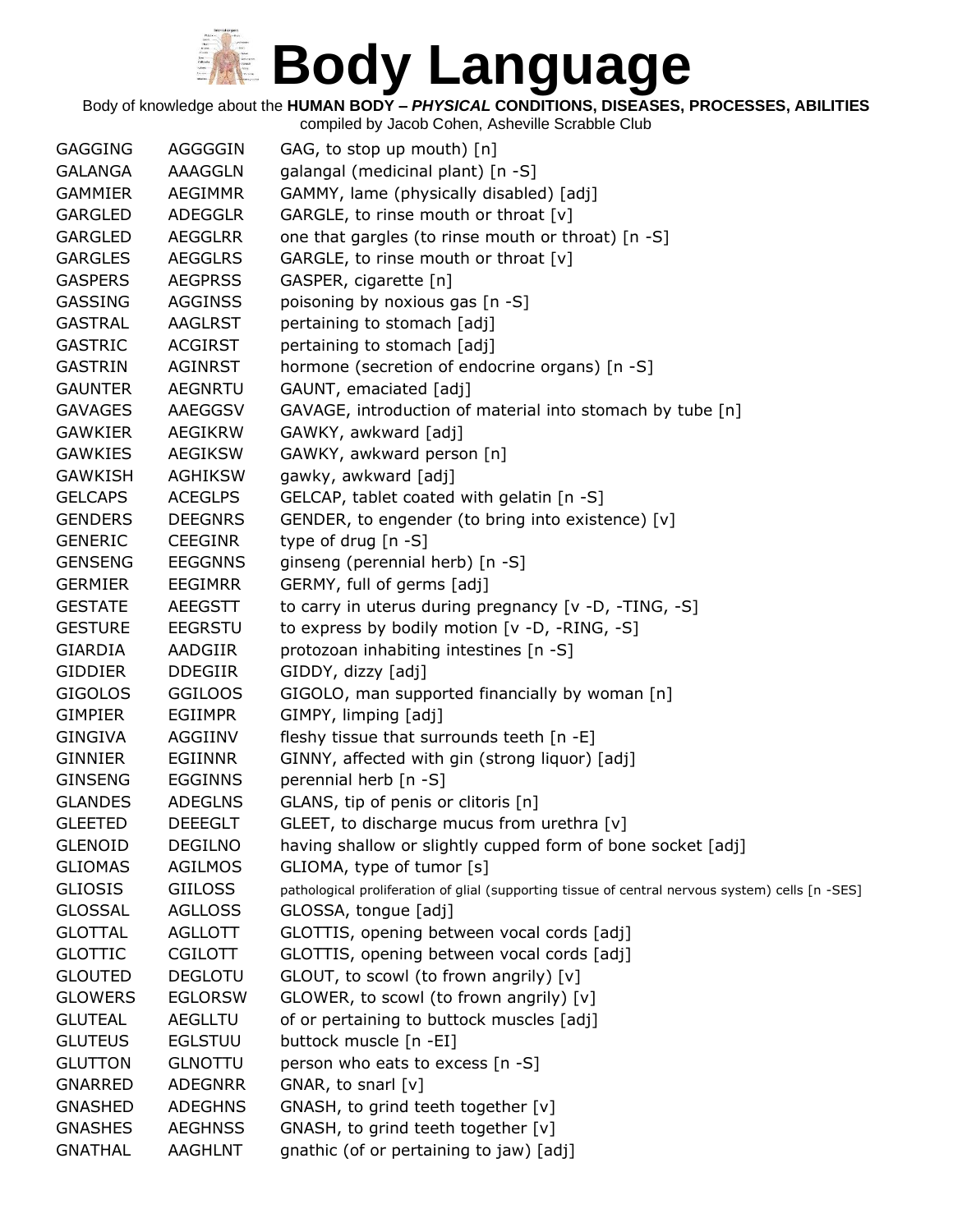Body of knowledge about the **HUMAN BODY –** *PHYSICAL* **CONDITIONS, DISEASES, PROCESSES, ABILITIES**

| <b>GNATHIC</b> | ACGHINT        | of or pertaining to jaw [adj]                                |
|----------------|----------------|--------------------------------------------------------------|
| <b>GNAWING</b> | <b>AGGINNW</b> | persistent dull pain [n -S]                                  |
| <b>GOATEED</b> | ADEEGOT        | GOATEE, small pointed beard [adj]                            |
| <b>GOATEES</b> | <b>AEEGOST</b> | GOATEE, small pointed beard [n]                              |
| <b>GOGGLED</b> | <b>DEGGGLO</b> | GOGGLE, to stare with wide eyes [v]                          |
| <b>GOGGLER</b> | <b>DEGGGLO</b> | one that goggles (to stare with wide eyes) [n -S]            |
| <b>GOGGLES</b> | <b>EGGGLOS</b> | GOGGLE, to stare with wide eyes [v]                          |
| <b>GOITERS</b> | <b>EGIORST</b> | GOITER, enlargement of thyroid gland [n]                     |
| <b>GOITRED</b> | <b>DEGIORT</b> | GOITRE, goiter (enlargement of thyroid gland) [adj]          |
| <b>GOITRES</b> | <b>EGIORST</b> | GOITRE, goiter (enlargement of thyroid gland) [n]            |
| <b>GONADAL</b> | <b>AADGLNO</b> | GONAD, sex gland [adj]                                       |
| <b>GONADIC</b> | <b>ACDGINO</b> | GONAD, sex gland [adj]                                       |
| <b>GOOLIES</b> | <b>EGILOOS</b> | GOOLIE, offensive word [n] / GOOLY, offensive word [n]       |
| <b>GOOSING</b> | <b>GGINOOS</b> | GOOSE, to poke between buttocks [v]                          |
| <b>GOUTIER</b> | EGIORTU        | GOUTY, affected with gout (metabolic disease) [adj]          |
| <b>GOUTILY</b> | <b>GILOTUY</b> | GOUTY, affected with gout (metabolic disease) [adv]          |
| <b>GRABBLE</b> | <b>ABBEGLR</b> | to grope (to feel about with hands) [v -D, -LING, -S]        |
| <b>GRACILE</b> | <b>ACEGILR</b> | gracefully slender [adj]                                     |
| <b>GRASPED</b> | <b>ADEGPRS</b> | GRASP, to seize firmly with hand [v]                         |
| <b>GRASPER</b> | <b>AEGPRRS</b> | one that grasps (to seize firmly with hand) [n -S]           |
| <b>GRAVIDA</b> | AADGIRV        | pregnant woman [n -S, -E]                                    |
| <b>GRAYOUT</b> | <b>AGORTUY</b> | temporary blurring of vision [n -S]                          |
| <b>GREENIE</b> | EEEGINR        | amphetamine pill [n -S]                                      |
| <b>GRIMACE</b> | <b>ACEGIMR</b> | to contort facial features [v -D, -CING, -S]                 |
| <b>GRINNED</b> | <b>DEGINNR</b> | GRIN, to smile broadly [v]                                   |
| <b>GRINNER</b> | <b>EGINNRR</b> | one that grins (to smile broadly) [n -S]                     |
| <b>GRIPIER</b> | <b>EGIIPRR</b> | GRIPY, causing sharp pains in bowels [adj]                   |
| <b>GRIPING</b> | <b>GGIINPR</b> | GRIPE, to grasp (to seize firmly with hand) [v]              |
| GRIPPED        | <b>DEGIPPR</b> | to grasp (to seize firmly with hand) $[v]$                   |
| <b>GRIPPER</b> | <b>EGIPPRR</b> | one that grips (to grasp (to seize firmly with hand)) [n -S] |
| <b>GRIPPES</b> | <b>EGIPPRS</b> | GRIPPE, virus disease [n]                                    |
| <b>GRITTED</b> | <b>DEGIRTT</b> | GRIT, to press teeth together [v]                            |
| <b>GRITTER</b> | <b>EGIRRTT</b> | one that grits (to press teeth together) [n -S]              |
| <b>GROPERS</b> | <b>EGOPRRS</b> | GROPER, one that gropes (to feel about with hands) [n]       |
| <b>GROPING</b> | <b>GGINOPR</b> | GROPE, to feel about with hands [v]                          |
| <b>GRUELED</b> | <b>DEEGLRU</b> | GRUEL, to disable by hard work [v]                           |
| <b>GRUELER</b> | <b>EEGLRRU</b> | one that gruels (to disable by hard work) [n -S]             |
| <b>GRUNTED</b> | <b>DEGNRTU</b> | GRUNT, to utter deep, guttural sound [v]                     |
| <b>GRUNTER</b> | <b>EGNRRTU</b> | one that grunts (to utter deep, guttural sound) [n -S]       |
| <b>GRUTTEN</b> | EGNRTTU        | GREET, to weep [v]                                           |
| <b>GUAIACS</b> | <b>AACGISU</b> | GUAIAC, guaiacum (medicinal resin) [n]                       |
| <b>GUANASE</b> | AAEGNSU        | enzyme (complex protein) [n -S]                              |
| <b>GULLETS</b> | <b>EGLLSTU</b> | GULLET, throat [n]                                           |
| <b>GULPERS</b> | <b>EGLPRSU</b> | one that gulps (to swallow rapidly) [n]                      |
| <b>GULPIER</b> | EGILPRU        | GULPY, marked by gulping (to swallow rapidly) [adj]          |
| <b>GULPING</b> | <b>GGILNPU</b> | GULP, to swallow rapidly [v]                                 |
| <b>GUMBOIL</b> | <b>BGILMOU</b> | abscess in gum [n -S]                                        |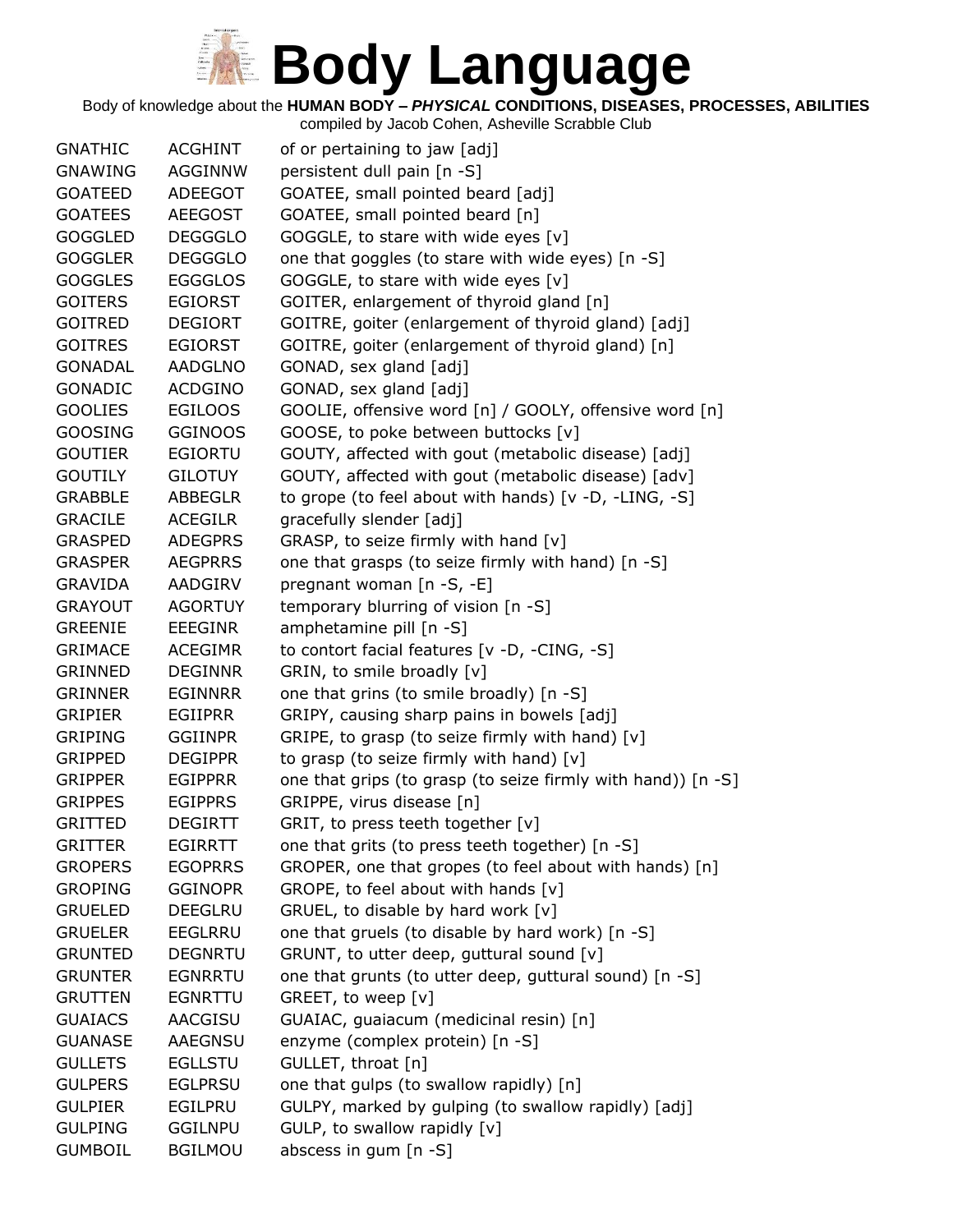

Body of knowledge about the **HUMAN BODY –** *PHYSICAL* **CONDITIONS, DISEASES, PROCESSES, ABILITIES**

| <b>GUMLINE</b> | EGILMNU        | edge of gums meeting teeth [n -S]                                               |
|----------------|----------------|---------------------------------------------------------------------------------|
| <b>GUMMATA</b> | AAGMMTU        | GUMMA, soft tumor [n]                                                           |
| <b>GUTLIKE</b> | <b>EGIKLTU</b> | resembling guts [adj]                                                           |
| <b>GYRASES</b> | <b>AEGRSSY</b> | GYRASE, enzyme (complex protein) [n]                                            |
| <b>HABITUS</b> | ABHISTU        | H 7s<br>bodily build and constitution [n HABITUS]                               |
| <b>HAEMINS</b> | <b>AEHIMNS</b> | HAEMIN, hemin (chloride of heme (component of hemoglobin)) [n]                  |
| <b>HAEMOID</b> | <b>ADEHIMO</b> | hemoid (hemal (pertaining to blood)) [adj]                                      |
| <b>HAFFETS</b> | <b>AEFFHST</b> | HAFFET, cheekbone and temple [n]                                                |
| <b>HAFFITS</b> | <b>AFFHIST</b> | HAFFIT, haffet (cheekbone and temple) [n]                                       |
| <b>HAIRCAP</b> | <b>AACHIPR</b> | hat $[n - S]$                                                                   |
| <b>HAIRCUT</b> | <b>ACHIRTU</b> | cutting of hair $[n - S]$                                                       |
| <b>HAIRDOS</b> | <b>ADHIORS</b> | HAIRDO, style of wearing hair [n]                                               |
| <b>HAIRIER</b> | AEHIIRR        | HAIRY, covered with hair [adj]                                                  |
| <b>HAIRILY</b> | AHIILRY        | in hairy (covered with hair) manner [adv]                                       |
| <b>HAIRPIN</b> | AHIINPR        | hair fastener [n -S]                                                            |
| <b>HALITUS</b> | AHILSTU        | exhalation [n -ES]                                                              |
| <b>HAMATES</b> | <b>AAEHMST</b> | HAMATE, wrist bone [n]                                                          |
| <b>HAMULAR</b> | AAHLMRU        | HAMULUS, small hook [adj]                                                       |
| <b>HAMULUS</b> | AHLMSUU        | small hook [n -LI]                                                              |
| <b>HANDING</b> | <b>ADGHINN</b> | HAND, to present with hand $[v]$                                                |
| <b>HANDLED</b> | <b>ADDEHLN</b> | HANDLE, to touch with hands [v]                                                 |
| <b>HANDLES</b> | <b>ADEHLNS</b> | HANDLE, to touch with hands [v]                                                 |
| <b>HAPTENE</b> | <b>AEEHNPT</b> | hapten (substance similar to antigen) [n -S]                                    |
| <b>HAPTENS</b> | <b>AEHNPST</b> | substance similar to antigen [n]                                                |
| <b>HARDASS</b> | <b>AADHRSS</b> | offensive word [n -S]                                                           |
| <b>HARELIP</b> | <b>AEHILPR</b> | deformity in upper lip [n -S]                                                   |
| <b>HARLOTS</b> | <b>AHLORST</b> | HARLOT, prostitute [n]                                                          |
| <b>HARMERS</b> | <b>AEHMRRS</b> | HARMER, one that harms (to injure (to do or cause injury to)) [n]               |
| <b>HARMING</b> | <b>AGHIMNR</b> | HARM, to injure (to do or cause injury to) [v]                                  |
| <b>HARUMPH</b> | AHHMPRU        | harrumph (to make guttural sound) [n -ED, -ING, -S]                             |
| <b>HASHISH</b> | <b>AHHHISS</b> | mild narcotic [n -ES]                                                           |
| <b>HAZARDS</b> | <b>AADHRSZ</b> | HAZARD, to venture (to risk (to expose to risk (chance of injury or loss))) [v] |
| <b>HEALERS</b> | <b>AEEHLRS</b> | HEALER, one that heals (to make sound or whole) [n]                             |
| <b>HEALTHS</b> | <b>AEHHLST</b> | HEALTH, physical condition of organism [n]                                      |
| <b>HEARERS</b> | <b>AEEHRRS</b> | HEARER, one that hears (to perceive by ear) [n]                                 |
| <b>HEARING</b> | <b>AEGHINR</b> | HEAR, to perceive by ear $[v]$                                                  |
| <b>HEARKEN</b> | <b>AEEHKNR</b> | to listen to [v -ED, -ING, -S]                                                  |
| <b>HEARSED</b> | <b>ADEEHRS</b> | HEARSE, to transport in hearse (vehicle to convey corpses) [v]                  |
| <b>HEARSES</b> | <b>AEEHRSS</b> | HEARSE, to transport in hearse (vehicle to convey corpses) [v]                  |
| <b>HECTICS</b> | <b>CCEHIST</b> | HECTIC, fever accompanied by flushed cheeks [n]                                 |
| <b>HEINIES</b> | <b>EEHIINS</b> | HEINIE, buttocks [n]                                                            |
| <b>HEMAGOG</b> | <b>AEGGHMO</b> | agent that promotes blood flow [n -S]                                           |
| <b>HEMATAL</b> | AAHELMT        | hemal (pertaining to blood) [adj]                                               |
| <b>HEMATIC</b> | <b>ACEHIMT</b> | medicine for blood disease [n -S]                                               |
| <b>HEMATIN</b> | AEHIMNT        | heme (component of hemoglobin) [n -S]                                           |
| <b>HEMLOCK</b> | <b>CEHKLMO</b> | poisonous herb [n -S]                                                           |
|                |                |                                                                                 |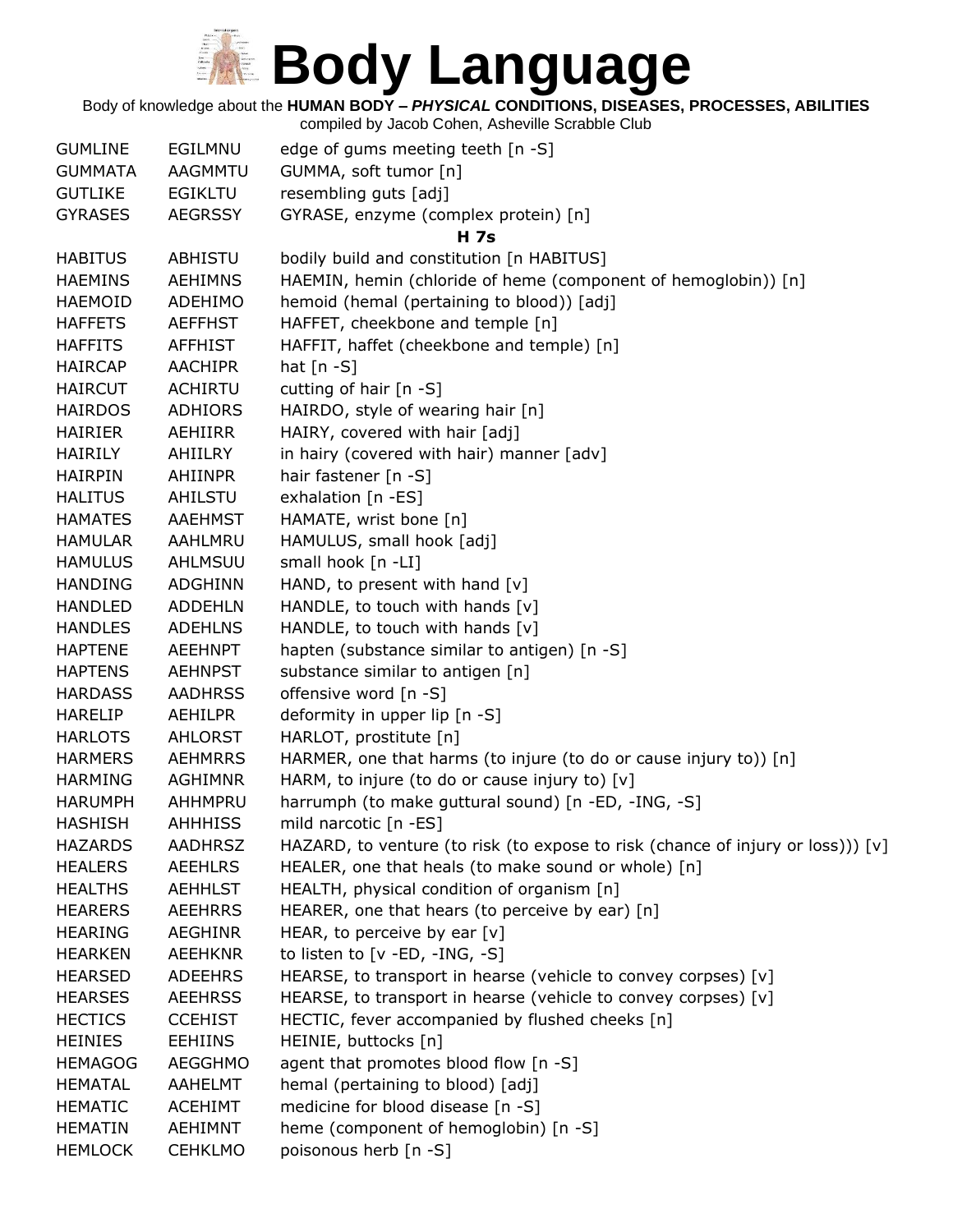Body of knowledge about the **HUMAN BODY –** *PHYSICAL* **CONDITIONS, DISEASES, PROCESSES, ABILITIES**

| <b>HENBANE</b>  | <b>ABEEHNN</b>  | poisonous herb [n -S]                                             |
|-----------------|-----------------|-------------------------------------------------------------------|
| <b>HEPARIN</b>  | <b>AEHINPR</b>  | biochemical [n -S]                                                |
| <b>HEPATIC</b>  | <b>ACEHIPT</b>  | drug acting on liver [n -S]                                       |
| <b>HERNIAE</b>  | <b>AEEHINR</b>  | HERNIA, protrusion of organ through its surrounding wall [n]      |
| <b>HERNIAL</b>  | AEHILNR         | HERNIA, protrusion of organ through its surrounding wall [adj]    |
| <b>HERNIAS</b>  | <b>AEHINRS</b>  | HERNIA, protrusion of organ through its surrounding wall [n]      |
| <b>HEROINS</b>  | <b>EHINORS</b>  | HEROIN, addictive narcotic [n]                                    |
| <b>HETAERA</b>  | <b>AAEEHRT</b>  | concubine [n -E, -S]                                              |
| <b>HETAIRA</b>  | AAEHIRT         | hetaera (concubine) [n -I, -S]                                    |
| <b>HETEROS</b>  | <b>EEHORST</b>  | HETERO, heterosexual [n]                                          |
| <b>HICCUPS</b>  | <b>CCHIPSU</b>  | HICCUP, to make peculiar-sounding spasmodic inhalation [v]        |
| <b>HICCUPY</b>  | <b>CCHIPUY</b>  | having hiccups (spasmodic inhalations) [adj]                      |
| <b>HIPBONE</b>  | <b>BEHINOP</b>  | pelvic bone [n -S]                                                |
| <b>HIPLESS</b>  | <b>EHILPSS</b>  | lacking hip (pelvic joint) [adj]                                  |
| <b>HIPLIKE</b>  | <b>EHIIKLP</b>  | suggestive of hip (pelvic joint) [adj]                            |
| <b>HIPLINE</b>  | EHIILNP         | distance around hips [n -S]                                       |
| <b>HIPSHOT</b>  | <b>HHIOPST</b>  | lame; awkward [adj]                                               |
| <b>HIRPLED</b>  | <b>DEHILPR</b>  | HIRPLE, to limp [v]                                               |
| <b>HIRPLES</b>  | <b>DEHILPR</b>  | HIRPLE, to limp [v]                                               |
| <b>HIRSUTE</b>  | <b>EHIRSTU</b>  | hairy (covered with hair) [adj]                                   |
| <b>HIRUDIN</b>  | <b>DHIINRU</b>  | anticoagulant $[n - S]$                                           |
| <b>HISTOID</b>  | <b>DHIIOST</b>  | pertaining to connective tissue [adj]                             |
| <b>HOBBLED</b>  | <b>BBDEHLO</b>  | HOBBLE, to limp [v]                                               |
| <b>HOBBLER</b>  | <b>BBEHLOR</b>  | one that hobbles (to limp) [n -S]                                 |
| <b>HOBBLES</b>  | <b>BBEHLOS</b>  | HOBBLE, to limp [v]                                               |
| <b>HOMOSEX</b>  | <b>EHMOOSX</b>  | homosexuality [n -ES]                                             |
| <b>HONGIED</b>  | <b>DEGHINO</b>  | HONGI, to greet another by pressing noses together [v]            |
| <b>HOOCHIE</b>  | <b>CEHHIOO</b>  | promiscuous young woman [n -S]                                    |
| <b>HOOKERS</b>  | <b>EHKOORS</b>  | HOOKER, prostitute [n]                                            |
| <b>HOPHEAD</b>  | <b>ADEHHOP</b>  | drug addict [n -S]                                                |
| <b>HOPPLED</b>  | <b>DEHLOPP</b>  | HOPPLE, to hobble (to limp (to walk lamely)) [v]                  |
| <b>HOPPLES</b>  | <b>EHLOPPS</b>  | HOPPLE, to hobble (to limp (to walk lamely)) [v]                  |
| <b>HORMONE</b>  | <b>EHMNOOR</b>  | secretion of endocrine organs [n -S]                              |
| <b>HOSPICE</b>  | <b>CEHIOPS</b>  | shelter [n -S]                                                    |
| <b>HOSPITAL</b> | <b>AHILOPST</b> | medical institution [n -S]                                        |
| <b>HOWDIES</b>  | <b>DEHIOSW</b>  | HOWDIE, midwife [n]                                               |
| <b>HUCKLES</b>  | <b>CEHKLSU</b>  | HUCKLE, hip [n]                                                   |
| <b>HUFFING</b>  | <b>FFGHINU</b>  | HUFF, to breathe heavily [v]                                      |
| <b>HUMERAL</b>  | AEHLMRU         | bone of shoulder [n -S]                                           |
| <b>HUMERUS</b>  | <b>EHMRSUU</b>  | large bone of upper arm [n -RI]                                   |
| <b>HUMORAL</b>  | AHLMORU         | pertaining to bodily fluids [adj]                                 |
| <b>HUNKIER</b>  | EHIKNRU         | HUNKY, muscular and attractive [adj]                              |
| <b>HURDIES</b>  | <b>DEHIRSU</b>  | buttocks (either of two rounded parts of rump) [n HURDIES]        |
| <b>HURTERS</b>  | <b>EHRRSTU</b>  | HURTER, one that hurts (to injure (to do or cause injury to)) [n] |
| <b>HURTFUL</b>  | <b>FHLRTUU</b>  | causing injury (harm inflicted or suffered) [adj]                 |
| <b>HURTING</b>  | <b>GHINRTU</b>  | HURT, to injure (to do or cause injury to) [v]                    |
| <b>HYALOID</b>  | <b>ADHILOY</b>  | membrane of eye [n-S]                                             |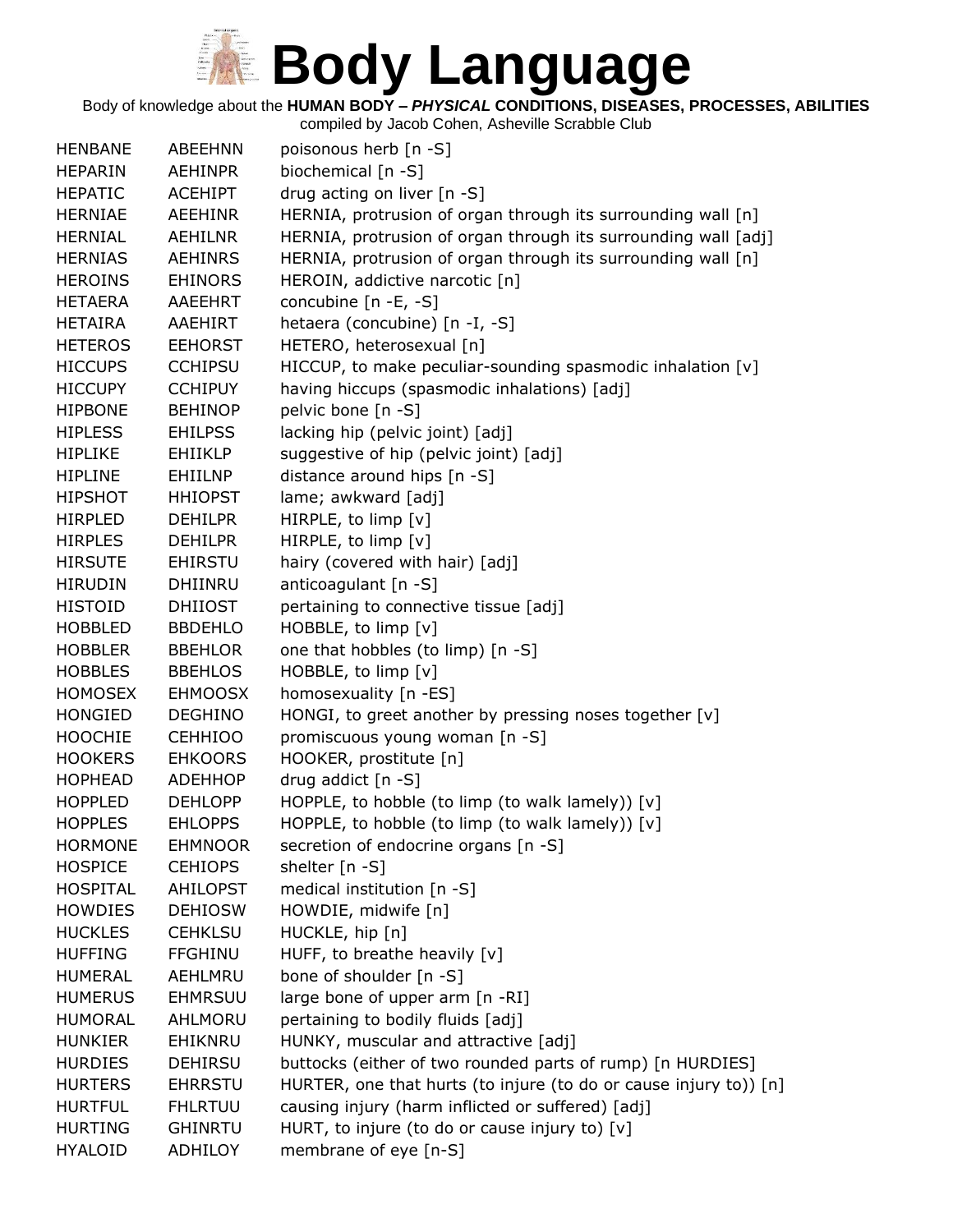Body of knowledge about the **HUMAN BODY –** *PHYSICAL* **CONDITIONS, DISEASES, PROCESSES, ABILITIES**

| <b>HYDATID</b> | <b>ADDHITY</b> | cyst caused by tapeworm [n -S]                                     |
|----------------|----------------|--------------------------------------------------------------------|
| <b>HYDROPS</b> | <b>DHOPRSY</b> | hydropsy (dropsy (excessive accumulation of serous fluid)) [n -ES] |
| <b>HYGEIST</b> | <b>EGHISTY</b> | expert in hygiene [n -S]                                           |
| <b>HYGIENE</b> | <b>EEGHINY</b> | science of health [n -S]                                           |
| <b>HYMENAL</b> | <b>AEHLMNY</b> | HYMEN, vaginal membrane [adj]                                      |
| <b>HYOIDAL</b> | ADHILOY        | HYOID, bone of tongue [adj]                                        |
| <b>HYPERER</b> | <b>EEHPRRY</b> | HYPER (hyperactive) [adj]                                          |
| <b>HYPNOID</b> | <b>DHINOPY</b> | pertaining to hypnosis or sleep [adj]                              |
| <b>HYPOING</b> | <b>GHINOPY</b> | HYPO, to inject with hypodermic needle [v]                         |
| <b>HYPOXIA</b> | <b>AHIOPXY</b> | deficiency of oxygen in body tissue [n -S]                         |
| <b>HYPOXIC</b> | <b>CHIOPXY</b> | HYPOXIA, deficiency of oxygen in body tissue [adj]                 |
| <b>HYSSOPS</b> | <b>HOPSSSY</b> | HYSSOP, medicinal herb [n]                                         |
|                |                | I <sub>7s</sub>                                                    |
| <b>ICTERIC</b> | <b>CCEIRTU</b> | remedy for icterus (diseased condition of liver) [n -S]            |
| <b>ICTERUS</b> | <b>CEIRSTU</b> | diseased condition of liver [n -ES]                                |
| <b>IGNATIA</b> | AAGIINT        | medicinal seed [n -S]                                              |
| <b>ILEITIS</b> | <b>EIIILST</b> | inflammation of ileum [n -IDES or -ES]                             |
| <b>ILEUSES</b> | <b>EEILSSU</b> | ILEUS, intestinal obstruction [n]                                  |
| <b>ILLNESS</b> | <b>EILLNSS</b> | sickness (affected with disease or ill health)) [n -ES]            |
| <b>IMBALMS</b> | <b>ABILMMS</b> | IMBALM, to embalm (to treat so as to protect from decay) [v]       |
| <b>IMMUNER</b> | EIMMNRU        | IMMUNE, protected from disease [adj]                               |
| <b>IMMUNES</b> | EIMMNSU        | IMMUNE, one who is protected from disease [n]                      |
| <b>IMPREGN</b> | <b>EGIMNPR</b> | to make pregnant [v -ED, -ING, -S]                                 |
| <b>INCESTS</b> | <b>CEINSST</b> | INCEST, sexual intercourse between closely related persons [n]     |
| <b>INCISAL</b> | <b>ACIILNS</b> | being cutting edge of tooth [adj]                                  |
| <b>INCISOR</b> | <b>CIINORS</b> | cutting tooth [n -S]                                               |
| <b>INCUDES</b> | <b>CDEINSU</b> | INCUS, bone in middle ear [n]                                      |
| <b>INFARCT</b> | <b>ACFINRT</b> | area of dead or dying tissue [n -S]                                |
| <b>INFECTS</b> | <b>CEFINST</b> | INFECT, to contaminate with disease-producing germs [v]            |
| <b>INFIRMS</b> | <b>FIIMNRS</b> | INFIRM, to weaken or destroy validity of [v]                       |
| <b>INGESTA</b> | <b>AEGINST</b> | ingested material [n]                                              |
| <b>INGESTS</b> | <b>EGINSST</b> | INGEST, to take into body [v]                                      |
| <b>INGROWN</b> | <b>GINNORW</b> | grown into flesh [adj]                                             |
| <b>INHALED</b> | <b>ADEHILN</b> | INHALE, to take into lungs [v]                                     |
| <b>INHALER</b> | AEHILNR        | one that inhales (to take into lungs) [n -S]                       |
| <b>INHALES</b> | <b>AEHILNS</b> | INHALE, to take into lungs [v]                                     |
| <b>INHIBIN</b> | <b>BHIIINN</b> | human hormone [n -S]                                               |
| <b>INJURED</b> | DEIJNRU        | INJURE, to do or cause injury to [v]                               |
| <b>INJURER</b> | EIJNRRU        | one that injures (to do or cause injury to) [n -S]                 |
| <b>INJURES</b> | <b>EIJNRSU</b> | INJURE, to do or cause injury to [v]                               |
| <b>INNARDS</b> | <b>ADINNRS</b> | internal organs [n INNARDS]                                        |
| <b>INNERVE</b> | <b>EEINNRV</b> | to stimulate [v -D, -VING, -S]                                     |
| <b>INSTEPS</b> | <b>EINPSST</b> | INSTEP, part of foot [n]                                           |
| <b>INSULAE</b> | <b>AEILNSU</b> | INSULA, region of brain [n]                                        |
| <b>INSULIN</b> | <b>IILNNSU</b> | hormone [n -S]                                                     |
| <b>INTERNE</b> | <b>EEINNRT</b> | recent medical school graduate on hospital staff [n -S]            |
| <b>INTIMAE</b> | AEIIMNT        | INTIMA, innermost layer of organ [n]                               |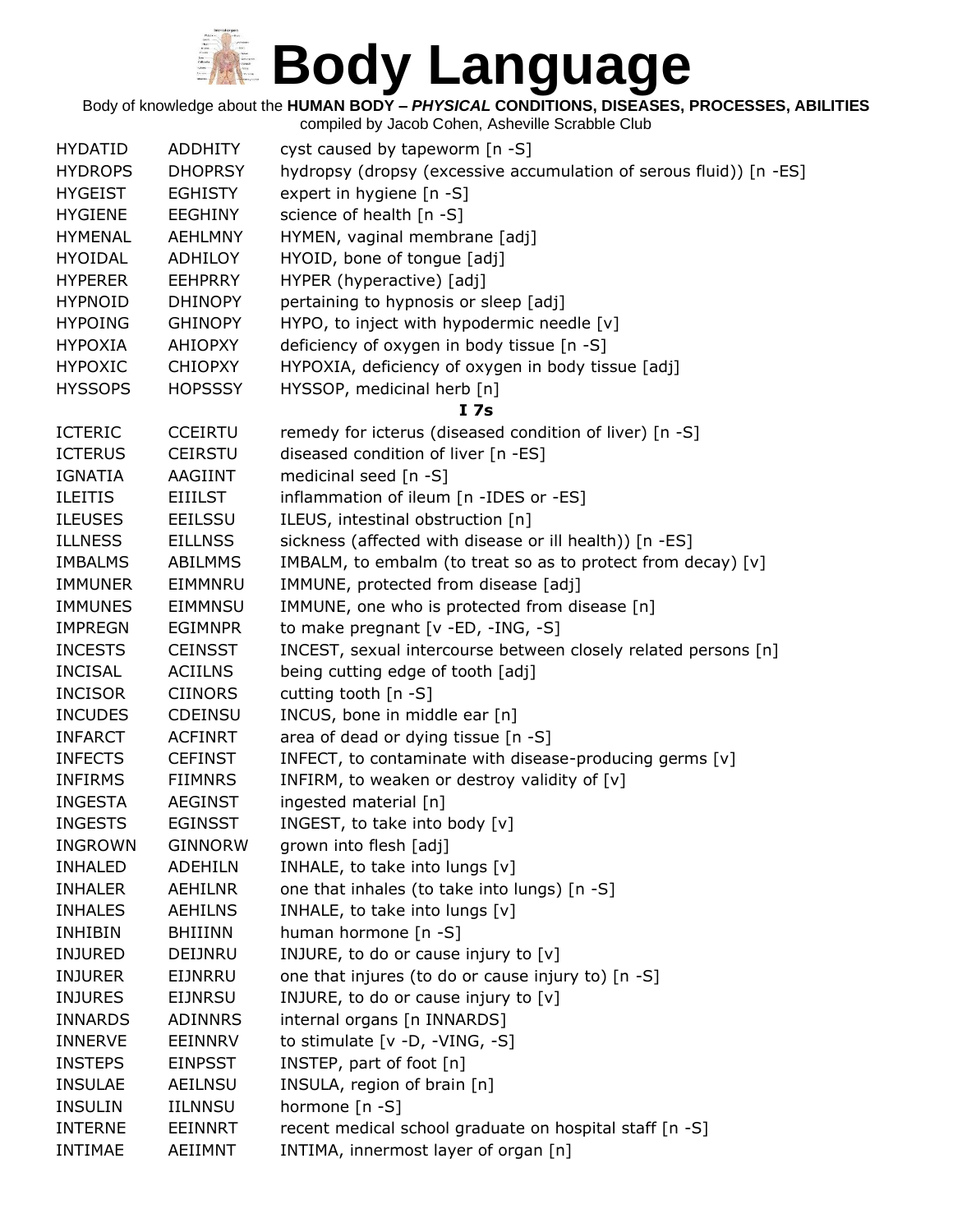

Body of knowledge about the **HUMAN BODY –** *PHYSICAL* **CONDITIONS, DISEASES, PROCESSES, ABILITIES**

| INTIMAL        | <b>AIILMNT</b> | INTIMA, innermost layer of organ [adj]                                           |
|----------------|----------------|----------------------------------------------------------------------------------|
| <b>INTIMAS</b> | <b>AIIMNST</b> | INTIMA, innermost layer of organ [n]                                             |
| <b>INVALID</b> | ADIILNV        | to disable physically [v -ED, -ING, -S]                                          |
| <b>IODISMS</b> | <b>DIIMOSS</b> | IODISM, iodine poisoning [n]                                                     |
| <b>IPECACS</b> | <b>ACCEIPS</b> | medicinal plant [n]                                                              |
| <b>ISCHIAL</b> | <b>ACHIILS</b> | ISCHIUM, pelvic bone [adj]                                                       |
| <b>ISCHIUM</b> | <b>CHIIMSU</b> | pelvic bone [n -IA]                                                              |
| <b>ISOZYME</b> | EIMOSYZ        | type of enzyme (complex protein) [n -S]                                          |
| <b>ITCHIER</b> | <b>CEHIIRT</b> | ITCHY, causing itching sensation [adj]                                           |
| <b>ITCHILY</b> | <b>CHIILTY</b> | ITCHY, causing itching sensation [adv]                                           |
| <b>ITCHING</b> | <b>CGHIINT</b> | uneasy or tingling skin sensation [n -S]                                         |
|                |                | <b>J</b> 7s                                                                      |
| <b>JALAPIN</b> | AAIJLNP        | medicinal substance [n -S]                                                       |
| <b>JAWLESS</b> | <b>AEJLSSW</b> | having no jaw (bony structure bordering mouth) [adj]                             |
| <b>JAWLIKE</b> | <b>AEIJKLW</b> | resembling jaw (bony structure bordering mouth) [adj]                            |
| <b>JAWLINE</b> | AEIJLNW        | outline of lower jaw [n -S]                                                      |
| <b>JEJUNAL</b> | AEJJLNU        | pertaining to jejunum (part of small intestine) [adj]                            |
| <b>JEJUNUM</b> | <b>EJJMNUU</b> | part of small intestine [n -NA or -S]                                            |
| <b>JETLAGS</b> | <b>AEGJLST</b> | JETLAG, disruption of body rhythms after flight through several time zones [n]   |
| <b>JIMJAMS</b> | <b>AIJJMMS</b> | violent delirium [n JIMJAMS]                                                     |
| <b>JIMSONS</b> | <b>IJMNOSS</b> | JIMSON, tall poisonous weed [n]                                                  |
| <b>JIVEASS</b> | <b>AEIJSSV</b> | offensive word [adj]                                                             |
| <b>JOHNNIE</b> | EHIJNNO        | johnny (sleeveless hospital gown) [n -S]                                         |
| <b>JOHNSON</b> | <b>HJNNOOS</b> | offensive word [n -S]                                                            |
| <b>JONESED</b> | <b>DEEJNOS</b> | JONES, to have strong craving for something [v]                                  |
| <b>JOWLIER</b> | <b>EIJLORW</b> | JOWLY, having prominent jowls [adj]                                              |
| <b>JOYPOPS</b> | <b>JOOPPSY</b> | JOYPOP, to use habit-forming drugs occasionally [v]                              |
| <b>JUGULAR</b> | <b>AGJLRUU</b> | vein of neck [n -S]                                                              |
| <b>JUNKIES</b> | <b>EIJKNSU</b> | JUNKIE, drug addict [n]                                                          |
|                |                | <b>K7s</b>                                                                       |
| <b>KAHUNAS</b> | <b>AAHKNSU</b> | KAHUNA, medicine man [n]                                                         |
| <b>KALIANS</b> | <b>AAIKLNS</b> | KALIAN, hookah (water pipe) [n]                                                  |
| <b>KECKING</b> | <b>CEGIKKN</b> | KECK, to retch (to make effort to vomit) $[v]$                                   |
| <b>KEESTER</b> | <b>EEEKRST</b> | keister (buttocks (either of two rounded parts of rump)) [n -S]                  |
| <b>KEISTER</b> | EEIKRST        | buttocks (either of two rounded parts of rump) [n -S]                            |
| <b>KELOIDS</b> | <b>DEIKLOS</b> | KELOID, scar caused by excessive growth of fibrous tissue [n]                    |
| <b>KERCHOO</b> | <b>CEHKOOR</b> | ahchoo (used to represent sound of sneeze) [interj]                              |
| <b>KETOSIS</b> | <b>EIKOSST</b> | buildup of ketones in body [n -SES]                                              |
| <b>KETOTIC</b> | <b>CEIKOTT</b> | KETOSIS, buildup of ketones in body [adj]                                        |
| <b>KIDNEYS</b> | <b>DEIKNSY</b> | KIDNEY, bodily organ [n]                                                         |
| <b>KINASES</b> | <b>AEIKNSS</b> | KINASE, enzyme (complex protein) [n]                                             |
| KINESIC        | <b>CEIIKNS</b> | pertaining to kinesics (study of body motion in relation to communication) [adj] |
| <b>KIPPING</b> | <b>GIIKNPP</b> | KIP, to sleep (to be in natural, periodic state of rest) [v]                     |
| <b>KISSERS</b> | <b>EIKRSSS</b> | KISSER, one that kisses (to touch with lips as sign of affection) [n]            |
| <b>KISSIER</b> | <b>EIIKRSS</b> | KISSY, inclined to kiss [adj]                                                    |
| <b>KISSING</b> | <b>GIIKNSS</b> | KISS, to touch with lips as sign of affection [v]                                |
| <b>KITTLED</b> | DEIKLTT        | KITTLE, to tickle (to touch lightly so as to produce tingling sensation) [v]     |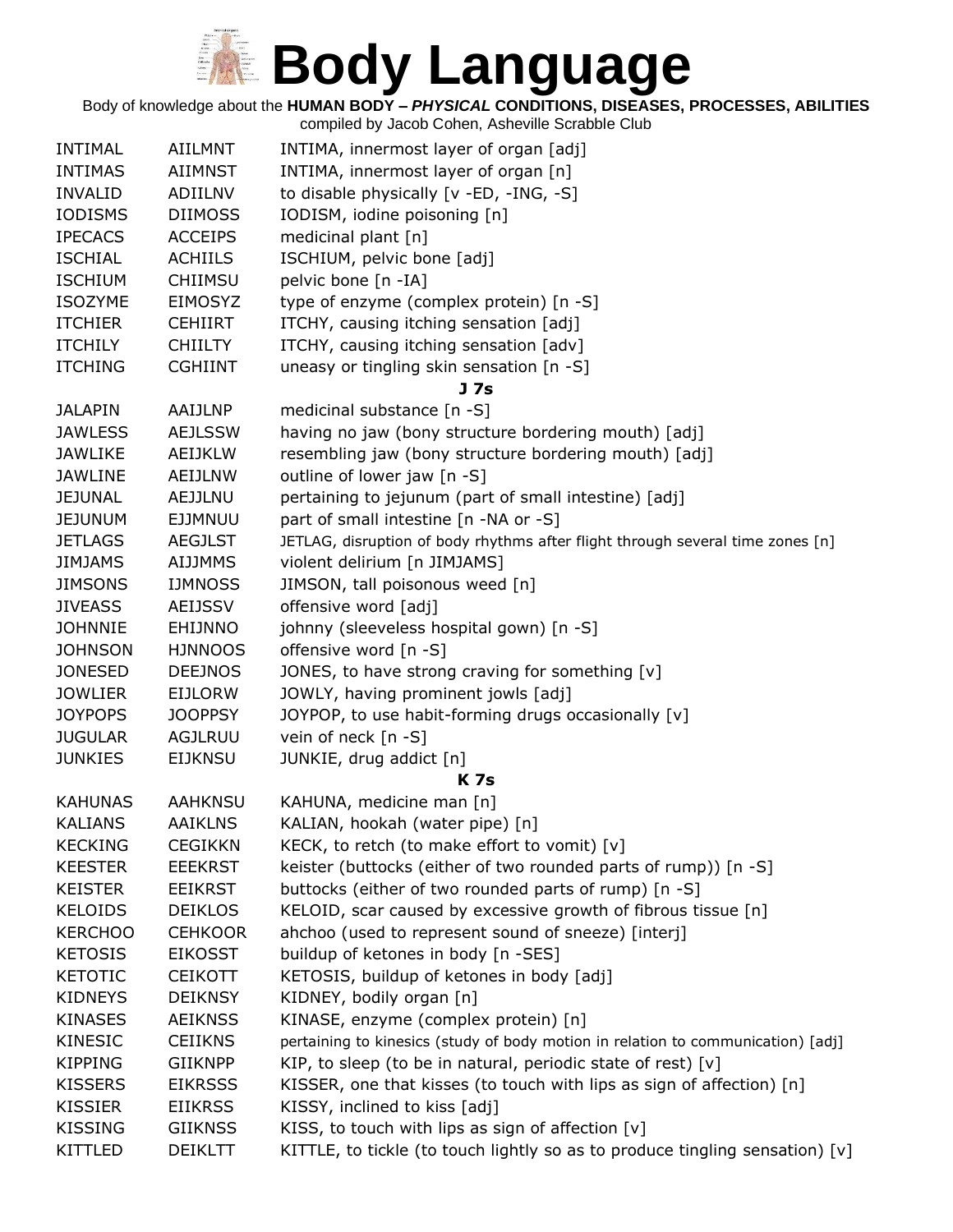

#### Body of knowledge about the **HUMAN BODY –** *PHYSICAL* **CONDITIONS, DISEASES, PROCESSES, ABILITIES**

| <b>KITTLER</b> | <b>EIKLRTT</b> | KITTLE, ticklish (sensitive to tickling) [adj]                                     |
|----------------|----------------|------------------------------------------------------------------------------------|
| <b>KITTLES</b> | <b>EIKLSTT</b> | KITTLE, to tickle (to touch lightly so as to produce tingling sensation) [v]       |
| <b>KLUTZES</b> | <b>EKLSTUZ</b> | KLUTZ, clumsy person [n]                                                           |
| <b>KNEECAP</b> | <b>ACEEKNP</b> | to maim by shooting in kneecap (bone at front of knee) [v -PPED, -PPING, -S]       |
| <b>KNEEING</b> | <b>EEGIKNN</b> | KNEE, to strike with knee (joint of leg) [v]                                       |
| <b>KNEELED</b> | <b>DEEEKLN</b> | KNEEL, to rest on knees [v]                                                        |
| <b>KNEELER</b> | <b>EEEKLNR</b> | one that kneels (to rest on knees) [n -S]                                          |
| <b>KNEEPAD</b> | <b>ADEEKNP</b> | covering for knee [n -S]                                                           |
| <b>KNEEPAN</b> | <b>AEEKNNP</b> | kneecap [n -S]                                                                     |
| <b>KNUCKLE</b> | <b>CEKKLNU</b> | to hit with knuckles (joints of fingers) [v -D, -LING, -S]                         |
| <b>KNUCKLY</b> | <b>CKKLNUY</b> | having prominent knuckles [adj -LIER, -LIEST]                                      |
|                |                | <b>L7s</b>                                                                         |
| <b>LACTARY</b> | <b>AACLRTY</b> | pertaining to milk [adj]                                                           |
| <b>LACTATE</b> | <b>AACELTT</b> | to secrete milk [v -D, -TING, -S]                                                  |
| <b>LACTEAN</b> | <b>AACELNT</b> | lacteous (resembling milk) [adj]                                                   |
| <b>LAKIEST</b> | <b>AEIKLST</b> | LAKY, of color of blood [adj]                                                      |
| <b>LAKINGS</b> | <b>AGIKLNS</b> | LAKING, reddening of blood plasma by release of hemoglobin from red corpuscles [n] |
| LANGUID        | ADGILNU        | lacking in vigor or vitality [adj]                                                 |
| LANGUOR        | <b>AGLNORU</b> | state of being languid (lacking in vigor or vitality) [n -S]                       |
| LANIARY        | AAILNRY        | cuspid (pointed tooth) [n -RIES]                                                   |
| LANKEST        | <b>AEKLNST</b> | LANK, long and slender [adj]                                                       |
| LANKIER        | AEIKLNR        | LANKY, ungracefully tall and thin [adj]                                            |
| LANKILY        | AIKLLNY        | LANKY, ungracefully tall and thin [adv]                                            |
| <b>LANUGOS</b> | <b>AGLNOSU</b> | LANUGO, fine, soft hair [n]                                                        |
| <b>LATENTS</b> | <b>AELNSTT</b> | LATENT, barely visible fingerprint that can be developed for study [n]             |
| LAZARET        | AAELRTZ        | hospital treating contagious diseases [n -S]                                       |
| <b>LEADENS</b> | <b>ADEELNS</b> | LEADEN, to make dull or sluggish [v]                                               |
| <b>LECHERS</b> | <b>CEEHLRS</b> | LECHER, to engage in lechery [v]                                                   |
| <b>LECHERY</b> | <b>CEEHLRY</b> | excessive sexual indulgence [n -RIES]                                              |
| <b>LEFTEST</b> | <b>EEFLSTT</b> | LEFT, pertaining to side of body to north when one faces east [adj]                |
| <b>LEFTIES</b> | <b>EEFILST</b> | LEFTY, left-handed person [n]                                                      |
| <b>LEGGIER</b> | <b>EEGGILR</b> | LEGGY, having long legs [adj]                                                      |
| <b>LEGLESS</b> | <b>EEGLLSS</b> | having no legs [adj]                                                               |
| <b>LEGLIKE</b> | <b>EEGIKLL</b> | resembling leg [adj]                                                               |
| <b>LEGROOM</b> | <b>EGLMOOR</b> | space in which to extend legs [n -S]                                               |
| <b>LEGWORK</b> | <b>EGKLORW</b> | work that involves extensive walking [n -S]                                        |
| <b>LENTIGO</b> | <b>EGILNOT</b> | freckle [n -GINES]                                                                 |
| <b>LEPROSE</b> | <b>EELOPRS</b> | leprous (affected with leprosy) [adj]                                              |
| <b>LEPROSY</b> | <b>ELOPRSY</b> | chronic disease characterized by skin lesions and deformities [n -SIES]            |
| <b>LEPROUS</b> | <b>ELOPRSU</b> | affected with leprosy [adj]                                                        |
| <b>LEPTINS</b> | <b>EILNPST</b> | LEPTIN, hormone released by fat cells [n]                                          |
| <b>LESIONS</b> | <b>EILNOSS</b> | LESION, to cause abnormal change in structure of organ [v]                         |
| <b>LETCHED</b> | <b>CDEEHLT</b> | LETCH, to lech (to engage in lechery) $[v]$                                        |
| <b>LETCHES</b> | <b>CEEHLST</b> | LETCH, to lech (to engage in lechery) $[v]$                                        |
| <b>LETHALS</b> | <b>AEHLLST</b> | LETHAL, death-causing genetic defect [n]                                           |
| <b>LEUCOMA</b> | ACELMOU        | leukoma (opacity of cornea) [n -S]                                                 |
| LEUKOMA        | AEKLMOU        | opacity of cornea [n -S]                                                           |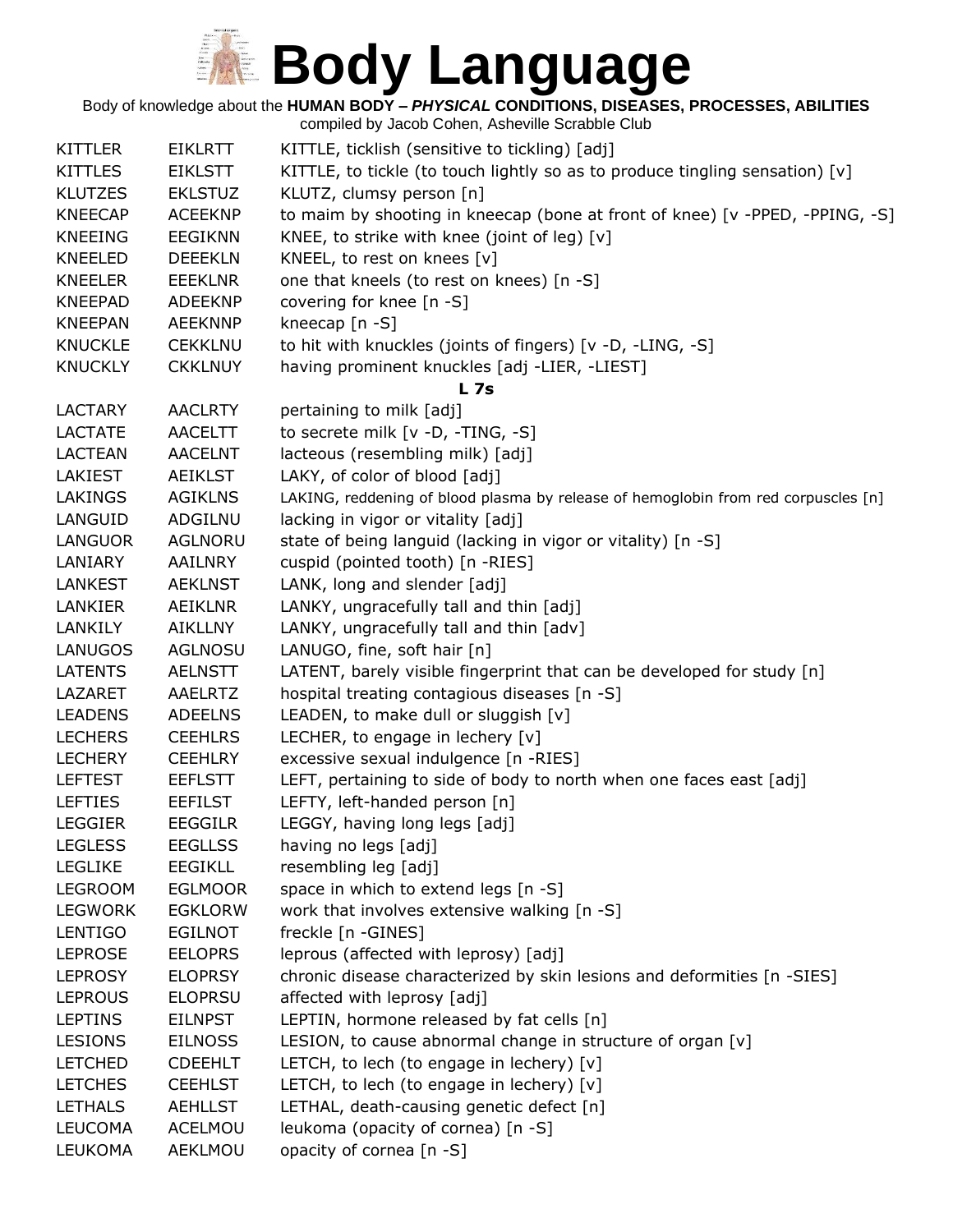Body of knowledge about the **HUMAN BODY –** *PHYSICAL* **CONDITIONS, DISEASES, PROCESSES, ABILITIES**

| <b>LEUKONS</b> | <b>EKLNOSU</b> | LEUKON, bodily organ consisting of white blood cells [n]                    |
|----------------|----------------|-----------------------------------------------------------------------------|
| <b>LEVATOR</b> | <b>AELORTV</b> | muscle that raises organ or part [n -ES or -S]                              |
| <b>LIBIDOS</b> | <b>BDIILOS</b> | LIBIDO, energy derived from instinctual biological drives [n]               |
| <b>LICKERS</b> | <b>CEIKLRS</b> | LICKER, one that licks (to pass tongue over surface of) [n]                 |
| <b>LICKING</b> | <b>CGIIKLN</b> | LICK, to pass tongue over surface of $[v]$ / thrashing or beating $[n - S]$ |
| <b>LIFEFUL</b> | <b>EFFILLU</b> | full of life [adj]                                                          |
| <b>LIGASES</b> | <b>AEGILSS</b> | LIGASE, enzyme (complex protein) [n]                                        |
| <b>LIMPERS</b> | <b>EILMPRS</b> | LIMPER, one that limps (to walk lamely) [n]                                 |
| <b>LIMPING</b> | <b>GIILMNP</b> | LIMP, to walk lamely [v]                                                    |
| <b>LIMPSEY</b> | <b>EILMPSY</b> | limpsy (lacking strength or vigor) [adj -SIER, -SIEST]                      |
| <b>LINCTUS</b> | <b>CILNSTU</b> | syrupy medicine [n -ES]                                                     |
| <b>LINGUAE</b> | <b>AEGILNU</b> | LINGUA, tongue or tonguelike part [n]                                       |
| LINGUAL        | <b>AGILLNU</b> | sound articulated with tongue [n -S]                                        |
| <b>LINGULA</b> | AGILLNU        | organ or process shaped like tongue [n -E]                                  |
| <b>LIPASES</b> | <b>AEILPSS</b> | LIPASE, enzyme (complex protein) [n]                                        |
| <b>LIPLESS</b> | <b>EILLPSS</b> | having no lips [adj]                                                        |
| <b>LIPLIKE</b> | <b>EIIKLLP</b> | resembling lip [adj]                                                        |
| <b>LIPOMAS</b> | <b>AILMOPS</b> | LIPOMA, tumor of fatty tissue [n]                                           |
| <b>LIPPING</b> | <b>GIILNPP</b> | liplike outgrowth of bone [n -S]                                            |
| <b>LISTENS</b> | <b>EILNSST</b> | LISTEN, to make conscious use of sense of hearing [v]                       |
| <b>LIVIDLY</b> | <b>DIILLVY</b> | LIVID, having skin abnormally discolored [adv]                              |
| <b>LOBATED</b> | <b>ABDELOT</b> | lobate (having lobes (rounded, projecting anatomical part)) [adj]           |
| LOCHIAL        | ACHILLO        | LOCHIA, vaginal discharge following childbirth [adj]                        |
| <b>LOCHIAS</b> | <b>ACHILOS</b> | LOCHIA, vaginal discharge following childbirth [n]                          |
| <b>LOCKJAW</b> | <b>ACKLNOW</b> | form of tetanus $[n - S]$                                                   |
| <b>LOCOING</b> | <b>CGILNOO</b> | LOCO, to poison with locoweed [v]                                           |
| <b>LOGIEST</b> | <b>EGILOST</b> | LOGY, sluggish (displaying little movement or activity) [adj]               |
| LOIASIS        | <b>AIILOSS</b> | tropical African disease [n -SES]                                           |
| <b>LOOGIES</b> | <b>EGILOOS</b> | LOOGIE, bolus of phlegm [n]                                                 |
| <b>LORDOMA</b> | <b>ADLMOOR</b> | lordosis (curvature of spinal column) [n -S]                                |
| <b>LORGNON</b> | <b>GLNNOOR</b> | pair of eyeglasses with handle [n -S]                                       |
| LOZENGE        | <b>EEGLNOZ</b> | small, often medicated candy [n -S]                                         |
| <b>LUETICS</b> | <b>CEILSTU</b> | LUETIC, one affected with syphilis [n]                                      |
| <b>LULLABY</b> | <b>ABLLLUY</b> | to lull with soothing song [v -BIED, -ING, -BIES]                           |
| <b>LULLERS</b> | <b>ELLLRSU</b> | LULLER, one that lulls (to cause to sleep or rest) [n]                      |
| <b>LULLING</b> | <b>GILLLNU</b> | LULL, to cause to sleep or rest $[v]$                                       |
| <b>LUMBAGO</b> | ABGLMOU        | pain in lower back [n -S]                                                   |
| <b>LUMBARS</b> | <b>ABLMRSU</b> | LUMBAR, anatomical part situated near loins [n]                             |
| LUMENAL        | AELLMNU        | LUMEN, inner passage of tubular organ [adj]                                 |
| LUMINAL        | AILLMNU        | LUMEN, inner passage of tubular organ [adj]                                 |
| <b>LUNGFUL</b> | <b>FGLLNUU</b> | as much as lungs can hold [n -S]                                            |
| <b>LUPANAR</b> | <b>AALNPRU</b> | brothel (house of prostitution) [n -S]                                      |
| <b>LUPULIN</b> | ILLNPUU        | medicinal powder obtained from hop plant [n -S]                             |
| <b>LUPUSES</b> | <b>ELPSSUU</b> | LUPUS, skin disease [n]                                                     |
| <b>LUSTFUL</b> | <b>FLLSTUU</b> | marked by excessive sexual desire [adj]                                     |
| <b>LUSTIER</b> | <b>EILRSTU</b> | LUSTY, full of vigor [adj]                                                  |
| <b>LUSTILY</b> | <b>ILLSTUY</b> | in lusty (full of vigor) manner [adv]                                       |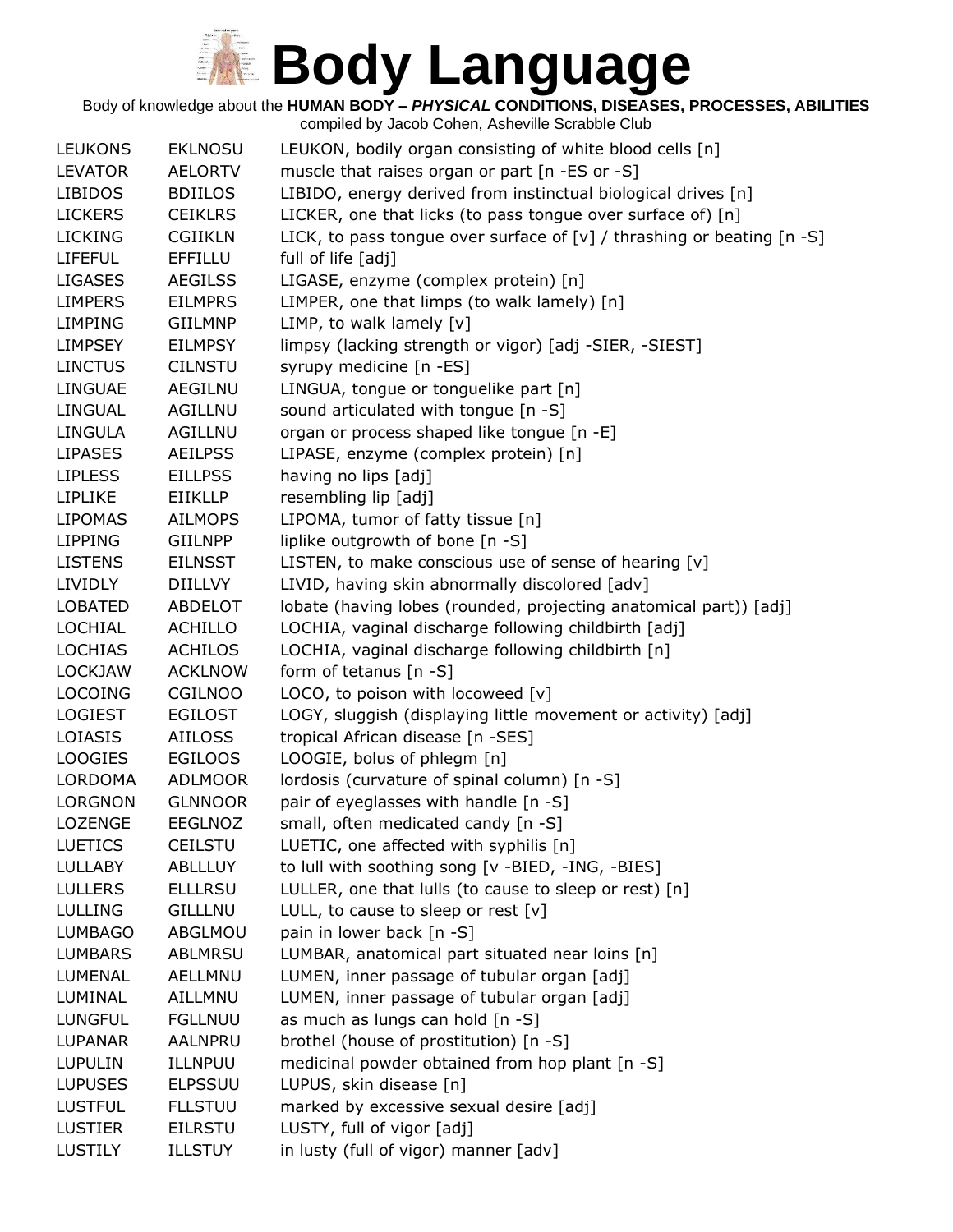#### Body of knowledge about the **HUMAN BODY –** *PHYSICAL* **CONDITIONS, DISEASES, PROCESSES, ABILITIES**

| <b>LUSTING</b> | <b>GILNSTU</b> | LUST, to have intense desire $[v]$                                   |
|----------------|----------------|----------------------------------------------------------------------|
| LUXATED        | <b>ADELTUX</b> | LUXATE, to put out of joint [v]                                      |
| <b>LUXATES</b> | <b>AELSTUX</b> | LUXATE, to put out of joint [v]                                      |
|                |                | <b>M</b> 7s                                                          |
| <b>MACULAE</b> | AACELMU        | MACULA, spot [n]                                                     |
| <b>MACULAR</b> | <b>AACLMRU</b> | MACULA, spot [adj]                                                   |
| <b>MACULAS</b> | <b>AACLMSU</b> | MACULA, spot [n]                                                     |
| <b>MAIMERS</b> | <b>AEIMMRS</b> | MAIMER, one that maims (to injure so as to cause lasting damage) [n] |
| MAIMING        | AGIIMMN        | MAIM, to injure so as to cause lasting damage [v]                    |
| <b>MALAISE</b> | <b>AAEILMS</b> | feeling of vague discomfort [n -S]                                   |
| MALARIA        | <b>AAAILMR</b> | infectious disease [n -S]                                            |
| <b>MALICES</b> | <b>ACEILMS</b> | MALICE, desire to injure another [n]                                 |
| <b>MALLEUS</b> | <b>AELLMSU</b> | bone of middle ear [n -EI]                                           |
| <b>MALLING</b> | <b>AGILLMN</b> | MALL, to maul (to injure by beating) [v]                             |
| <b>MALTASE</b> | <b>AAELMST</b> | enzyme (complex protein) [n -S]                                      |
| <b>MAMILLA</b> | AAILLMM        | mammilla (nipple (protuberance on breast)) [n -E]                    |
| MAMMARY        | <b>AAMMMRY</b> | breast [n -RIES] / pertaining to mammae (milk-secreting organ) [adj] |
| MANIKIN        | <b>AIIKMNN</b> | anatomical model of human body [n -S]                                |
| MANUARY        | <b>AAMNRUY</b> | involving hands [adj]                                                |
| <b>MARCELS</b> | <b>ACELMRS</b> | MARCEL, to make deep, soft wave in hair [v]                          |
| <b>MASCARA</b> | <b>AAACMRS</b> | to color eyelashes or eyebrows with cosmetic [v -ED, -ING, -S]       |
| <b>MASSEUR</b> | <b>AEMRSSU</b> | man who massages [n -S]                                              |
| <b>MASTOID</b> | ADIMOST        | rear portion of temporal bone [n -S]                                 |
| <b>MATTERY</b> | <b>AEMRTTY</b> | producing pus [adj]                                                  |
| <b>MAULERS</b> | AELMRSU        | MAULER, one that mauls (to injure by beating) [n]                    |
| <b>MAULING</b> | AGILMNU        | act of injuring by beating [n -S] / MAUL, to injure by beating [v]   |
| MAXILLA        | <b>AAILLMX</b> | upper jaw or jawbone [n -E or -S]                                    |
| <b>MAZARDS</b> | <b>AADMRSZ</b> | MAZARD, head or face [n]                                             |
| <b>MEASLED</b> | <b>ADEELMS</b> | MEASLE, tapeworm larva [adj]                                         |
| <b>MEASLES</b> | <b>AEELMSS</b> | MEASLE, tapeworm larva [n]                                           |
| MEDICAL        | <b>ACDEILM</b> | physical examination [n -S]                                          |
| <b>MEDICOS</b> | <b>CDEIMOS</b> | MEDICO, doctor or medical student [n]                                |
| <b>MEDIGAP</b> | ADEGIMP        | supplemental health insurance [n -S]                                 |
| <b>MEGRIMS</b> | <b>EGIMMRS</b> | MEGRIM, migraine (severe headache) [n]                               |
| <b>MEIOSIS</b> | EIIMOSS        | type of cell division [n -SES]                                       |
| MEIOTIC        | <b>CEIIMOT</b> | MEIOSIS, type of cell division [adj]                                 |
| <b>MELAENA</b> | AAEELMN        | melena (condition marked by black tarry stool) [n -S]                |
| MELANIC        | <b>ACEILMN</b> | one who is affected with melanism [n -S]                             |
| <b>MELENAS</b> | <b>AEELMNS</b> | MELENA, condition marked by black tarry stool [n]                    |
| <b>MEROPIA</b> | <b>AEIMOPR</b> | partial blindness [n -S]                                             |
| <b>MEROPIC</b> | <b>CEIMOPR</b> | MEROPIA, partial blindness [adj]                                     |
| <b>METOPIC</b> | <b>CEIMOPT</b> | pertaining to forehead (part of face above eyes) [adj]               |
| <b>METOPON</b> | <b>EMNOOPT</b> | narcotic drug [n -S]                                                 |
| <b>MICKEYS</b> | <b>CEIKMSY</b> | MICKEY, drugged drink [n]                                            |
| <b>MICKIES</b> | <b>CEIIKMS</b> | MICKY, mickey (drugged drink) [n]                                    |
| <b>MIDLEGS</b> | <b>DEGILMS</b> | MIDLEG, middle of leg [n]                                            |
| MIDLIFE        | <b>DEFIILM</b> | middle age [n -IVES]                                                 |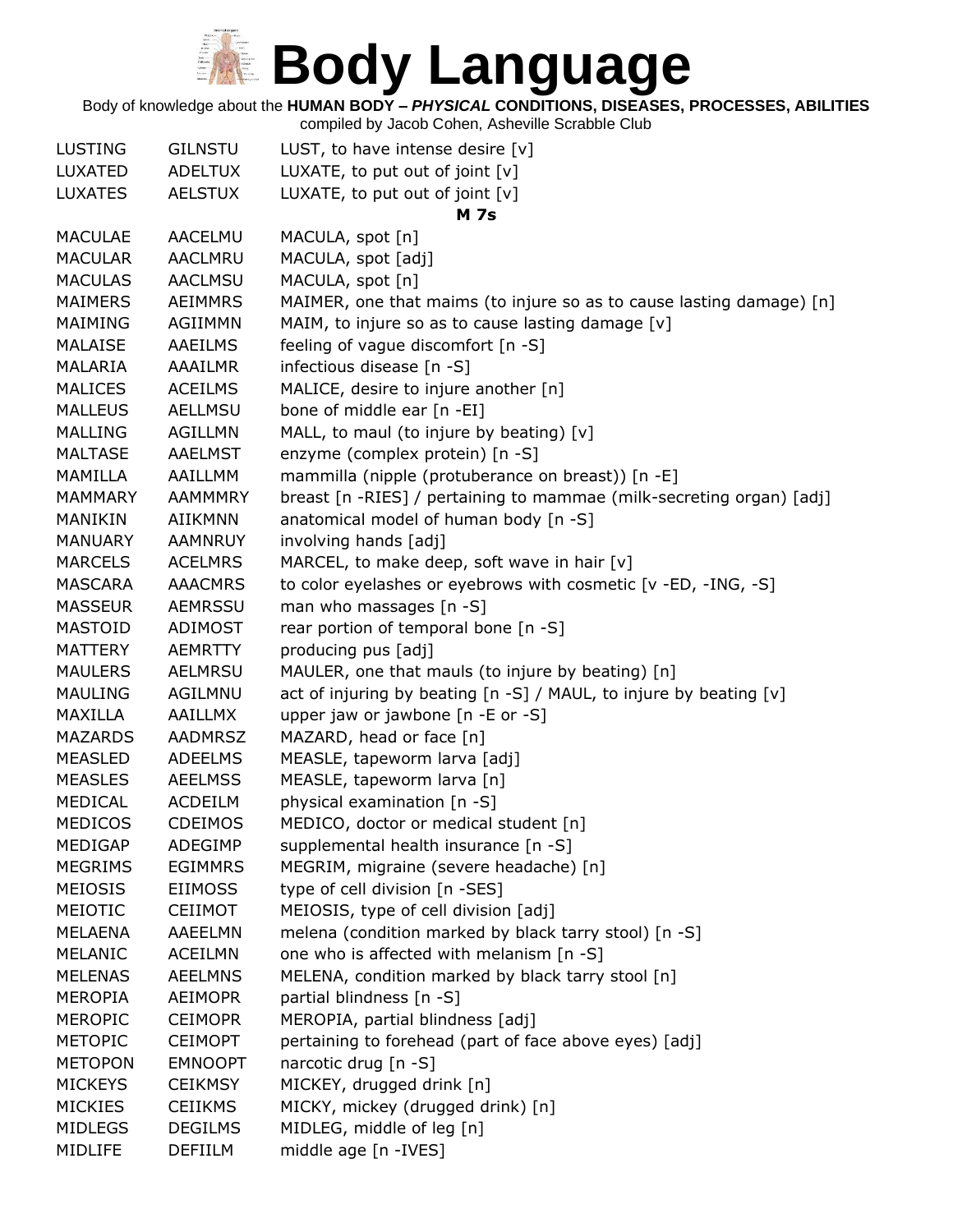Body of knowledge about the **HUMAN BODY –** *PHYSICAL* **CONDITIONS, DISEASES, PROCESSES, ABILITIES**

compiled by Jacob Cohen, Asheville Scrabble Club MIDRIFF DFFIIMR middle part of body [n -S] MIOTICS CIIMOST MIOTIC, agent that causes miosis (excessive contraction of pupil of eye) [n] MISEASE AEEIMSS discomfort [n -S] MISGROW GIMORSW to grow abnormally [v -GREW, -N, -ING, -S] MISHEAR AEHIMRS to hear (to perceive by ear) incorrectly  $[v - D, -ING, -S]$ MITOSIS MIIOSST type of cell division [n -SES] MITOTIC CIIMOTT MITOSIS, type of cell division [adj] MOHAWKS AHKMOSW MOHAWK, hairstyle marked by stiff ridge of hair from front to back [n] MONOCLE CELMNOO eyeglass for one eye [n -S] MOPHEAD ADEHMOP person with thick shaggy hair [n -S] MORGUES EGMORSU MORGUE, place where dead bodies are kept for identification [n] MORPHIA AHIMOPR morphine (narcotic alkaloid) [n -S] MORPHIN HIMNOPR morphine (narcotic alkaloid) [n -S] MOTHERS EHMORST MOTHER, to give birth to [v] MOTORIC CIMOORT pertaining to muscular movement [adj] MOUSSED DEMOSSU MOUSSE, to style with mousse (foamy preparation used in styling hair) [v] MOUSSES EMOSSSU MOUSSE, to style with mousse (foamy preparation used in styling hair) [v] MUCOSAE ACEMOSU MUCOSA, mucous membrane [n] MUCOSAL ACLMOSU MUCOSA, mucous membrane [adj] MUCOSAS ACMOSSU MUCOSA, mucous membrane [n] MUCUSES CEMSSUU MUCUS, viscid bodily fluid [n] MUMMIED DEIMMMU MUMMY, to mummify (to preserve by embalming) [v] MUMMIES EIMMMSU MUMMY, to mummify (to preserve by embalming) [v] MUMMIFY FIMMMUY to preserve by embalming [v -FIED, -ING, -FIES] MUTASES AEMSSTU MUTASE, enzyme (complex protein) [n] MUTISMS IMMSSTU MUTISM, muteness (state of being mute (characterized by absence of speech)) [n] MUZZLED DELMUZZ MUZZLE, to put covering over mouth of to prevent biting or eating  $[v]$ MUZZLER ELMRUZZ one that muzzles (to put covering over mouth of to prevent biting or eating) [n -S] MUZZLES ELMSUZZ MUZZLE, to put covering over mouth of to prevent biting or eating [v] MYALGIA AAGILMY muscular pain [n -S] MYALGIC ACGILMY MYALGIA, muscular pain [adj] MYCOSIS CIMOSSY disease caused by fungus [n -SES] MYCOTIC CCIMOTY MYCOSIS, disease caused by fungus [adj] MYELINE EEILMNY myelin (fatty substance that encases certain nerve fibers) [n -S] MYELINS EILMNSY MYELIN, fatty substance that encases certain nerve fibers [n] MYELOID DEILMOY pertaining to bone marrow [adj] MYELOMA AELMMOY tumor of bone marrow [n -S or -TA] MYIASIS AIIMSSY infestation of human tissue by fly maggots [n -SES] MYOLOGY GLMOOYY study of muscles [n -GIES] MYOMATA AAMMOTY MYOMA, tumor composed of muscle tissue [n] MYOPIAS AIMOPSY MYOPIA, visual defect [n] MYOPIES EIMOPSY MYOPY, myopia (visual defect) [n] MYOSINS IMNOSSY MYOSIN, protein found in muscle tissue [n] MYOTOME EMMOOTY portion of embryonic somite [n -S] MYRICAS ACIMRSY MYRICA, medicinal tree bark [n] MYXOMAS AMMOSXY MYXOMA, tumor composed of mucous tissue [n]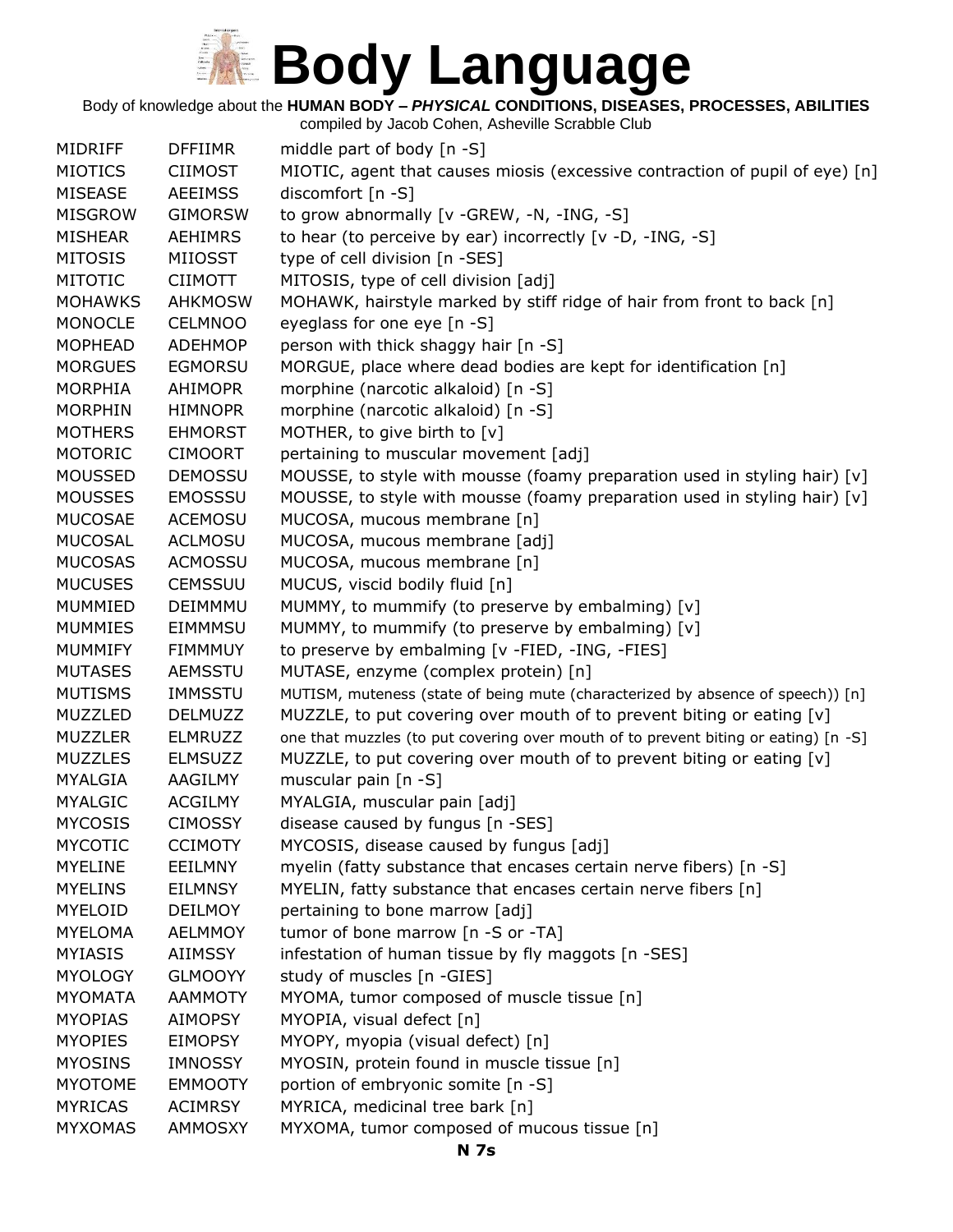Body of knowledge about the **HUMAN BODY –** *PHYSICAL* **CONDITIONS, DISEASES, PROCESSES, ABILITIES**

| <b>NANISMS</b> | <b>AIMNNSS</b> | NANISM, abnormal smallness [n]                                              |
|----------------|----------------|-----------------------------------------------------------------------------|
| <b>NAPPERS</b> | <b>AENPPRS</b> | NAPPER, one that naps (to sleep briefly) [n]                                |
| <b>NAPPING</b> | <b>AGINNPP</b> | NAP, to sleep briefly $[v]$                                                 |
| <b>NARCOMA</b> | <b>AACMNOR</b> | stupor induced by narcotic [n -S]                                           |
| <b>NARCOSE</b> | <b>ACENORS</b> | characterized by stupor [adj]                                               |
| <b>NASIONS</b> | <b>AINNOSS</b> | NASION, point in skull [n]                                                  |
| <b>NAUSEAS</b> | <b>AAENSSU</b> | NAUSEA, stomach disturbance [n]                                             |
| <b>NECROSE</b> | <b>CEENORS</b> | to affect with necrosis (death of living tissue) [v -D, -SING, -S]          |
| <b>NEPHRIC</b> | <b>CEHIPNR</b> | renal (pertaining to kidneys) [adj]                                         |
| <b>NEPHRON</b> | <b>EHNNOPR</b> | excretory unit of kidney [n -S]                                             |
| <b>NERVATE</b> | <b>AEENRTV</b> | having veins [adj]                                                          |
| <b>NERVINE</b> | EEINNRV        | soothing medicine [n -S]                                                    |
| <b>NEURINE</b> | EEINNRU        | ptomaine poison [n -S]                                                      |
| NEUROID        | DEINORU        | resembling nerve [adj]                                                      |
| <b>NEUROMA</b> | AEMNORU        | type of tumor (abnormal swelling) [n -S or -TA]                             |
| <b>NEURONE</b> |                | neuron (basic cellular unit of nervous system) [n -S]                       |
|                | <b>EENNORU</b> |                                                                             |
| <b>NEURONS</b> | <b>ENNORSU</b> | NEURON, basic cellular unit of nervous system [n]                           |
| <b>NEUTERS</b> | <b>EENRSTU</b> | NEUTER, to castrate (to remove testes of) [v]                               |
| <b>NIACINS</b> | <b>ACIINNS</b> | NIACIN, B vitamin [n]                                                       |
| <b>NICOTIN</b> | <b>CIINNOT</b> | nicotine (poisonous alkaloid in tobacco) [n -S]                             |
| <b>NICTATE</b> | <b>ACEINTT</b> | to wink (to close and open one eye quickly) [v -D, -TING, -S]               |
| <b>NIDATED</b> | <b>ADDEINT</b> | NIDATE, to become implanted in uterus [v]                                   |
| <b>NIDATES</b> | <b>ADEINST</b> | NIDATE, to become implanted in uterus $[v]$                                 |
| <b>NIDGETS</b> | <b>DEGINST</b> | NIDGET, idiot (mentally deficient person) [n]                               |
| <b>NIPPLED</b> | <b>DEILNPP</b> | NIPPLE, protuberance on breast [adj]                                        |
| <b>NIPPLES</b> | <b>EILNPPS</b> | NIPPLE, protuberance on breast [n]                                          |
| <b>NODDERS</b> | <b>DDENORS</b> | NODDER, one that nods (to briefly lower head forward) [n]                   |
| <b>NODDING</b> | <b>DDGINNO</b> | NOD, to briefly lower head forward [v]                                      |
| <b>NODDLED</b> | <b>DDDELNO</b> | NODDLE, to nod frequently [v]                                               |
| <b>NODDLES</b> | <b>DDELNOS</b> | NODDLE, to nod frequently [v]                                               |
| <b>NONBODY</b> | <b>BDNNOOY</b> | person's nonphysical nature [n -DIES]                                       |
| <b>NONDRUG</b> | <b>DGNNORU</b> | not involving drugs [adj]                                                   |
| <b>NONHEME</b> | <b>EEHMNNO</b> | not containing iron that is bound like that of heme [adj]                   |
| <b>NONORAL</b> | <b>ALNNOOR</b> | not involving mouth [adj]                                                   |
| <b>NONSELF</b> | <b>EFLNNOS</b> | foreign material in body [n -ELVES]                                         |
| <b>NOSTRIL</b> | <b>ILNORST</b> | external opening of nose [n -S]                                             |
| <b>NOSTRUM</b> | <b>MNORSTU</b> | medicine of one's own invention [n -S]                                      |
| <b>NUCHALS</b> | <b>ACHLNSU</b> | NUCHAL, anatomical part lying in region of nape [n]                         |
| <b>NUMBEST</b> | <b>BEMNSTU</b> | NUMB, lacking sensation [adj]                                               |
| <b>NUMBING</b> | <b>BGIMNNU</b> | NUMB, to make numb [v]                                                      |
| <b>NURSING</b> | <b>GINNRSU</b> | NURSE, to care for sick or infirm [v] / profession of one who nurses [n -S] |
| <b>NUZZLED</b> | <b>DELNUZZ</b> | NUZZLE, to push with nose [v]                                               |
| <b>NUZZLER</b> | <b>ELNRUZZ</b> | one that nuzzles (to push with nose) [n -S]                                 |
| <b>NUZZLES</b> | <b>ELNSUZZ</b> | NUZZLE, to push with nose [v]                                               |
| <b>NYMPHAE</b> | <b>AEHMNPY</b> | NYMPHA, fold of vulva [n]                                                   |
| <b>NYMPHOS</b> | <b>HMNOPSY</b> | NYMPHO, woman obsessed by sexual desire [n]                                 |
|                |                |                                                                             |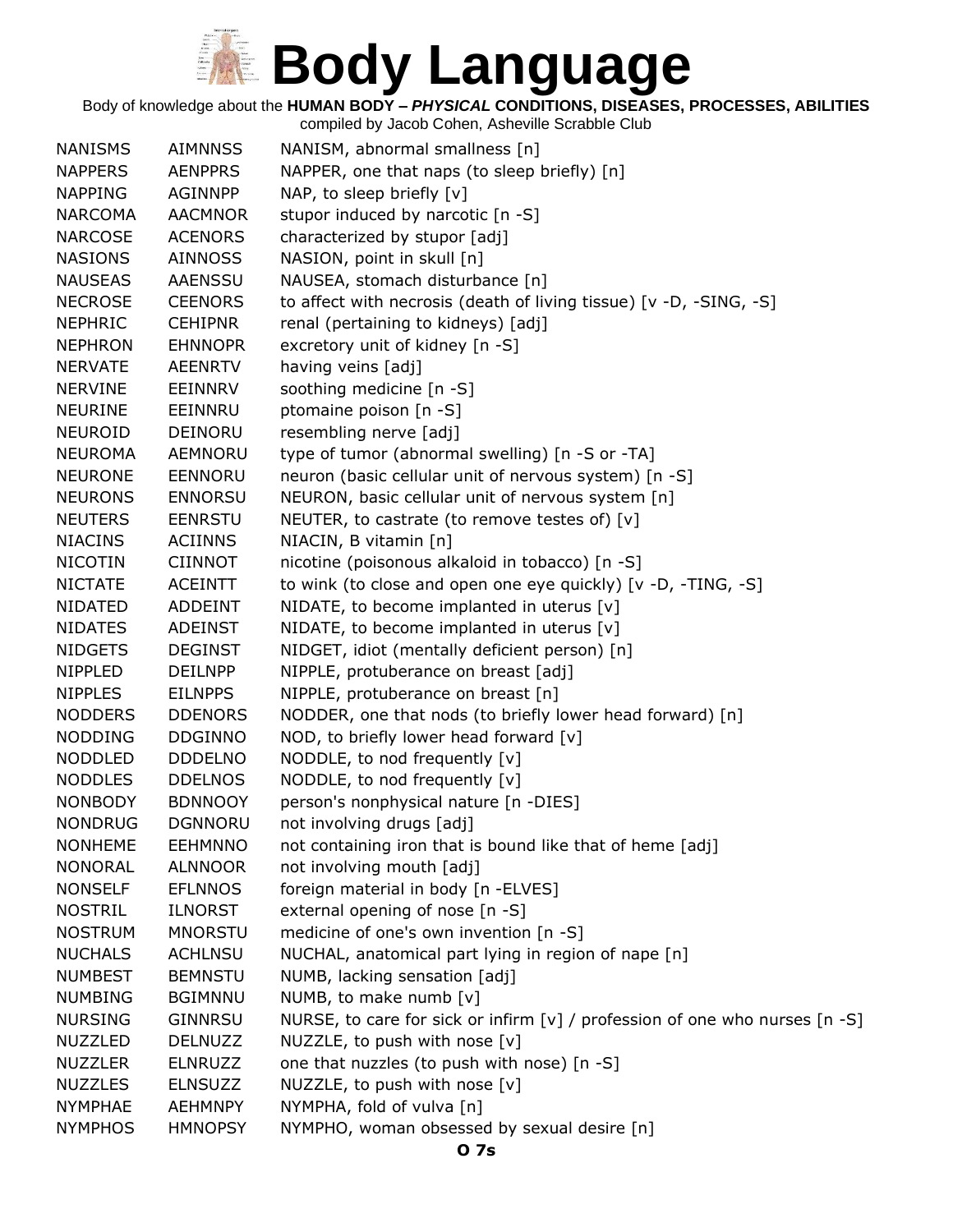Body of knowledge about the **HUMAN BODY –** *PHYSICAL* **CONDITIONS, DISEASES, PROCESSES, ABILITIES**

| <b>OBESELY</b> | <b>BEELOSY</b>  | OBESE, very fat [adv]                                                                      |
|----------------|-----------------|--------------------------------------------------------------------------------------------|
| <b>OBESITY</b> | <b>BEIOSTY</b>  | state or condition of being obese [n -TIES]                                                |
| <b>OCCIPUT</b> | <b>CCIOPTU</b>  | back part of skull [n -PITA or -S]                                                         |
| <b>OCULIST</b> | <b>CILOSTU</b>  | OCULIST, physician who treats diseases of eye [n -S]                                       |
| <b>OEDEMAS</b> | <b>ADEEMOS</b>  | OEDEMA, edema (excessive accumulation of serous fluid) [n]                                 |
| <b>OEDIPAL</b> | ADEILOP         | pertaining to libidinal feelings in child toward parent of opposite sex [adj]              |
| <b>OESTRIN</b> | <b>EINORST</b>  | estrin (estrone (estrogen (female sex hormone promoting or producing estrus))) [n -S]      |
| <b>OLESTRA</b> | <b>AELORST</b>  | noncaloric fat substitute [n -S]                                                           |
| <b>OMENTAL</b> | <b>AELMNOT</b>  | OMENTUM, fold in abdominal membrane [adj]                                                  |
| <b>OMENTUM</b> | <b>EMMNOTU</b>  | fold in abdominal membrane [n -S or -TA]                                                   |
| <b>ONANISM</b> | <b>AIMNNOS</b>  | coitus deliberately interrupted to prevent insemination [n -S]                             |
| <b>ONANIST</b> | <b>AINNOST</b>  | one who practices onanism (coitus deliberately interrupted to prevent insemination) [n -S] |
| ONEIRIC        | <b>CEIINOR</b>  | pertaining to dreams [adj]                                                                 |
| <b>OOCYSTS</b> | <b>COOSSTY</b>  | OOCYST, zygote (cell formed by union of two gametes) [n]                                   |
| <b>OOCYTES</b> | <b>CEOOSTY</b>  | OOCYTE, egg before maturation [n]                                                          |
| <b>OORALIS</b> | <b>AILOORS</b>  | OORALI, curare (arrow poison) [n]                                                          |
| <b>OPIATED</b> | ADEIOPT         | OPIATE, to treat with opium [v]                                                            |
| <b>OPIATES</b> | <b>AEIOPST</b>  | OPIATE, to treat with opium [v]                                                            |
| <b>OPIOIDS</b> | <b>DIIOOPS</b>  | OPIOID, peptide that acts like opium [n]                                                   |
| <b>OPSONIC</b> | <b>CINOOPS</b>  | pertaining to opsonin (antibody of blood serum) [adj]                                      |
| <b>OPSONIN</b> | <b>INNOOPS</b>  | antibody of blood serum [n -S]                                                             |
| <b>OPTICAL</b> | <b>ACIILOPT</b> | pertaining to sight [adj]                                                                  |
| <b>ORALISM</b> | <b>AILMORS</b>  | use of oral methods of teaching deaf [n -S]                                                |
| <b>ORALIST</b> | <b>AILORST</b>  | advocate of oralism (oral methods of teaching deaf) [n -S]                                 |
| <b>ORGASMS</b> | <b>AGMORSS</b>  | ORGASM, to experience orgasm (climax of sexual excitement) [v]                             |
| ORGIAST        | AGIORST         | one who participates in orgy [n]                                                           |
| ORIFICE        | <b>CEFIIOR</b>  | mouth or mouthlike opening [n -S]                                                          |
| <b>OSCULAR</b> | <b>ACLORSU</b>  | pertaining to mouth [adj]                                                                  |
| <b>OSMATIC</b> | <b>ACIMOST</b>  | depending mainly on sense of smell [adj]                                                   |
| <b>OSSEINS</b> | <b>EINOSSS</b>  | OSSEIN, protein substance in bone [n]                                                      |
| <b>OSSEOUS</b> | <b>EOOSSSU</b>  | resembling bone [adj]                                                                      |
| <b>OSSICLE</b> | <b>CEILOSS</b>  | small bone $[n -S]$                                                                        |
| <b>OSSIFIC</b> | <b>CFIIOSS</b>  | pertaining to formation of bone [adj]                                                      |
| <b>OSSUARY</b> | <b>AORSSUY</b>  | receptacle for bones of dead [n -RIES]                                                     |
| <b>OSTEOID</b> | <b>DEIOOST</b>  | uncalcified bone matrix [n -S]                                                             |
| <b>OSTEOMA</b> | <b>AEMOOST</b>  | tumor of bone tissue [n -S or -TA]                                                         |
| <b>OSTIOLE</b> | <b>EILOOST</b>  | small bodily opening [n -S]                                                                |
| <b>OSTOSIS</b> | <b>IOOSSST</b>  | formation of bone [n -SES or -ES]                                                          |
| <b>OTALGIA</b> | AAGILOT         | pain in ear [n -S]                                                                         |
| <b>OTALGIC</b> | <b>ACGILOT</b>  | OTALGIA, pain in ear [adj]                                                                 |
| <b>OTOLITH</b> | <b>HILOOTT</b>  | hard mass that forms in inner ear [n -S]                                                   |
| <b>OTOLOGY</b> | <b>GLOOOTY</b>  | science of ear [n -GIES]                                                                   |
| <b>OUABAIN</b> | AABINOU         | cardiac stimulant [n -S]                                                                   |
| <b>OURARIS</b> | AIORRSU         | OURARI, curare (arrow poison) [n]                                                          |
| <b>OUTBAWL</b> | <b>ABLOTUW</b>  | to surpass in bawling [v -ED, -ING, -S]                                                    |
| <b>OUTGAIN</b> | AGINOTU         | to gain more than [v -ED, -ING, -S]                                                        |
| <b>OUTGAZE</b> | <b>AEGOTUZ</b>  | to surpass in gazing [v -D, -ZING, -S]                                                     |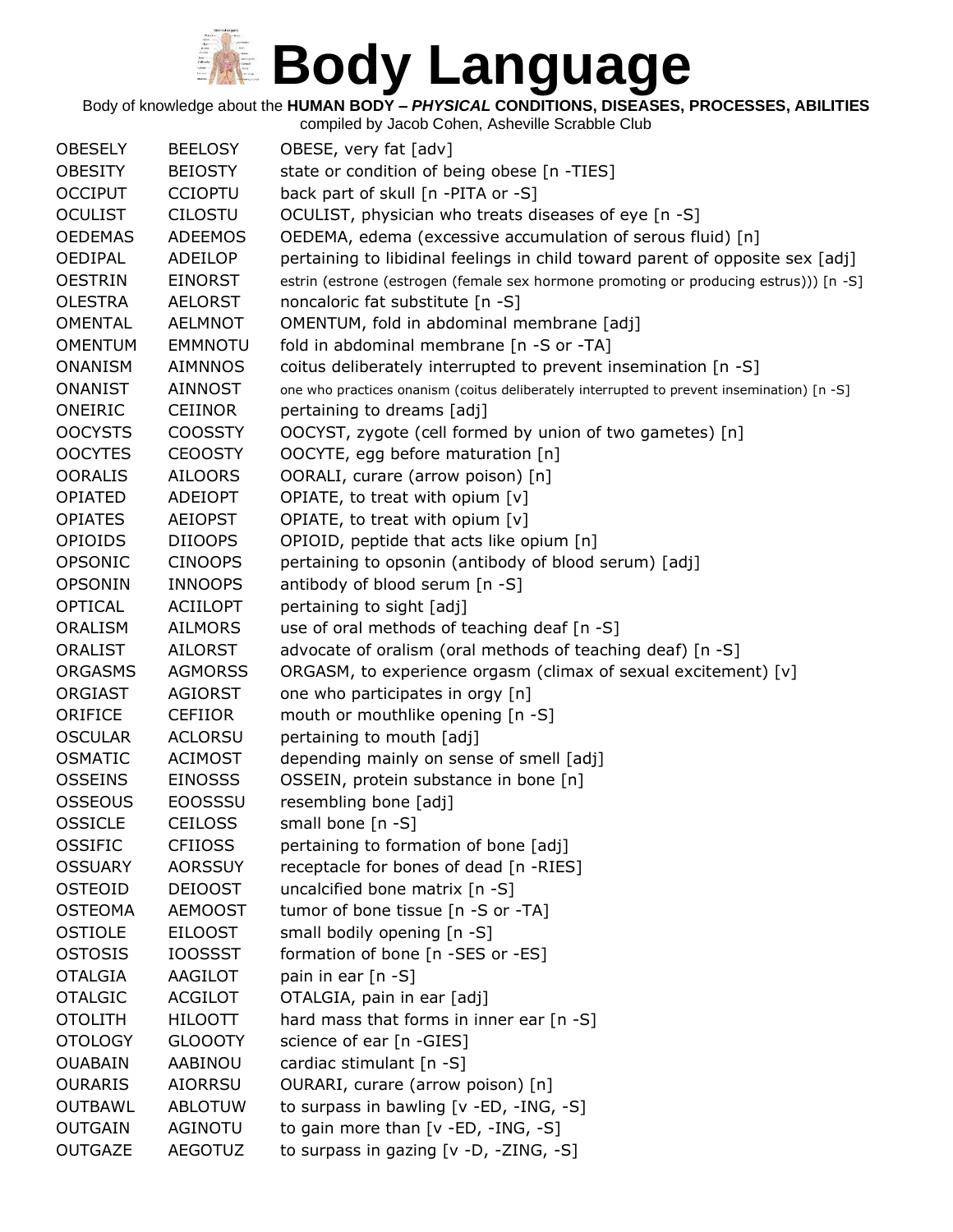Body of knowledge about the **HUMAN BODY –** *PHYSICAL* **CONDITIONS, DISEASES, PROCESSES, ABILITIES**

| <b>OUTGRIN</b> | <b>GINORTU</b> | to surpass in grinning [v -NNED, -NNING, -S]                              |
|----------------|----------------|---------------------------------------------------------------------------|
| <b>OUTHEAR</b> | <b>AEHORTU</b> | to surpass in hearing [v -D, -RING, -S]                                   |
| <b>OUTKISS</b> | <b>IKOSSTU</b> | to surpass in kissing [v -ED, -ING, -ES]                                  |
| <b>OUTLIVE</b> | <b>EILOTUV</b> | to live longer than [v -D, -VING, -S]                                     |
| <b>OUTSAID</b> | <b>ADIOSTU</b> | OUTSAY, to surpass in saying [v]                                          |
| <b>OUTSANG</b> | <b>AGNOSTU</b> | OUTSING, to surpass in singing [v]                                        |
| <b>OUTSAYS</b> | <b>AOSSTUY</b> | OUTSAY, to surpass in saying [v]                                          |
| <b>OUTSEEN</b> | <b>EENOSTU</b> | OUTSEE, to see beyond [v]                                                 |
| <b>OUTSEES</b> | <b>EEOSSTU</b> | OUTSEE, to see beyond [v]                                                 |
| <b>OUTTALK</b> | AKLOTTU        | to surpass in talking [v -ED, -ING, -S]                                   |
| <b>OUTWALK</b> | <b>AKLOTUW</b> | to surpass in walking [v -ED, -ING, -S]                                   |
| <b>OUTWIND</b> | <b>DINOTUW</b> | to cause to be out of breath [v -ED, -ING, -S]                            |
| <b>OUTYELL</b> | <b>ELLOTUY</b> | to yell louder than [v -ED, -ING, -S]                                     |
| <b>OVARIAL</b> | AAILORV        | ovarian (pertaining to ovary (female reproductive gland)) [adj]           |
| <b>OVARIAN</b> | <b>AAINORV</b> | pertaining to ovary (female reproductive gland) [adj]                     |
| <b>OVARIES</b> | <b>AEIORSV</b> | OVARY, female reproductive gland [n]                                      |
| <b>OVEREAT</b> | <b>AEEORTV</b> | to eat to excess [v -ATE, -EN -ING, -S]                                   |
| <b>OVERFAT</b> | <b>AEFORTV</b> | too fat [adj]                                                             |
| <b>OVERFIT</b> | <b>EFIORTV</b> | fitted to excess [adj]                                                    |
| <b>OVERUSE</b> | <b>EEORSUV</b> | to use too much [v -D, -SING, -S]                                         |
| OXIDASE        | ADEIOSX        | oxidizing enzyme [n -S]                                                   |
| <b>OXYSOME</b> | <b>EMOOSXY</b> | structural unit of cellular cristae [n -S]                                |
|                |                | <b>P</b> 7s                                                               |
| <b>PAGEBOY</b> | <b>ABEGOPY</b> | woman's hairstyle [n -S]                                                  |
| <b>PAINFUL</b> | AFILNPU        | causing pain [adj -LLER, -LLEST]                                          |
| PAINING        | AGIINNP        | PAIN, to cause pain (suffering or distress) [v]                           |
| <b>PALATAL</b> | <b>AAALLPT</b> | bone of palate [n -S]                                                     |
| <b>PALATES</b> | <b>AAELPST</b> | PALATE, roof of mouth [n]                                                 |
| PALLIAL        | AAILLLP        | pertaining to part of brain [adj]                                         |
| <b>PALLORS</b> | <b>ALLOPRS</b> | PALLOR, paleness (quality of being pale (lacking intensity of color)) [n] |
| PALMATE        | AAELMPT        | resembling open hand [adj]                                                |
| <b>PALMFUL</b> | <b>AFLLMPU</b> | as much as palm can hold [n -S]                                           |
| <b>PALMING</b> | <b>AGILMNP</b> | PALM, to touch with palm (inner surface) of hand $[v]$                    |
| <b>PALMIST</b> | <b>AILMPST</b> | fortune-teller [n -S]                                                     |
| <b>PALMTOP</b> | <b>ALMOPPT</b> | small computer that fits in palm of hand [n -S]                           |
| <b>PALSIED</b> | <b>ADEILPS</b> | PALSY, to paralyze (to render incapable of movement) [v]                  |
| <b>PALSIES</b> | <b>AEILPSS</b> | PALSY, to paralyze (to render incapable of movement) [v]                  |
| <b>PANACEA</b> | AAACENP        | remedy for all diseases or ills [n -S]                                    |
| PANDIED        | ADDEINP        | PANDY, to punish by striking hand [v]                                     |
| <b>PANDIES</b> | <b>ADEINPS</b> | PANDY, to punish by striking hand [v]                                     |
| <b>PANGING</b> | <b>AGGINNP</b> | PANG, to cause to have spasms of pain [v]                                 |
| <b>PANTING</b> | <b>AGINNPT</b> | PANT, to breathe deeply and with difficulty [v]                           |
| <b>PAPAINS</b> | <b>AAINPPS</b> | PAPAIN, enzyme (complex protein) [n]                                      |
| PAPHIAN        | AAHINPP        | prostitute [n -S]                                                         |
| <b>PAPULAE</b> | <b>AAELPPU</b> | PAPULA, papule (pimple (inflamed swelling of skin)) [n]                   |
| <b>PAPULAR</b> | AALPPRU        | PAPULE, pimple (inflamed swelling of skin) [adj]                          |
| <b>PAPULAS</b> | <b>AALPPSU</b> | PAPULA, papule (pimple (inflamed swelling of skin)) [n]                   |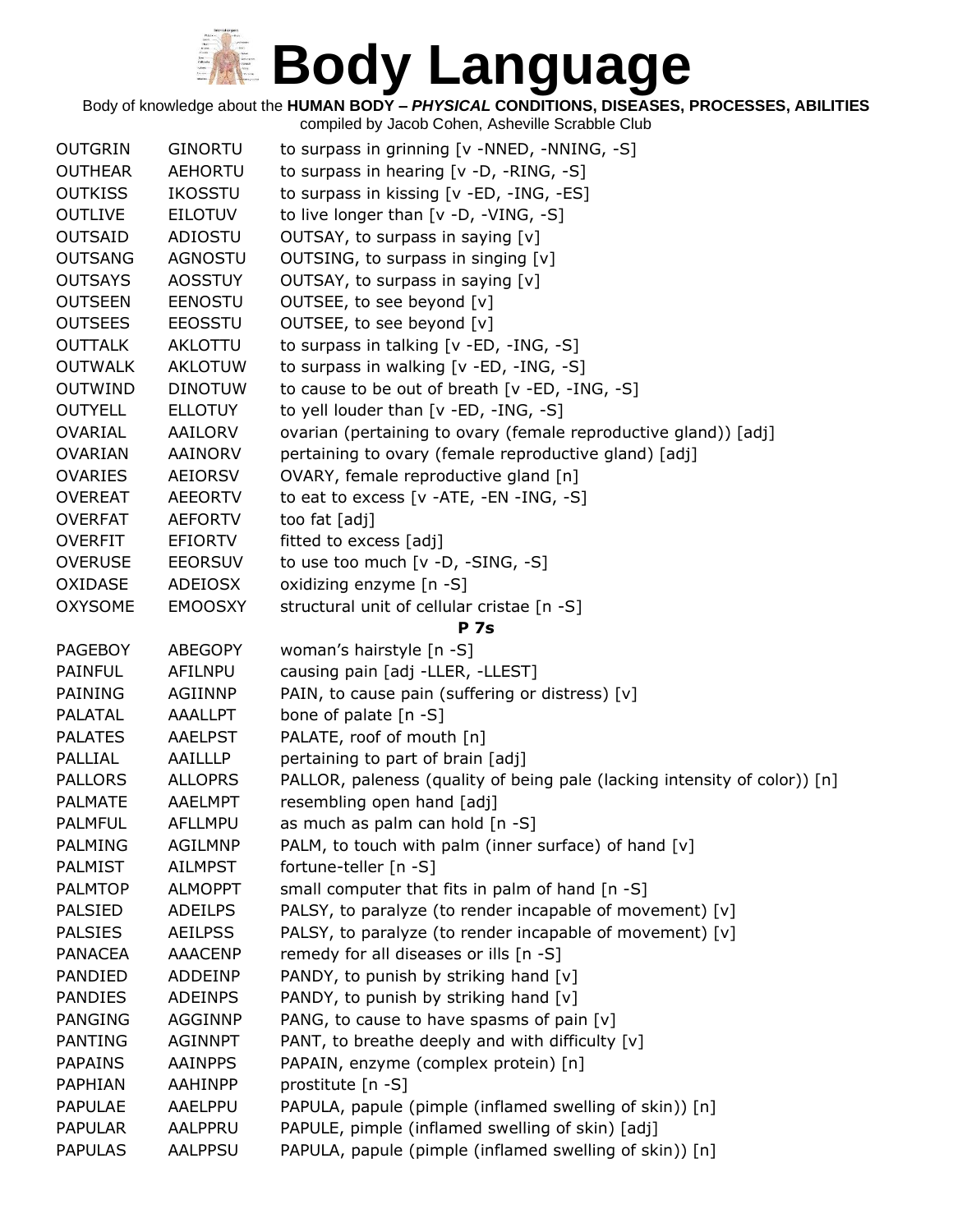Body of knowledge about the **HUMAN BODY –** *PHYSICAL* **CONDITIONS, DISEASES, PROCESSES, ABILITIES**

| <b>PAPULES</b> | <b>AELPPSU</b> | PAPULE, pimple (inflamed swelling of skin) [n]                               |
|----------------|----------------|------------------------------------------------------------------------------|
| PAREIRA        | AAEIPPR        | medicinal plant root [n -S]                                                  |
| <b>PARESIS</b> | <b>AEIPRSS</b> | partial loss of ability to move [n -SES]                                     |
| <b>PARETIC</b> | <b>ACEIPRT</b> | one affected with paresis [n -S]                                             |
| <b>PAROTIC</b> | <b>ACIOPRT</b> | situated near ear [adj]                                                      |
| <b>PAROTID</b> | <b>ADIOPRT</b> | salivary gland [n -S]                                                        |
| <b>PASSING</b> | <b>AGINPSS</b> | death (end of life) [n -S]                                                   |
| <b>PASTIER</b> | <b>AEIPRST</b> | PASTY, pale and unhealthy in appearance [adj]                                |
| <b>PASTILS</b> | <b>AILPSST</b> | PASTIL, pastille (lozenge (small, often medicated candy)) [n]                |
| <b>PATELLA</b> | <b>AAELLPT</b> | flat movable bone at front of knee [n -E or -S]                              |
| <b>PATOOTS</b> | <b>AOOPSTT</b> | PATOOT, patootie (buttocks (either of two rounded parts of rump)) [n]        |
| <b>PATTING</b> | <b>AGINPTT</b> | PAT, to touch lightly [v]                                                    |
| <b>PAUNCHY</b> | <b>ACHNPUY</b> | having protruding belly [adj -HIER, -HIEST]                                  |
| <b>PEAKIER</b> | <b>AEEIKPR</b> | PEAKY, sickly (appearing as if sick) [adj]                                   |
| <b>PEAKISH</b> | <b>AEHIKPS</b> | somewhat sickly [adj]                                                        |
| <b>PEARTER</b> | <b>AEEPRRT</b> | PEART, lively (full of energy) [adj]                                         |
| <b>PEARTLY</b> | <b>AELPRTY</b> | PEART, lively (full of energy) [adv]                                         |
| <b>PECHANS</b> | <b>ACEHNPS</b> | PECHAN, stomach [n]                                                          |
| <b>PECHING</b> | <b>CEGHINP</b> | PECH, to pant (to breathe deeply and with difficulty) [v]                    |
| <b>PECTASE</b> | <b>ACEEPST</b> | enzyme (complex protein) [n -S]                                              |
| <b>PEEKING</b> | <b>EEGIKNP</b> | PEEK, to look furtively or quickly [v]                                       |
| <b>PELVICS</b> | <b>CEILPSV</b> | PELVIC, bone of pelvis [n]                                                   |
| <b>PEMPHIX</b> | <b>EHIMPPX</b> | skin disease [n -ES]                                                         |
| <b>PENISES</b> | <b>EEINPSS</b> | PENIS, male organ of copulation [n]                                          |
| <b>PEPPIER</b> | <b>EEIPPPR</b> | PEPPY, full of energy [adj]                                                  |
| PEPPILY        | <b>EILPPPY</b> | PEPPY, full of energy [adv]                                                  |
| <b>PEPPING</b> | <b>EGINPPP</b> | PEP, to fill with energy [v]                                                 |
| <b>PEPSINE</b> | <b>EEINPPS</b> | pepsin (digestive enzyme of stomach) [n -S]                                  |
| <b>PEPSINS</b> | <b>EINPPSS</b> | PEPSIN, digestive enzyme of stomach) [n]                                     |
| <b>PEPTICS</b> | <b>CEIPPST</b> | PEPTIC, substance that promotes digestion [n]                                |
| <b>PEPTIDE</b> | <b>DEEIPPT</b> | combination of amino acids [n -S]                                            |
| PERIAPT        | <b>AEIPPRT</b> | amulet (object worn to protect against evil or injury) [n -S]                |
| PERORAL        | <b>AELOPRR</b> | occurring through mouth [adj]                                                |
| <b>PERUKED</b> | <b>DEEKPRU</b> | PERUKE, wig [adj]                                                            |
| <b>PERUKES</b> | <b>EEKPRSU</b> | PERUKE, wig [n]                                                              |
| <b>PERVIER</b> | EEIPRRV        | PERVY, sexually perverted [adj]                                              |
| <b>PESSARY</b> | <b>AEPRSSY</b> | contraceptive device worn in vagina [n -RIES]                                |
| <b>PETTING</b> | <b>EGINPTT</b> | amorous caressing and kissing $[n -S]$ / PET, to caress with hand $[v]$      |
| <b>PHARYNX</b> | <b>AHNPRXY</b> | section of digestive tract [n -NGES or -ES]                                  |
| <b>PHLEGMS</b> | <b>EGHLMPS</b> | PHLEGM, thick mucus secreted in air passages [n]                             |
| <b>PHLEGMY</b> | <b>EGHLMPY</b> | resembling phlegm (thick mucus secreted in air passages) [adj -MIER, -MIEST] |
| <b>PHYSICS</b> | <b>CHIPSSY</b> | PHYSIC, to treat with medicine [v]                                           |
| PIEHOLE        | <b>EEHILOP</b> | mouth $[n - S]$                                                              |
| <b>PIGOUTS</b> | <b>GIOPSTU</b> | PIGOUT, instance of eating to excess [n]                                     |
| PIGTAIL        | <b>AGIILPT</b> | tight braid of hair [n -S]                                                   |
| PILLING        | <b>GIILLNP</b> | PILL, to dose with pills (small, rounded masses of medicine) [v]             |
| PILULAR        | AILLPRU        | PILULE, small pill [adj]                                                     |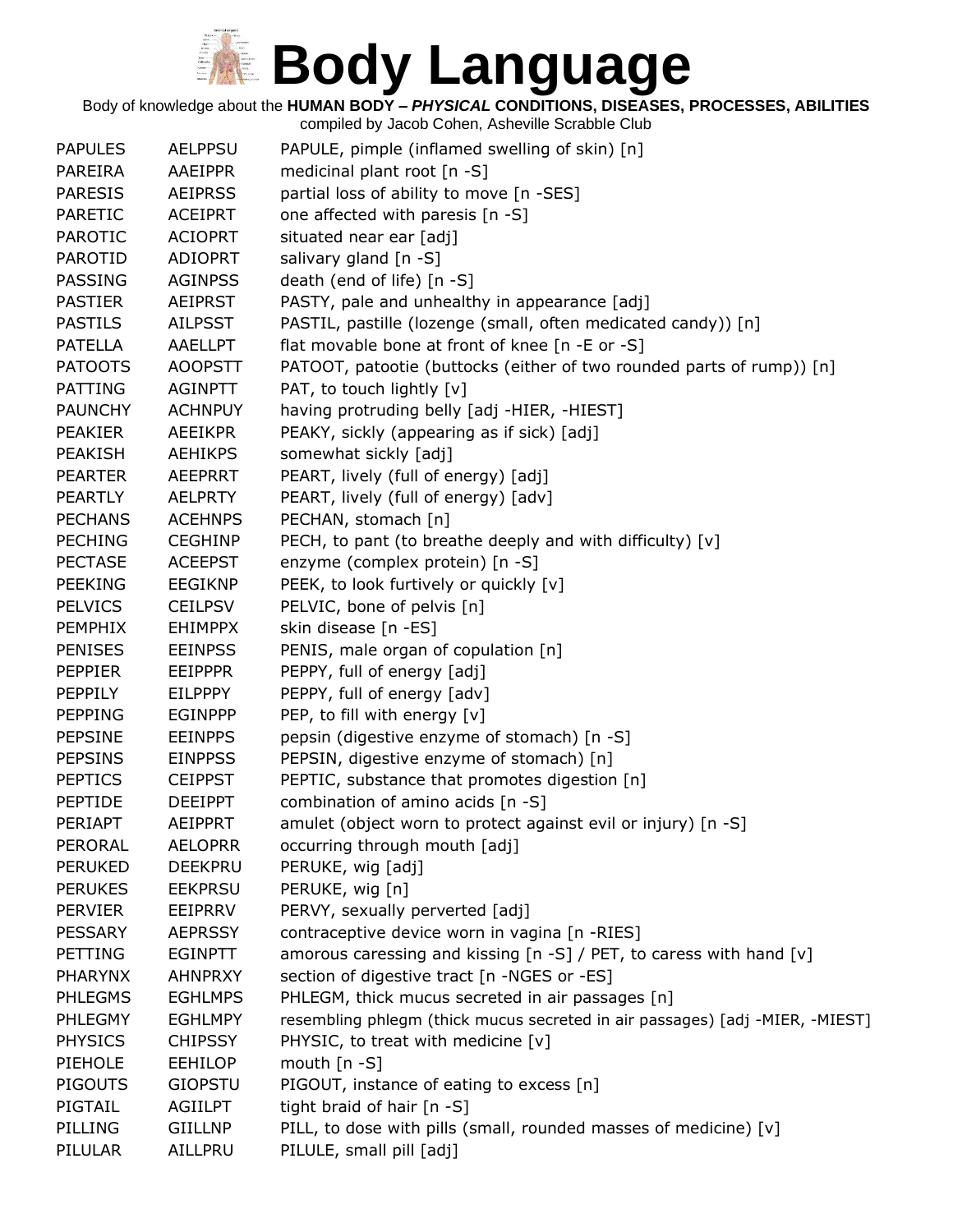Body of knowledge about the **HUMAN BODY –** *PHYSICAL* **CONDITIONS, DISEASES, PROCESSES, ABILITIES**

| <b>PILULES</b> | <b>EILLPSU</b> | PILULE, small pill [n]                                                                             |
|----------------|----------------|----------------------------------------------------------------------------------------------------|
| PIMPING        | <b>GIIMNPP</b> | practice of soliciting clients for prostitute [n -S] / PIMP, to solicit clients for prostitute [v] |
| PIMPLED        | <b>DEILMPP</b> | PIMPLE, inflamed swelling of skin [adj]                                                            |
| <b>PIMPLES</b> | <b>EILMPPS</b> | PIMPLE, inflamed swelling of skin [n]                                                              |
| <b>PINBONE</b> | <b>BEINNOP</b> | hipbone (pelvic bone) [n -S]                                                                       |
| PINCHED        | <b>CDEHINP</b> | PINCH, to squeeze between two edges or surfaces [v]                                                |
| <b>PINCHER</b> | <b>CEHINPR</b> | one that pinches (to squeeze between two edges or surfaces) [n -S]                                 |
| <b>PINCHES</b> | <b>CEHINPS</b> | PINCH, to squeeze between two edges or surfaces [v]                                                |
| PINCURL        | <b>CILNPRU</b> | curl held in place with hairpin [n -S]                                                             |
| <b>PINEALS</b> | <b>AEILNPS</b> | PINEAL, gland in brain [n]                                                                         |
| <b>PINKEYE</b> | <b>EEIKNPY</b> | inflammation of eye [n -S]                                                                         |
| <b>PINKIES</b> | <b>EIIKNPS</b> | PINKIE, little finger [n]                                                                          |
| PINWORM        | <b>IMNOPRW</b> | parasitic worm [n -S]                                                                              |
| <b>PISSERS</b> | <b>EIPRSSS</b> | PISSER, offensive word [n]                                                                         |
| <b>PISSIER</b> | <b>EIIPRSS</b> | PISSY, offensive word [adj]                                                                        |
| <b>PISSING</b> | <b>GIINPSS</b> | PISS, offensive word [v]                                                                           |
| <b>PISSOIR</b> | <b>IIOPRSS</b> | public urinal [n -S]                                                                               |
| <b>PLACEBO</b> | <b>ABCELOP</b> | substance containing no medication that is given for its psychological effect [n -S]               |
| <b>PLANTAR</b> | <b>AALNPRT</b> | pertaining to sole of foot [adj]                                                                   |
| <b>PLASMAS</b> | <b>AALMPSS</b> | PLASMA, liquid part of blood [n]                                                                   |
| <b>PLASMIC</b> | <b>ACILMPS</b> | PLASMA, liquid part of blood [adj]                                                                 |
| PLASMIN        | <b>AILMNPS</b> | enzyme (complex protein) [n -S]                                                                    |
| <b>PLESSOR</b> | <b>ELOPRSS</b> | plexor (small, hammer-like medical instrument) [n -S]                                              |
| <b>PLEURAE</b> | AEELPRU        | PLEURA, membrane that envelops lungs [n]                                                           |
| <b>PLEURAL</b> | AELLPRU        | PLEURA, membrane that envelops lungs [adj]                                                         |
| <b>PLEURAS</b> | <b>AELPRSU</b> | PLEURA, membrane that envelops lungs [n]                                                           |
| <b>PLEXORS</b> | <b>ELOPRSX</b> | PLEXOR, small, hammer-like medical instrument [n]                                                  |
| <b>POCKIER</b> | <b>CEIKOPR</b> | POCKY, covered with pocks [adj]                                                                    |
| <b>POCKILY</b> | <b>CIKLOPY</b> | POCKY, covered with pocks [adv]                                                                    |
| <b>POCKING</b> | <b>CGIKNOP</b> | POCK, to mark with pocks (pustules caused by eruptive disease) [v]                                 |
| <b>PODAGRA</b> | <b>AADGOPR</b> | gout in foot [n -S]                                                                                |
| <b>POISONS</b> | <b>INOOPSS</b> | POISON, to administer harmful substance to [v]                                                     |
| <b>POLYOMA</b> | <b>ALMOOPY</b> | type of virus (any of class of submicroscopic pathogens) [n -S]                                    |
| <b>POMADED</b> | <b>ADDEMOP</b> | POMADE, to apply perfumed hair dressing to [v]                                                     |
| <b>POMADES</b> | <b>ADEMOPS</b> | POMADE, to apply perfumed hair dressing to [v]                                                     |
| POMATUM        | <b>AMMOPTU</b> | perfumed hair dressing [n -S]                                                                      |
| <b>PONCING</b> | <b>CGINNOP</b> | PONCE, to pimp (to solicit clients for prostitute) [v]                                             |
| <b>POOPING</b> | <b>GINOOPP</b> | POOP, to tire out [v]                                                                              |
| <b>POPEYED</b> | <b>DEEOPPY</b> | having bulging eyes [adj]                                                                          |
| <b>PORKING</b> | <b>GIKNOPR</b> | PORK, to eat ravenously [v]                                                                        |
| <b>PORNIER</b> | <b>EINOPRR</b> | PORNY, pornographic [adj]                                                                          |
| <b>POSTOPS</b> | <b>OOPPSST</b> | POSTOP, patient after undergoing surgical operation [n]                                            |
| <b>POSTURE</b> | <b>EOPRSTU</b> | to assume particular position [v -D, -RING, -S]                                                    |
| <b>POTIONS</b> | <b>NIOOPST</b> | POTION, magical or medicinal drink [n]                                                             |
| <b>POUTERS</b> | <b>EOPRSTU</b> | POUTER, one that pouts (to protrude lips in ill humor) [n]                                         |
| <b>POUTFUL</b> | <b>FLOPTUU</b> | pouty (tending to pout) (to protrude lips in ill humor) [adj]                                      |
| <b>POUTIER</b> | <b>EIOPRTU</b> | POUTY, tending to pout (to protrude lips in ill humor) [adj]                                       |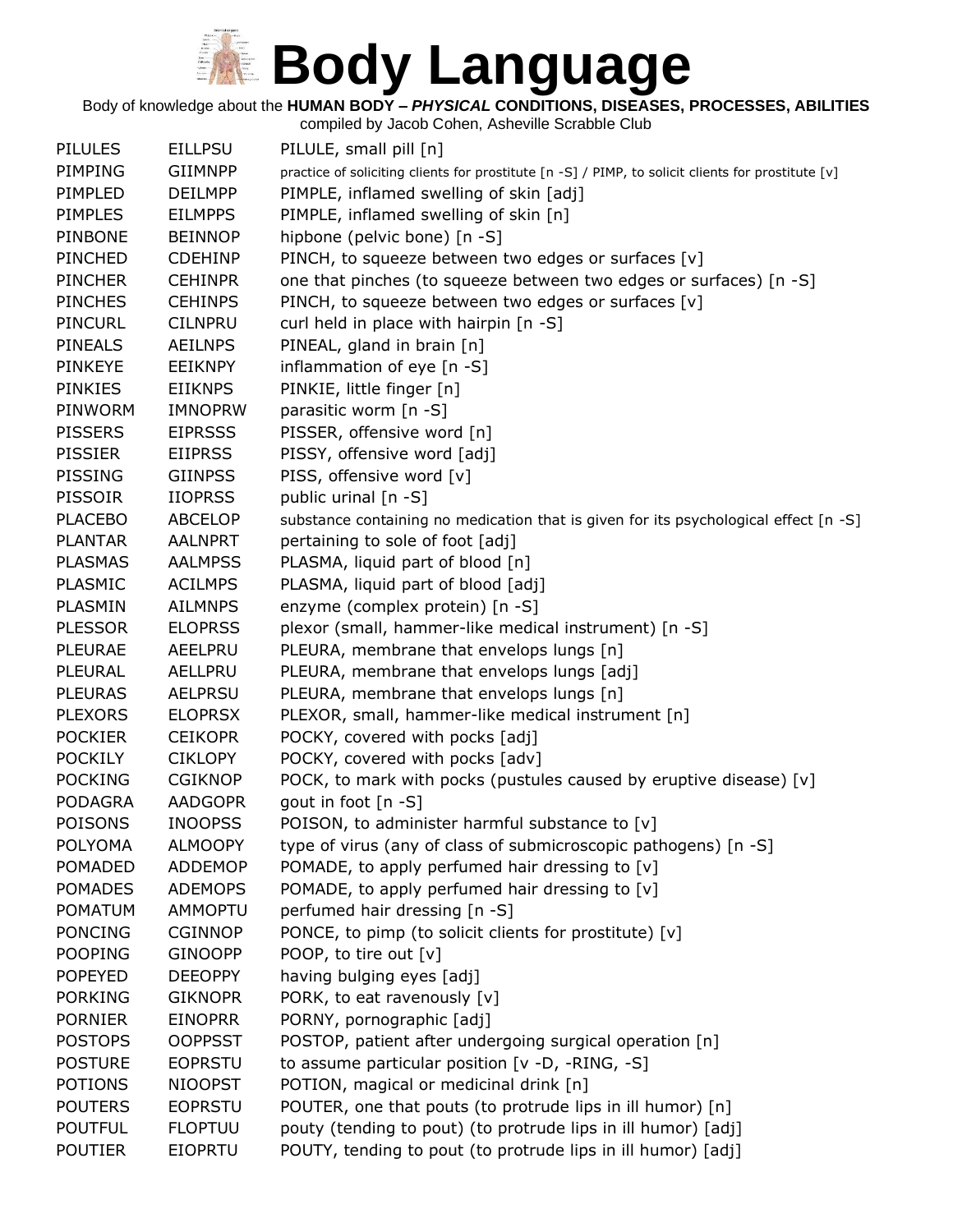Body of knowledge about the **HUMAN BODY –** *PHYSICAL* **CONDITIONS, DISEASES, PROCESSES, ABILITIES**

| <b>POUTING</b> | <b>GINOPTU</b>  | POUT, to protrude lips in ill humor [v]                             |
|----------------|-----------------|---------------------------------------------------------------------|
| <b>POXIEST</b> | <b>EIOPSTX</b>  | POXY, afflicted with pox [adj]                                      |
| PREANAL        | <b>AAELNPR</b>  | situated in front of anus [adj]                                     |
| <b>PRECAVA</b> | <b>AACEPRV</b>  | vein in higher vertebrates [n -E]                                   |
| <b>PREEMIE</b> | <b>EEEIMPR</b>  | infant born prematurely [n -S]                                      |
| PREGAME        | <b>AEEGMPR</b>  | to consume alcohol before game [v -D, -MING, -S]                    |
| <b>PREMEDS</b> | <b>DEEMPRS</b>  | PREMED, student preparing for study of medicine [n]                 |
| <b>PREMIES</b> | <b>EEIMPRS</b>  | PREMIE, preemie (infant born prematurely) [n]                       |
| <b>PREMUNE</b> | EEMNPRU         | resistant to disease [adj]                                          |
| <b>PREORAL</b> | <b>AELOPRR</b>  | situated in front of mouth [adj]                                    |
| PREPILL        | <b>EILLPPR</b>  | preceding development of contraceptive pill [adj]                   |
| <b>PREPUCE</b> | <b>CEEPPRU</b>  | fold of skin covering penis [n -S]                                  |
| <b>PRESSOR</b> | <b>EOPRRSS</b>  | substance that raises blood pressure [n -S]                         |
| <b>PRETERM</b> | <b>EEMPRRT</b>  | child born prematurely [n -S]                                       |
| <b>PROBANG</b> | <b>ABGNOPR</b>  | surgical rod [n -S]                                                 |
| <b>PRODIGY</b> | <b>DGIOPRY</b>  | child having exceptional talent or ability [n -GIES]                |
| <b>PRODRUG</b> | <b>DGOPRRU</b>  | inactive chemical substance that becomes active drug in body [n -S] |
| <b>PROLANS</b> | <b>ALNOPRS</b>  | PROLAN, sex hormone [n]                                             |
| <b>PRONATE</b> | <b>AENOPRT</b>  | to turn palm downward or backward [v -D, -TING, -S]                 |
| <b>PROSSES</b> | <b>EOPRSSS</b>  | PROSS, prostitute [n]                                               |
| <b>PROSSIE</b> | <b>EIOPRSS</b>  | prostitute [n -S]                                                   |
| <b>PROSTIE</b> | <b>EIOPRST</b>  | prostitute [n -S]                                                   |
| <b>PROTECT</b> | <b>CEOPRTT</b>  | to keep from harm, attack, or injury [v -ED, -ING, -S]              |
| <b>PRURIGO</b> | <b>GIOPRRU</b>  | skin disease [n -S]                                                 |
| <b>PSOATIC</b> | <b>ACILOPST</b> | PSOAS, muscle of loin [adj]                                         |
| <b>PTYALIN</b> | <b>AILNPTY</b>  | salivary enzyme [n -S]                                              |
| <b>PUBERAL</b> | ABELPRU         | PUBERTY, period of sexual maturation [adj]                          |
| <b>PUBERTY</b> | <b>BEPRTUY</b>  | period of sexual maturation [n -TIES]                               |
| <b>PUFFERS</b> | <b>EFFPRSU</b>  | PUFFER, one that puffs (to blow in short gusts) [n]                 |
| <b>PUFFIER</b> | EFFIPRU         | PUFFY, swollen [adj]                                                |
| <b>PUFFILY</b> | <b>FFILPUY</b>  | PUFFY, swollen [adv]                                                |
| <b>PUFFING</b> | <b>FFGINPU</b>  | PUFF, to blow in short gusts [v]                                    |
| <b>PUKIEST</b> | <b>EIKPSTU</b>  | PUKEY, resembling or suggestive of vomit [adj]                      |
| <b>PUPILAR</b> | AILPPRU         | pertaining to part of eye [adj]                                     |
| <b>PURPURA</b> | APPRRUU         | disease characterized by purple spots on skin [n -S]                |
| <b>PUSLIKE</b> | <b>EIKLPSU</b>  | resembling pus (viscous fluid formed in infected tissue) [adj]      |
| <b>PUSTULE</b> | <b>ELPSTUU</b>  | small elevation of skin containing pus [n -S]                       |
| <b>PYAEMIA</b> | AAEIMPY         | pyemia (presence of pus in blood) [n -S]                            |
| PYAEMIC        | <b>ACEIMPY</b>  | PYAEMIA, pyemia (presence of pus in blood) [adj]                    |
| <b>PYEMIAS</b> | <b>AEIMPSY</b>  | PYEMIA, presence of pus in blood [n]                                |
| <b>PYLORIC</b> | <b>CILOPRY</b>  | PYLORUS, opening between stomach and duodenum [adj]                 |
| <b>PYLORUS</b> | <b>LOPRSUY</b>  | opening between stomach and duodenum [n -RI or -ES]                 |
| <b>PYRETIC</b> | <b>CEIPRTY</b>  | pertaining to fever [adj]                                           |
| <b>PYREXIA</b> | AEIPRXY         | fever $[n - S]$                                                     |
| <b>PYREXIC</b> | <b>CEIPRXY</b>  | PYREXIA, fever [adj]                                                |
| <b>PYROGEN</b> | <b>EGNOPRY</b>  | substance that produces fever [n -S]                                |
| <b>PYROSIS</b> | <b>IOPRSSY</b>  | heartburn [n -SES]                                                  |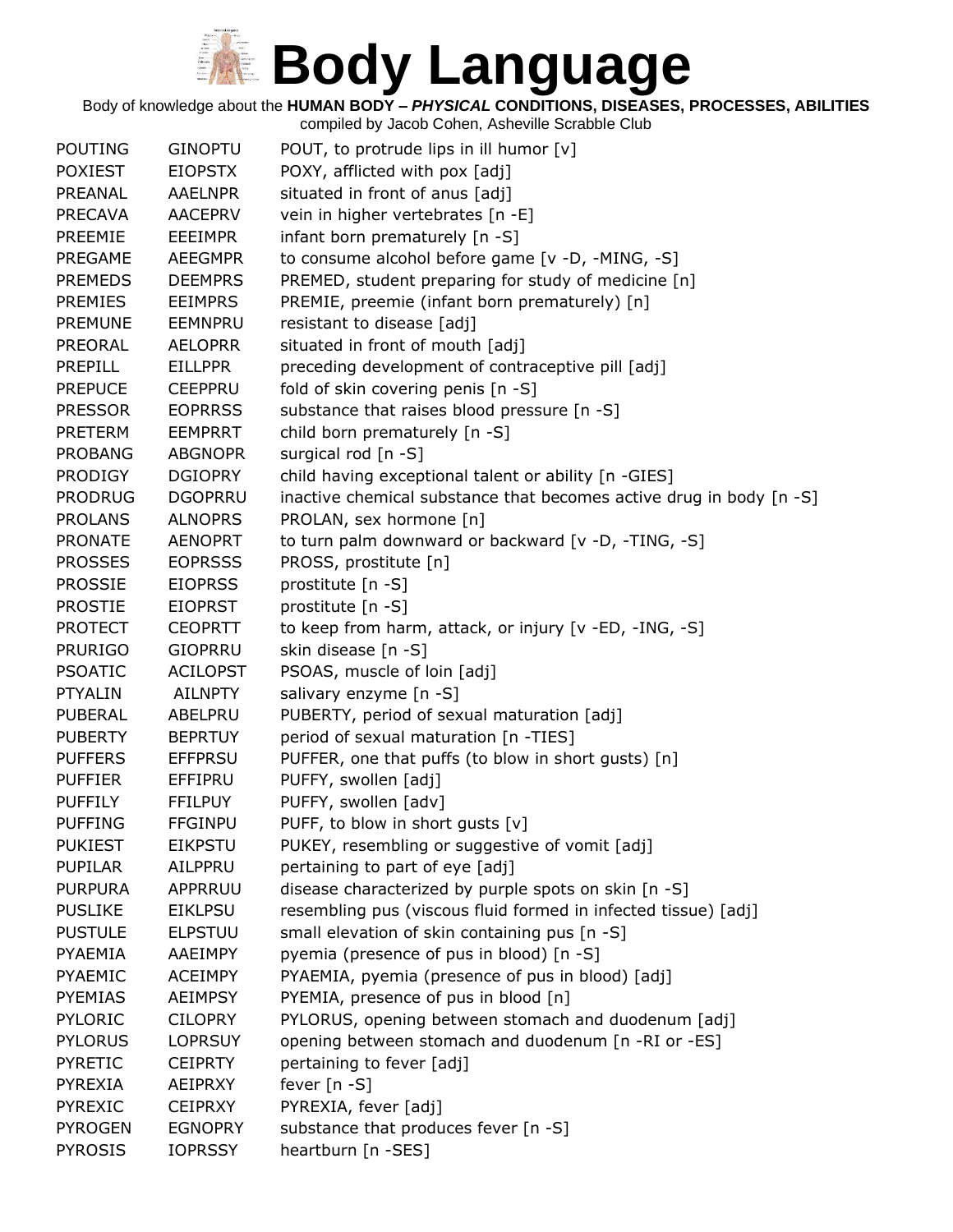Body of knowledge about the **HUMAN BODY –** *PHYSICAL* **CONDITIONS, DISEASES, PROCESSES, ABILITIES**

| <b>PYURIAS</b> | <b>AIPRSUY</b> | PYURIA, presence of pus in urine [n]                                              |
|----------------|----------------|-----------------------------------------------------------------------------------|
|                |                | Q 7s                                                                              |
| QUARTAN        | <b>AANQRTU</b> | recurrent malarial fever [n -S]                                                   |
| QUASSIN        | AINQSSU        | medicinal compound obtained from wood of quassia [n -S]                           |
| QUIFFED        | DEFFIQU        | QUIFF, lock of hair at front of head [adj]                                        |
| QUININA        | AIINNQU        | quinine (medicinal alkaloid) [n -S]                                               |
| QUININE        | EIINNQU        | medicinal alkaloid [n -S]                                                         |
| QUININS        | IINNQSU        | QUININ, quinine (medicinal alkaloid) [n]                                          |
| QUINTAN        | AINNQTU        | recurrent fever [n -S]                                                            |
|                |                | <b>R</b> 7s                                                                       |
| <b>RACHIAL</b> | <b>AACHILR</b> | RACHIS, spinal column [adj]                                                       |
| RADIALE        | <b>AADEILR</b> | bone of carpus [n -LIA]                                                           |
| <b>RALPHED</b> | <b>ADEHLPR</b> | RALPH, to vomit [v]                                                               |
| <b>RANULAR</b> | AALNRRU        | RANULA, cyst formed under tongue [adj]                                            |
| <b>RANULAS</b> | <b>AALNRSU</b> | RANULA, cyst formed under tongue [n]                                              |
| <b>RAPISTS</b> | <b>AIPRSST</b> | RAPIST, one who rapes [n]                                                         |
| <b>RAPPEES</b> | <b>AEEPPRS</b> | RAPPEE, strong snuff [n]                                                          |
| <b>REAGINS</b> | <b>AEGINRS</b> | REAGIN, type of antibody [n]                                                      |
| <b>RECTUMS</b> | <b>CEMRSTU</b> | RECTUM, terminal portion of large intestine [n]                                   |
| <b>REDDENS</b> | <b>DDEENRS</b> | REDDEN, to make or become red [v]                                                 |
| <b>REDDEST</b> | <b>DDEERST</b> | RED, of color of blood [adj]                                                      |
| <b>REDHEAD</b> | <b>ADDEEHR</b> | person with red hair [n -S]                                                       |
| <b>REDNESS</b> | <b>DEENRSS</b> | state of being red (of color of blood) [n -ES]                                    |
| <b>REDOUTS</b> | <b>DEORSTU</b> | REDOUT, condition in which blood is driven to head [n]                            |
| <b>REFEELS</b> | <b>EEEFLRS</b> | REFEEL, FEEL, to perceive through sense of touch [v]                              |
| <b>REGIMEN</b> | <b>EEGIMNR</b> | systematic plan [n -S]                                                            |
| <b>REGORGE</b> | <b>EEGGORR</b> | to vomit $[v -D, -GING, -S]$                                                      |
| <b>REGRAFT</b> | <b>AEFGRRT</b> | to graft again [v -ED, -ING, -S]                                                  |
| <b>RELAPSE</b> | <b>AEELPRS</b> | to fall or slip back into former state [v -D, -SING, -S]                          |
| <b>RELAXED</b> | <b>ADEELRX</b> | RELAX, to make less tense or rigid [v]                                            |
| <b>RELAXER</b> | AEELRRX        | one that relaxes (to make less tense or rigid) [n -S]                             |
| <b>RELAXES</b> | <b>AEELRSX</b> | RELAX, to make less tense or rigid [v]                                            |
| <b>RELAXIN</b> | <b>AEILNRX</b> | female hormone [n -S]                                                             |
| <b>RELIEVE</b> | EEEILRV        | to lessen or free from pain or discomfort [v -D, -VING, -S]                       |
| <b>RESECTS</b> | <b>CEERSST</b> | RESECT, to excise part of organ or structure surgically [v]                       |
| <b>RESHAVE</b> | <b>AEEHRSV</b> | to shave again $[v -D, -N - VING, -S]$                                            |
| <b>RESPIRE</b> | <b>EEIPRRS</b> | to breathe (to inhale and exhale air) [v -D, -RING, -S]                           |
| <b>RESTERS</b> | <b>EERRSST</b> | RESTER, one that rests (to refresh oneself by ceasing work or activity) $[n]$     |
| <b>RESTFUL</b> | <b>EFLRSTU</b> | tranquil (free from disturbance) [adj -LLER, -LLEST]                              |
| <b>RESTING</b> | <b>EGINRST</b> | REST, to refresh oneself by ceasing work or activity [v]                          |
| <b>RETCHED</b> | <b>CDEEHRT</b> | RETCH, to make effort to vomit [v]                                                |
| <b>RETCHES</b> | <b>CEEHRST</b> | RETCH, to make effort to vomit [v]                                                |
| <b>RETEARS</b> | <b>AEERRST</b> | RETEAR, TEAR, to emit tears (drops of saline liquid secreted by gland of eye) [v] |
| <b>RETINAE</b> | <b>AEEINRT</b> | RETINA, membrane of eye [n]                                                       |
| <b>RETINAL</b> | <b>AEILNRT</b> | retinene (pigment in retina) [n -S]                                               |
| <b>RETINAS</b> | <b>AEINRST</b> | RETINA, membrane of eye [n]                                                       |
| <b>REVENGE</b> | <b>EEEGNRV</b> | to inflict injury in return for [v -D, -GING, -S]                                 |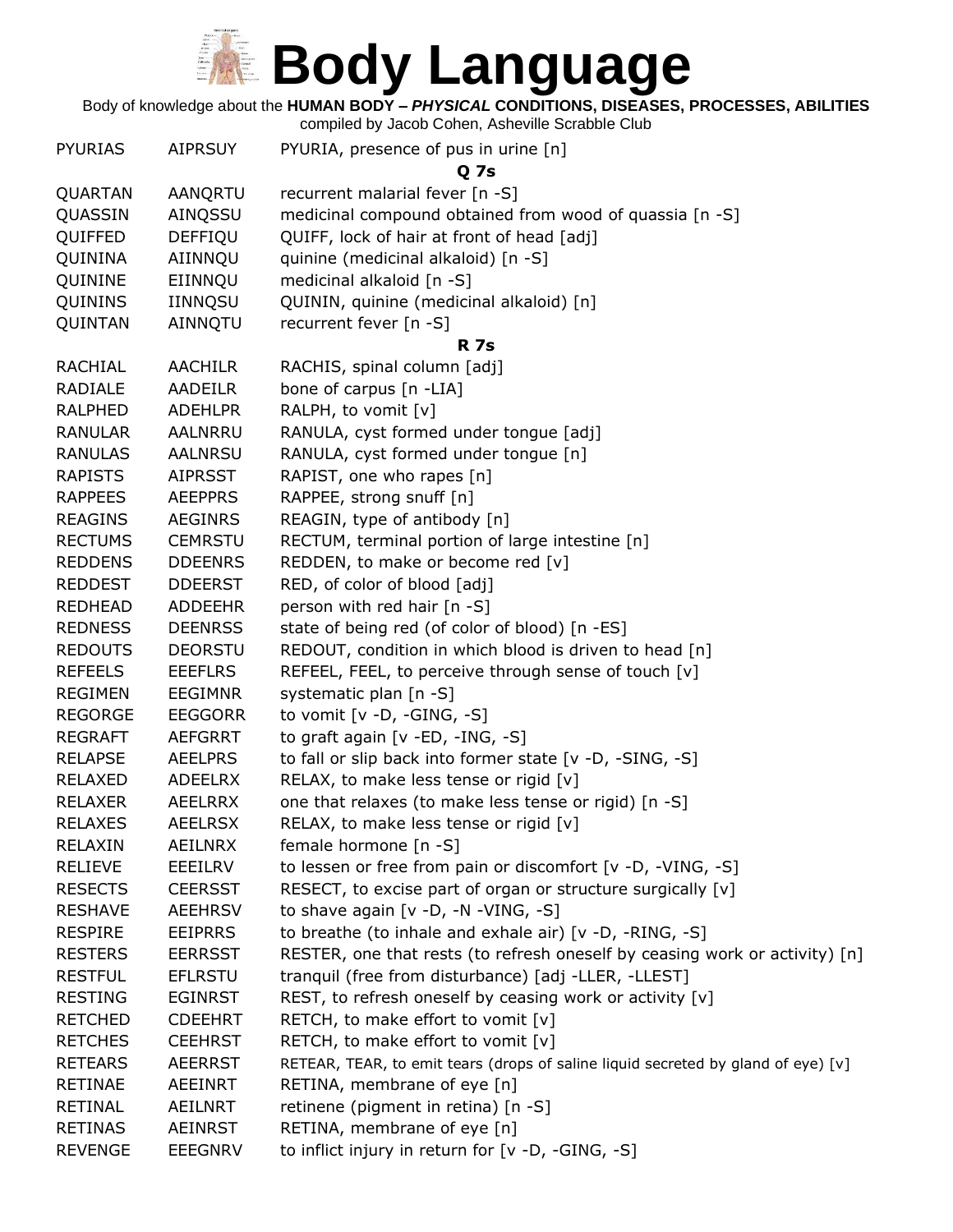Body of knowledge about the **HUMAN BODY –** *PHYSICAL* **CONDITIONS, DISEASES, PROCESSES, ABILITIES**

| <b>REVIVED</b> | <b>DEEIRVV</b> | REVIVE, to bring back to life or consciousness [v]                         |
|----------------|----------------|----------------------------------------------------------------------------|
| <b>REVIVER</b> | EEIRRVV        | one that revives (to bring back to life or consciousness) [n -S]           |
| <b>REVIVES</b> | <b>EEIRSVV</b> | REVIVE, to bring back to life or consciousness [v]                         |
| <b>REWAKED</b> | <b>ADEEKRW</b> | REWAKE, to wake again [v]                                                  |
| <b>REWAKEN</b> | <b>AEEKNRW</b> | to waken again [v -ED, -ING, -S]                                           |
| <b>REWAKES</b> | <b>AEEKRSW</b> | REWAKE, to wake again [v]                                                  |
| <b>REWOKEN</b> | <b>EEKNORW</b> | REWAKE, to wake again [v]                                                  |
| <b>RHACHIS</b> | <b>ACHHIRS</b> | rachis (spinal column) [n -ES or -IDES]                                    |
| <b>RHAPHAE</b> | <b>AAEHHPR</b> | RHAPHE, raphe (seamlike ridge between two halves of organ or part) [n]     |
| <b>RHAPHES</b> | <b>AEHHPRS</b> | RHAPHE, raphe (seamlike ridge between two halves of organ or part) [n]     |
| <b>RHEUMIC</b> | <b>CEHIMRU</b> | RHEUM, watery discharge from eyes or nose [adj]                            |
| RIBBIER        | <b>BBEIIRR</b> | ribby, marked by prominent ribs [adj]                                      |
| <b>RIBLESS</b> | <b>BEILRSS</b> | having no ribs [adj]                                                       |
| <b>RICKETS</b> | <b>CEIKRST</b> | disease resulting from vitamin D deficiency [n]                            |
| <b>RISKERS</b> | <b>EIKRRSS</b> | RISKER, one that risks (to expose to risk (chance of injury or loss)) [n]  |
| <b>RISKING</b> | <b>GIIKNRS</b> | RISK, to expose to risk (chance of injury or loss) [v]                     |
| <b>ROLFERS</b> | <b>EFLORRS</b> | ROLFER, one that rolfs (to practice type of massage) [n]                   |
| <b>ROLFING</b> | <b>FGILNOR</b> | ROLF, to practice system of muscle massage [v]                             |
| <b>ROOFIES</b> | <b>EFIOORS</b> | ROOFIE, tablet of powerful sedative (Rohypnol) [n]                         |
| <b>ROSACEA</b> | <b>AACEORS</b> | chronic inflammation of parts of face [n -S]                               |
| <b>ROSEOLA</b> | <b>AELOORS</b> | rose-colored skin rash [n -S]                                              |
| <b>ROTATOR</b> | <b>AOORRTT</b> | muscle serving to rotate part of body [n -S or -ES]                        |
| <b>ROUPIER</b> | <b>EIOPRRU</b> | ROUPY, hoarse (low and rough in sound) [adj]                               |
| <b>ROUPILY</b> | <b>ILOPRUY</b> | ROUPY, hoarse (low and rough in sound) [adv]                               |
| <b>ROUSERS</b> | <b>EORRSSU</b> | ROUSER, one that rouses (to bring out of state of sleep or inactivity) [n] |
| <b>ROUSING</b> | <b>GINORSU</b> | ROUSE, to bring out of state of sleep or inactivity [v]                    |
| <b>RUBBERS</b> | <b>BBERRSU</b> | RUBBER, to stretch one's neck in looking at something [v]                  |
| <b>RUBBIES</b> | <b>BBEIRSU</b> | RUBBY, alcoholic given to drinking rubbing alcohol [n]                     |
| <b>RUBDOWN</b> | <b>BDNORUW</b> | brisk rubbing of body [n -S]                                               |
| <b>RUBELLA</b> | ABELLRU        | virus disease [n -S]                                                       |
| <b>RUBEOLA</b> | ABELORU        | virus disease [n -S]                                                       |
| <b>RUDDIED</b> | <b>DDDEIRU</b> | RUDDY, to make ruddy [v]                                                   |
| <b>RUDDIER</b> | <b>DDEIRRU</b> | RUDDY, having healthy, reddish color [adj]                                 |
| <b>RUDDIES</b> | <b>DDEIRSU</b> | RUDDY, to make ruddy [v]                                                   |
| <b>RUDDILY</b> | <b>DDILRUY</b> | in ruddy (having healthy, reddish color) manner [adv]                      |
| <b>RUMDUMS</b> | <b>DMMRSUU</b> | RUMDUM, alcoholic (someone suffering from alcoholism) [n]                  |
| <b>RUMPOTS</b> | <b>MOPRSTU</b> | RUMPOT, alcoholic (someone suffering from alcoholism) [n]                  |
| <b>RUTTISH</b> | <b>HIRSTTU</b> | lustful (marked by excessive sexual desire) [adj]                          |
|                |                | <b>S7s</b>                                                                 |
| <b>SACCADE</b> | <b>AACCDES</b> | rapid, jerky movement of eye [n -S]                                        |
| <b>SACRALS</b> | <b>AACLRSS</b> | SACRAL, vertebra or nerve situated near sacrum [n]                         |
| <b>SACRUMS</b> | <b>ACMRSSU</b> | SACRUM, bone of pelvis [n]                                                 |
| SADISMS        | <b>ADIMSSS</b> | SADISM, tendency to take delight in inflicting pain [n]                    |
| <b>SADISTS</b> | <b>ADISSST</b> | SADIST, one marked by sadism [n]                                           |
| <b>SAFROLE</b> | <b>AEFLORS</b> | poisonous liquid [n -S]                                                    |
| <b>SAFROLS</b> | <b>AFLORSS</b> | SAFROL, safrole (poisonous liquid) [n]                                     |
| <b>SALIVAS</b> | AAILSSV        | SALIVA, fluid secreted by glands of mouth [n]                              |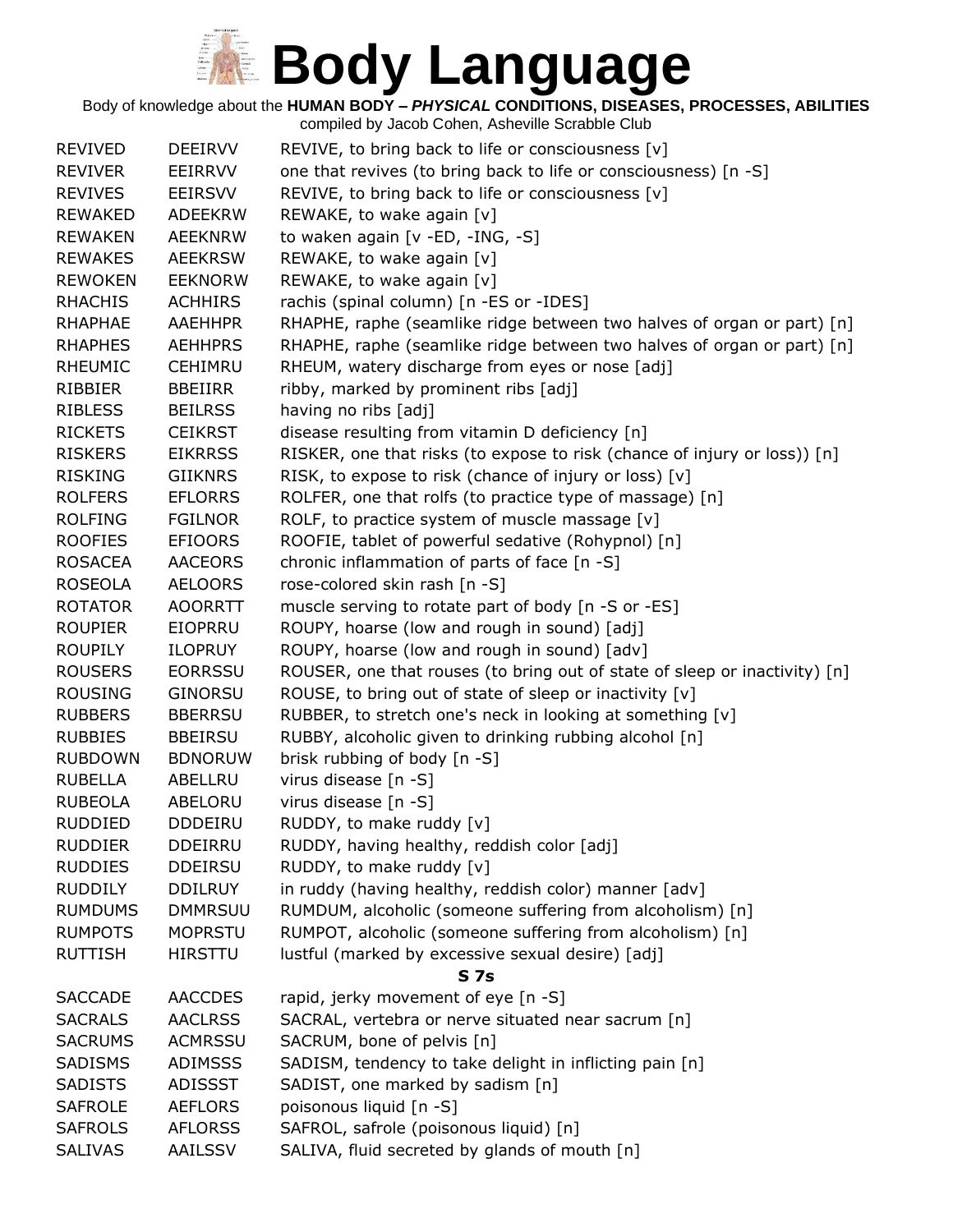#### Body of knowledge about the **HUMAN BODY –** *PHYSICAL* **CONDITIONS, DISEASES, PROCESSES, ABILITIES**

| <b>SALPINX</b> | <b>AILNPSX</b> | anatomical tube [n -NGES]                                                                          |
|----------------|----------------|----------------------------------------------------------------------------------------------------|
| <b>SALVING</b> | <b>AGILNSV</b> | SALVE, to soothe (to restore to quiet or normal state) [v]                                         |
| SAMADHI        | AADHIMS        | state of concentration in yoga [n -S]                                                              |
| SANICLE        | <b>ACEILNS</b> | medicinal herb [n -S]                                                                              |
| SANIOUS        | <b>AINOSSU</b> | SANIES, fluid discharged from wounds [adj]                                                         |
| <b>SAPHENA</b> | <b>AAEHNPS</b> | vein of leg [n -S or -E]                                                                           |
| <b>SAPLESS</b> | <b>AELPSSS</b> | lacking vitality (exuberant physical strength or mental vigor) [adj]                               |
| <b>SAPPING</b> | <b>AGINPPS</b> | SAP, to deplete or weaken gradually [v]                                                            |
| <b>SARCINA</b> | <b>AACINRS</b> | spherical bacterium [n -S or -E]                                                                   |
| <b>SARCOMA</b> | <b>AACMORS</b> | type of tumor (abnormal swelling) [n -S or -TA]                                                    |
| <b>SARCOUS</b> | <b>ACORSSU</b> | composed of flesh or muscle [adj]                                                                  |
| <b>SAVIORS</b> | <b>AIORSSV</b> | SAVIOR, one that saves (to rescue from danger, injury, or loss) [n]                                |
| <b>SAVIOUR</b> | <b>AIORSUV</b> | savior (one that saves (to rescue from danger, injury, or loss)) [n -S]                            |
| <b>SCABBED</b> | <b>ABBCDES</b> | SCAB, to become covered with scab (crust that forms over healing wound) [v]                        |
| <b>SCABIES</b> | <b>ABCEISS</b> | skin disease [n SCABIES]                                                                           |
| <b>SCALING</b> | <b>ACGILNS</b> | formation of scales on skin [n -S]                                                                 |
| <b>SCALPED</b> | <b>ACDELPS</b> | SCALP, to remove upper part from [v]                                                               |
| <b>SCALPEL</b> | <b>ACELLPS</b> | small surgical knife [n -S]                                                                        |
| <b>SCALPER</b> | <b>ACELPRS</b> | one that scalps (to remove upper part from) [n -S]                                                 |
| <b>SCAPULA</b> | <b>AACLPSU</b> | bone of shoulder [n -E or -S]                                                                      |
| <b>SCARRED</b> | <b>ACDERRS</b> | SCAR, to form scar (mark left by healing of injured tissue) [v]                                    |
| <b>SCHLONG</b> | <b>CGHLNOS</b> | offensive word [n -S]                                                                              |
| <b>SCHTUPS</b> | <b>CHPSSTU</b> | SCHTUP, offensive word [v]                                                                         |
| <b>SCHVITZ</b> | <b>CHISTVZ</b> | to shvitz (to sweat (to perspire (to give off moisture through pores of skin))) [v -ED, -ING, -ES] |
| <b>SCIATIC</b> | <b>ACCIIST</b> | nerve, vein, or artery situated near hip [n -S]                                                    |
| <b>SCLERAE</b> | <b>ACEELRS</b> | SCLERA, white, fibrous outer coat of eyeball [n]                                                   |
| <b>SCLERAL</b> | <b>ACELLRS</b> | SCLERA, white, fibrous outer coat of eyeball [adj]                                                 |
| <b>SCLERAS</b> | <b>ACELRSS</b> | SCLERA, white, fibrous outer coat of eyeball [n]                                                   |
| <b>SCOPULA</b> | <b>ACLOPSU</b> | dense tuft of hairs [n -E or -S]                                                                   |
| <b>SCOTOMA</b> | <b>ACMOOST</b> | blind spot in field of vision [n -S or -TA]                                                        |
| <b>SCOWLED</b> | <b>CDELOSW</b> | SCOWL, to frown angrily [v]                                                                        |
| <b>SCOWLER</b> | <b>CELORSW</b> | one that scowls (to frown angrily) [n -S]                                                          |
| <b>SCROTAL</b> | <b>ACLORST</b> | SCROTUM, pouch of skin that contains testes [adj]                                                  |
| <b>SCROTUM</b> | <b>CMORSTU</b> | pouch of skin that contains testes [n -TA or -S]                                                   |
| <b>SCRUFFS</b> | <b>CFFRSSU</b> | SCRUFF, back of neck [n]                                                                           |
| <b>SCUFFED</b> | <b>CDEFFSU</b> | SCUFF, to walk without lifting feet [v]                                                            |
| <b>SCUFFER</b> | <b>CEFFRSU</b> | one that scuffs (to walk without lifting feet) [n -S]                                              |
| <b>SEASICK</b> | <b>ACEIKSS</b> | affected with nausea caused by motion of vessel at sea [adj]                                       |
| <b>SECRETE</b> | <b>CEEERST</b> | to generate and separate out from cells or bodily fluids [ $v$ -D, -TING, -S]                      |
| <b>SEDATED</b> | <b>ADDEEST</b> | SEDATE, to administer sedative to [v]                                                              |
| <b>SEDATER</b> | <b>ADEERST</b> | SEDATE, calm (free from agitation) [adj]                                                           |
| <b>SEDATES</b> | <b>ADEESST</b> | SEDATE, to administer sedative to [v]                                                              |
| <b>SEEABLE</b> | <b>ABEEELS</b> | SEE, to perceive with eyes [adj]                                                                   |
| <b>SEEINGS</b> | <b>EEGINSS</b> | SEEING, act of one that sees [n]                                                                   |
| <b>SEMIFIT</b> | <b>EFIIMST</b> | conforming somewhat to lines of body [adj]                                                         |
| <b>SEMINAL</b> | <b>AEILMNS</b> | pertaining to semen (fluid produced in male reproductive organs) [adj]                             |
| <b>SENECAS</b> | <b>ACEENSS</b> | SENECA, senega (medicinal plant root) [n]                                                          |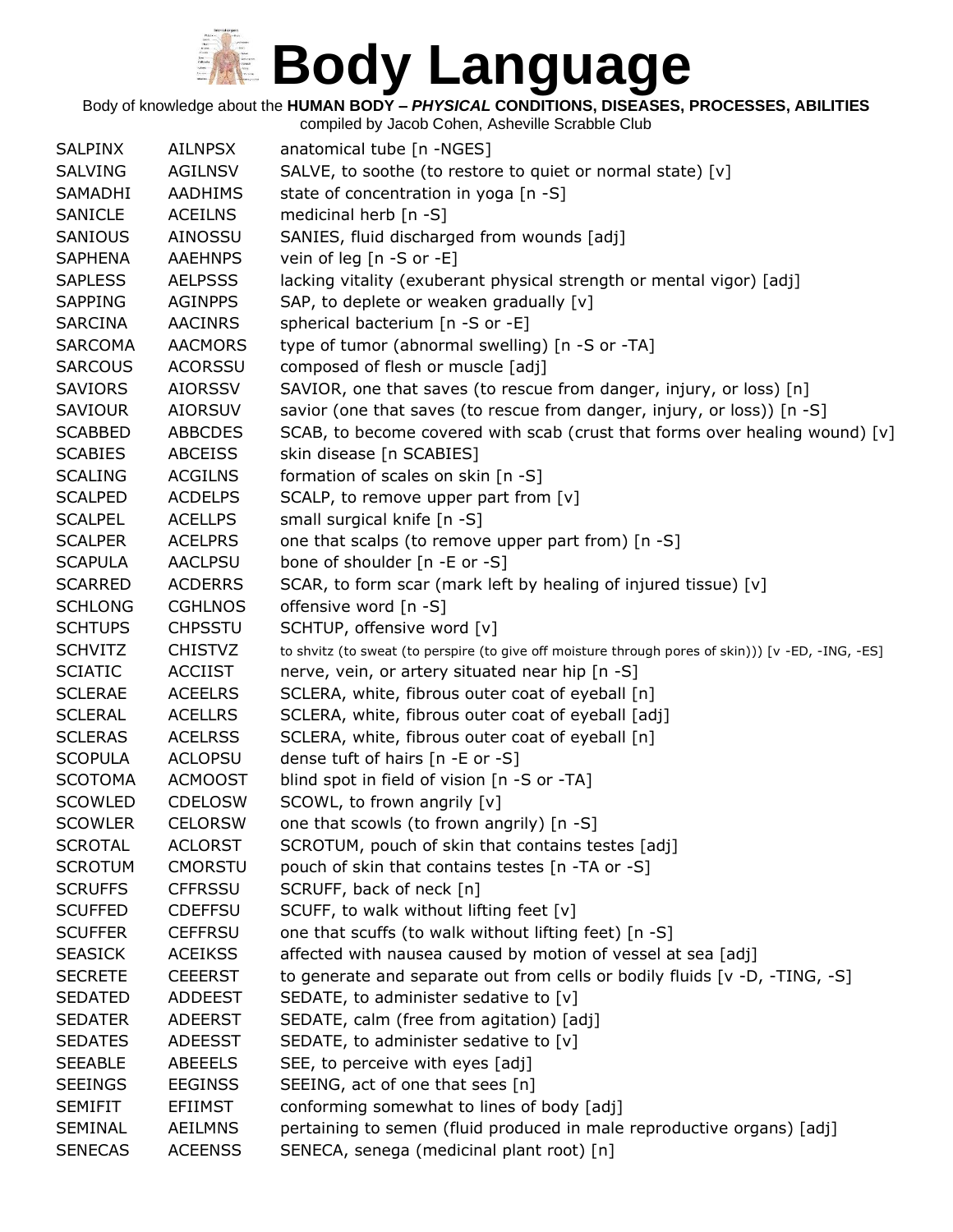Body of knowledge about the **HUMAN BODY –** *PHYSICAL* **CONDITIONS, DISEASES, PROCESSES, ABILITIES**

| <b>SENEGAS</b> | <b>AEEGNSS</b> | SENEGA, medicinal plant root [n]                                                     |
|----------------|----------------|--------------------------------------------------------------------------------------|
| <b>SENESCE</b> | <b>CEEENSS</b> | to grow old $[v -D, -CING, -S]$                                                      |
| <b>SENILES</b> | <b>EEILNSS</b> | SENILE, one who exhibits senility (mental and physical infirmity due to old age) [n] |
| <b>SENIORS</b> | <b>EINORSS</b> | SENIOR, person who is older than another [n]                                         |
| <b>SENOPIA</b> | <b>AEINOPS</b> | improvement of near vision [n -S]                                                    |
| <b>SENSATE</b> | <b>AEENSST</b> | to sense $[v -D, -TING, -S]$                                                         |
| <b>SENSING</b> | <b>EGINNSS</b> | SENSE, to perceive by senses [v]                                                     |
| <b>SENSORY</b> | <b>ENORSSY</b> | pertaining to senses or sensation [adj]                                              |
| <b>SENSUAL</b> | <b>AELNSSU</b> | pertaining to physical senses [adj]                                                  |
| <b>SEPTUMS</b> | <b>EMPSSTU</b> | SEPTUM, dividing membrane or partition [n]                                           |
| <b>SEQUELA</b> | AEELQSU        | abnormal condition resulting from preceding disease [n -E]                           |
| <b>SEROMAS</b> | <b>AEMORSS</b> | SEROMA, postsurgical subcutaneous accumulation of clear fluid [n]                    |
| <b>SEROSAE</b> | <b>AEEORSS</b> | SEROSA, thin membrane lining certain bodily cavities [n]                             |
| <b>SEROSAL</b> | <b>AELORSS</b> | SEROSA, thin membrane lining certain bodily cavities [adj]                           |
| <b>SEROSAS</b> | <b>AEORSSS</b> | SEROSA, thin membrane lining certain bodily cavities [n]                             |
| <b>SEROVAR</b> | <b>AEORSSV</b> | group of microorganisms having characteristics set of antigens [n -S]                |
| <b>SERPIGO</b> | <b>EGIOPRS</b> | spreading skin eruption [n -S or -ES or -GINES]                                      |
| <b>SERUMAL</b> | <b>AELMRSU</b> | SERUM, watery portion of whole blood [adj]                                           |
| <b>SEXIEST</b> | <b>EEISSTX</b> | SEXY, arousing sexual desire [adj]                                                   |
| <b>SEXPERT</b> | <b>EEPRSTX</b> | expert in sexual matters [n -S]                                                      |
| <b>SEXTANS</b> | <b>AENSSTX</b> | SEXTAN, recurrent malarial fever [n]                                                 |
| <b>SHAGGER</b> | <b>AEGGHRS</b> | offensive word [n -S]                                                                |
| <b>SHAMANS</b> | <b>AAHMNSS</b> | SHAMAN, medicine man among certain Native Americans [n]                              |
| <b>SHAVERS</b> | <b>AEHRSSV</b> | SHAVER, one that shaves (to sever hair close to roots) [n]                           |
| <b>SHAVING</b> | <b>AGHINSV</b> | SHAVE, to sever hair close to roots [v] / something shaved off [n -S]                |
| <b>SHEMALE</b> | <b>AEEHLMS</b> | offensive word [n -S]                                                                |
| <b>SHIATSU</b> | AHISSTU        | massage using finger pressure [n -S]                                                 |
| SHIATZU        | <b>AHISTUZ</b> | shiatsu (massage using finger pressure) [n -S]                                       |
| <b>SHICKER</b> | <b>CEHIKRS</b> | drunkard (one who is habitually drunk) [n -S]                                        |
| <b>SHIKKER</b> | <b>EHIKKRS</b> | shicker (drunkard (one who is habitually drunk)) [n -S]                              |
| <b>SHILPIT</b> | <b>HIILPST</b> | sickly [adj]                                                                         |
| <b>SHITBAG</b> | <b>ABGHIST</b> | offensive word [n -S]                                                                |
| <b>SHITCAN</b> | <b>ACHINST</b> | offensive word [v -NNED, -NNING, -S] / offensive word [n -S]                         |
| <b>SHITTED</b> | <b>DEHISTT</b> | SHIT, offensive word [v]                                                             |
| <b>SHITTER</b> | <b>EHIRSTT</b> | offensive word [n -S]                                                                |
| <b>SHLONGS</b> | <b>GHLNOSS</b> | SHLONG, offensive word [n]                                                           |
| <b>SHUDDER</b> | <b>DDEHRSU</b> | to tremble (to shake involuntarily) [v -ED, -ING, -S]                                |
| <b>SHUFFLE</b> | <b>EFFHLSU</b> | to walk without lifting feet [v -D, -LING, -S]                                       |
| <b>SHUTEYE</b> | <b>EEHSTUY</b> | sleep [n -S]                                                                         |
| <b>SIALOID</b> | ADIILOS        | resembling saliva (fluid secreted by glands of mouth) [adj]                          |
| <b>SICKBAY</b> | <b>ABCIKSY</b> | ship's hospital [n -S]                                                               |
| <b>SICKBED</b> | <b>BCDEIKS</b> | sick person's bed [n -S]                                                             |
| <b>SICKENS</b> | <b>CEIKNSS</b> | SICKEN, to make sick (affected with disease or ill health) [v]                       |
| <b>SICKEST</b> | <b>CEIKSST</b> | SICK, affected with disease or ill health [adj]                                      |
| <b>SICKISH</b> | <b>CHIIKSS</b> | somewhat sick [adj]                                                                  |
| <b>SICKOUT</b> | <b>CRKOSTU</b> | organized absence of workers claiming to be sick [n -S]                              |
| <b>SIGHTED</b> | <b>DEGHIST</b> | SIGHT, to observe or notice [v]                                                      |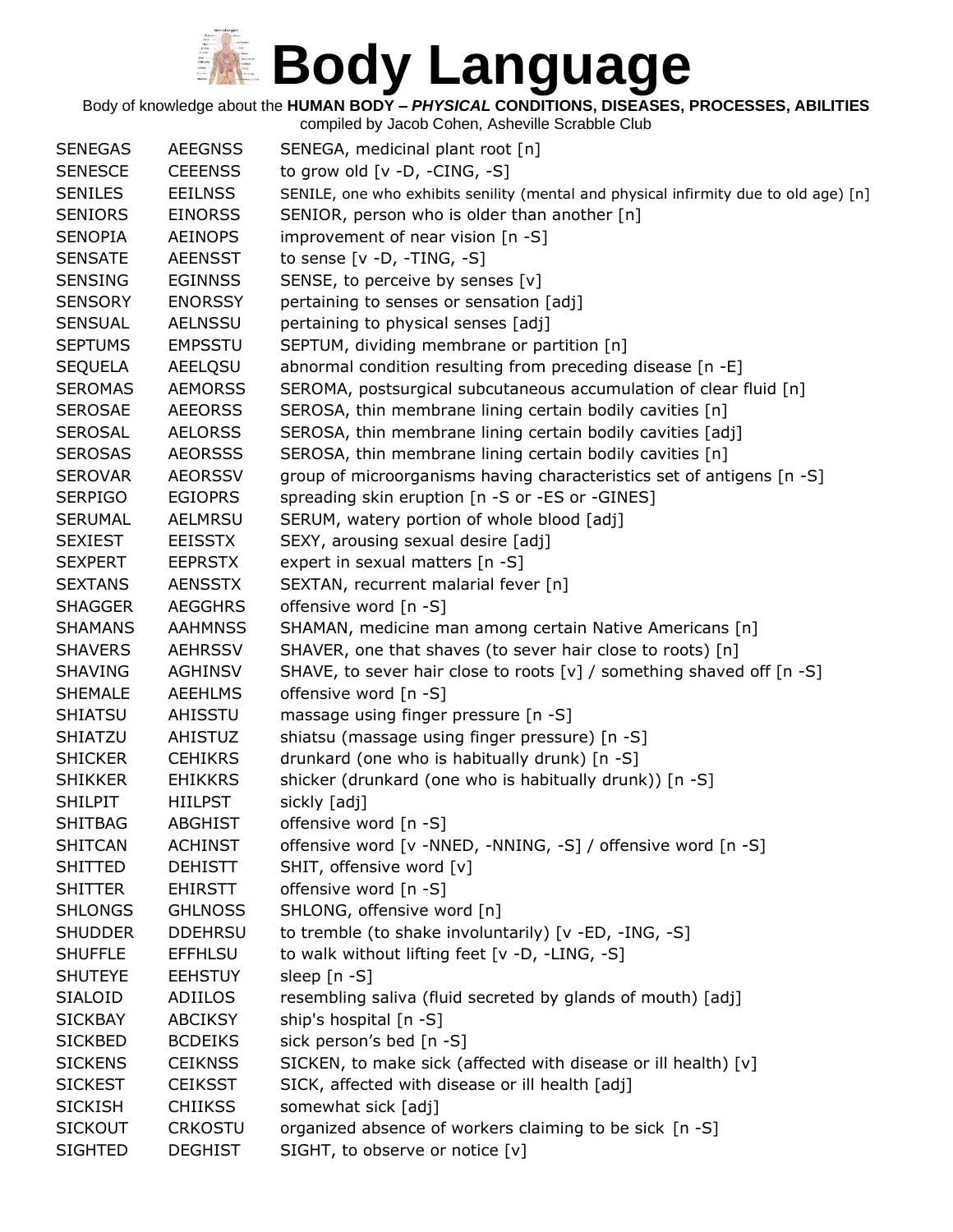Body of knowledge about the **HUMAN BODY –** *PHYSICAL* **CONDITIONS, DISEASES, PROCESSES, ABILITIES**

| <b>SIGHTER</b>  | <b>EGHIRST</b>  | one that sights (to observe or notice) [n -S]                                               |
|-----------------|-----------------|---------------------------------------------------------------------------------------------|
| <b>SIGHTLY</b>  | <b>GHILSTY</b>  | pleasing to look at [adj -LIER, -LIEST]                                                     |
| SIGMOID         | <b>DGIIMOS</b>  | S-shaped curve in bodily part [n -S]                                                        |
| <b>SINUSES</b>  | <b>EINSSSU</b>  | SINUS, cranial cavity [n]                                                                   |
| <b>SITTERS</b>  | <b>EIRSSTT</b>  | SITTER, one that sits (to rest on buttocks) [n]                                             |
| <b>SITTING</b>  | <b>GIINSTT</b>  | meeting or session [n -S] / SIT, to rest on buttocks [v]                                    |
| <b>SKULLED</b>  | <b>DEKLLSU</b>  | SKULL, to hit on head [v]                                                                   |
| <b>SLAPPED</b>  | <b>ADELPPS</b>  | SLAP, to strike with open hand [v]                                                          |
| <b>SLAPPER</b>  | <b>AELPPRS</b>  | one that slaps (to strike with open hand) [n -S]                                            |
| <b>SLEEPER</b>  | <b>EEELPRS</b>  | one that sleeps (to be in natural, periodic state of rest) [n -S]                           |
| <b>SLENDER</b>  | <b>DEELNRS</b>  | thin (having relatively little density or thickness) [adj -DERER, -DEREST]                  |
| <b>SLOBBER</b>  | <b>BBELORS</b>  | to drool (to drivel (to let saliva flow from mouth)) [v -ED, -ING, -S]                      |
| <b>SLOUCHY</b>  | <b>CHLOSUY</b>  | slouching [adj -HIER, -HIEST]                                                               |
| <b>SLUMBER</b>  | <b>BELMRSU</b>  | to sleep $[v - ED, -ING, -S]$                                                               |
| <b>SLURRED</b>  | <b>DELRRSU</b>  | SLUR, to pass over lightly or carelessly [v]                                                |
| <b>SMARTED</b>  | <b>ADEMRST</b>  | SMART, to cause sharp, stinging pain [v]                                                    |
| <b>SMEGMAS</b>  | <b>AEGMMSS</b>  | SMEGMA, sebum (fatty matter secreted by certain glands of skin) [n]                         |
| SMELLED         | <b>DEELLMS</b>  | SMELL, to perceive by means of olfactory nerves [v]                                         |
| <b>SMELLER</b>  | <b>EELLMRS</b>  | one that smells (to perceive by means of olfactory nerves) [n -S]                           |
| <b>SMERKED</b>  | <b>DEEKMRS</b>  | SMERK, to smirk (to smile in affected or smug manner) [v]                                   |
| <b>SMOKING</b>  | <b>GIKMNOS</b>  | inhaling and exhaling of smoke of tobacco or drug [n -S]                                    |
| <b>SMOTHER</b>  | <b>EHMORST</b>  | to prevent from breathing [v -ED, -ING, -S]                                                 |
| <b>SNEERED</b>  | <b>DEEENRS</b>  | SNEER, to curl lip in contempt [v]                                                          |
| <b>SNEESHES</b> | <b>EEEHNSSS</b> | SNEESH, snuff [n]                                                                           |
| SNEEZED         | <b>DEEENSZ</b>  | SNEEZE, to make sudden, involuntary expiration of breath [v]                                |
| <b>SNEEZER</b>  | <b>EEENRSZ</b>  | one that sneezes (to make sudden, involuntary expiration of breath) [n -S]                  |
| <b>SNIFFED</b>  | <b>DEFFINS</b>  | SNIFF, to inhale audibly through nose [v]                                                   |
| <b>SNIFFER</b>  | <b>EFFINRS</b>  | one that sniffs (to inhale audibly through nose) [n -S]                                     |
| <b>SNIFFLE</b>  | <b>EFFILNS</b>  | to sniff repeatedly [v -D, -LING, -S]                                                       |
| <b>SNIFFLY</b>  | <b>FFILNSY</b>  | that sniffles [adj -LIER, -LIEST]                                                           |
| SNOGGED         | <b>DEGGNOS</b>  | SNOG, to kiss (to touch with lips as sign of affection) [v]                                 |
| <b>SNOGGER</b>  | <b>EGGNORS</b>  | one that snogs (to kiss (to touch with lips as sign of affection)) [n -S]                   |
| <b>SNOOKED</b>  | <b>DEKNOOS</b>  | SNOOK, to sniff (to inhale audibly through nose) [v]                                        |
| SNOOZED         | <b>DENOOSZ</b>  | SNOOZE, to sleep lightly [v]                                                                |
| <b>SNOOZER</b>  | <b>ENOORSZ</b>  | one that snoozes (to sleep lightly) [n -S]                                                  |
| <b>SNOOZES</b>  | <b>ENOOSSZ</b>  | SNOOZE, to sleep lightly [v]                                                                |
| SNOOZLE         | <b>ELNOOSZ</b>  | to nuzzle (to push with nose) [v -D, -LING, -S]                                             |
| <b>SNORERS</b>  | <b>ENORRSS</b>  | SNORER, one that snores (to breathe loudly while sleeping) [n]                              |
| SNORING         | <b>GINNORS</b>  | act of breathing loudly while sleeping [n -S] / SNORE, to breathe loudly while sleeping [v] |
| <b>SNUFFED</b>  | <b>DEFFNSU</b>  | SNUFF, to use or inhale snuff (powdered tobacco) [v]                                        |
| <b>SNUFFER</b>  | <b>EFFNRSU</b>  | one that snuffs (to use or inhale snuff (powdered tobacco)) [n -S]                          |
| <b>SOBBERS</b>  | <b>BBEORSS</b>  | SOBBER, one that sobs (to cry with convulsive catching of breath) [n]                       |
| <b>SOBBING</b>  | <b>BBGINOS</b>  | SOB, to cry with convulsive catching of breath [v]                                          |
| <b>SOBERED</b>  | <b>BDEEORS</b>  | SOBER, to make sober [v]                                                                    |
| <b>SOBERER</b>  | <b>BEEORRS</b>  | SOBER, having control of one's faculties [adj]                                              |
| <b>SOBERLY</b>  | <b>BELORSY</b>  | in sober (having control of one's faculties) manner [adv]                                   |
| SOLANIN         | <b>AILNNOS</b>  | solanine (poisonous alkaloid) [n -S]                                                        |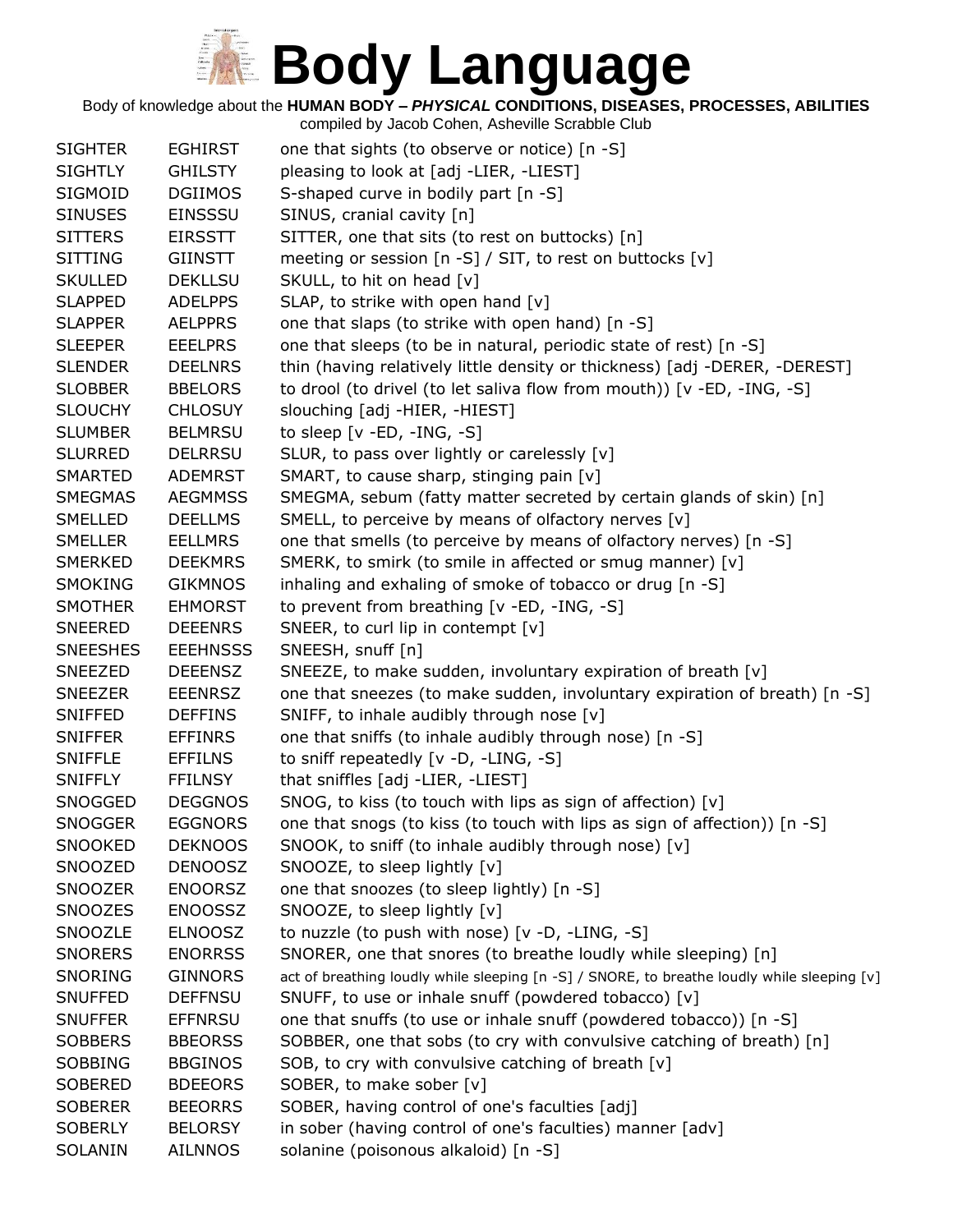Body of knowledge about the **HUMAN BODY –** *PHYSICAL* **CONDITIONS, DISEASES, PROCESSES, ABILITIES**

| SOMATIC        | <b>ACIMOST</b> | SOMA, body of organism [adj]                                                                                               |
|----------------|----------------|----------------------------------------------------------------------------------------------------------------------------|
| SOPITED        | <b>DEIOPST</b> | SOPITE, to put to sleep [v]                                                                                                |
| <b>SOPITES</b> | <b>EIOPSST</b> | SOPITE, to put to sleep [v]                                                                                                |
| <b>SOROCHE</b> | <b>CEHOORS</b> | mountain sickness [n -S]                                                                                                   |
| <b>SOTTISH</b> | <b>HIOSSTT</b> | resembling sot (habitual drunkard) [adj]                                                                                   |
| <b>SOUNDER</b> | <b>DENORSU</b> | SOUND, being in good health or condition [adj]                                                                             |
| <b>SOUNDLY</b> | <b>DLNOSUY</b> | in sound (being in good health or condition) manner [adv]                                                                  |
| <b>SOUSERS</b> | <b>EORSSSU</b> | SOUSER, drunkard (one who is habitually drunk) [n]                                                                         |
| SOZZLED        | <b>DELOSZZ</b> | drunk (intoxicated) [adj]                                                                                                  |
| <b>SPANKED</b> | <b>ADEKNPS</b> | SPANK, to slap on buttocks [v]                                                                                             |
| <b>SPANKER</b> | <b>AEKNPRS</b> | one that spanks (to slap on buttocks) [n -S]                                                                               |
| <b>SPASTIC</b> | <b>ACIPSST</b> | one suffering from spastic paralysis (paralysis with muscle spasms) [n -S]                                                 |
| <b>SPEWERS</b> | <b>EEPRSSW</b> | SPEWER, one that spews (to vomit) [n]                                                                                      |
| <b>SPEWING</b> | <b>EGINPSW</b> | SPEW, to vomit (to eject contents of stomach through mouth) [v]                                                            |
| <b>SPINALS</b> | <b>AILNPSS</b> | SPINAL, injection of anesthetic into spinal cord [n]                                                                       |
| <b>SPITALS</b> | <b>AILPSST</b> | SPITAL, hospital (medical institution) [n]                                                                                 |
| <b>SPITTLE</b> | <b>EILPSTT</b> | saliva (fluid secreted by glands of mouth) [n -S]                                                                          |
| <b>SPLEENS</b> | <b>EELNPSS</b> | SPLEEN, ductless organ of body [n]                                                                                         |
| <b>SPLENIC</b> | <b>CEILNPS</b> | pertaining to spleen (ductless organ of body) [adj]                                                                        |
| <b>SPOONER</b> | <b>ENOOPRS</b> | one that behaves in amorous way [n -S]                                                                                     |
| <b>SPRAINS</b> | <b>AINPRSS</b> | SPRAIN, to weaken by sudden and violent twisting or wrenching [v]                                                          |
| <b>SPRYEST</b> | <b>EPRSSTY</b> | SPRY, nimble (agile (able to move quickly and easily)) [adj]                                                               |
| <b>SPUTUMS</b> | <b>MPSSTUU</b> | SPUTUM, saliva (fluid secreted by glands of mouth) [n]                                                                     |
| <b>SQUIFFY</b> | <b>FFIQSUY</b> | squiffed (drunk (intoxicated)) [adj -FFIER, -FFIEST]                                                                       |
| <b>SQUINCH</b> | <b>CHINQSU</b> | to squint (to look with eyes partly closed) [v -ED, -ING, -ES]                                                             |
| SQUINNY        | INNQSUY        | to squint (to look with eyes partly closed) [v -NNIED, -ING, -NNIES] / squinty (marked by squinting) [adj -NNIER, -NNIEST] |
| <b>STAMINA</b> | <b>AAIMNST</b> | endurance $[n - S]$                                                                                                        |
| <b>STANGED</b> | <b>ADEGNST</b> | STANG, to sting (to prick painfully) [v]                                                                                   |
| <b>STARERS</b> | <b>AERRSST</b> | STARER, one that stares (to gaze fixedly) [n]                                                                              |
| <b>STARING</b> | <b>AGINRST</b> | STARE, to gaze fixedly [v]                                                                                                 |
| <b>STARVED</b> | <b>ADERSTV</b> | STARVE, to die from lack of food [v]                                                                                       |
| <b>STARVES</b> | <b>AERSSTV</b> | STARVE, to die from lack of food [v]                                                                                       |
| <b>STATINS</b> | <b>AINSSTT</b> | STATIN, any of class of drugs that reduce serum cholesterol [n]                                                            |
| <b>STATURE</b> | AERSTTU        | natural height of body [n -S]                                                                                              |
| <b>STERNAL</b> | <b>AELNRST</b> | pertaining to sternum [adj]                                                                                                |
| <b>STERNUM</b> | <b>EMNRSTU</b> | long, flat supporting bone of most vertebrates [n -NA or -S]                                                               |
| <b>STERTOR</b> | <b>EORRSTT</b> | deep snoring sound $[n - S]$                                                                                               |
| <b>STEWBUM</b> | <b>BEMSTUW</b> | drunken bum (vagrant) [n -S]                                                                                               |
| <b>STHENIA</b> | <b>AEHINST</b> | excessive energy [n -S]                                                                                                    |
| <b>STHENIC</b> | <b>CEHINST</b> | STHENIA, excessive energy [adj]                                                                                            |
| <b>STIBINE</b> | <b>BEIINST</b> | poisonous gas [n -S]                                                                                                       |
| <b>STIFFIE</b> | <b>EFFIIST</b> | offensive word [n -S]                                                                                                      |
| <b>STIFLED</b> | <b>DEFILST</b> | STIFLE, to smother (to prevent from breathing) [v]                                                                         |
| <b>STIFLER</b> | <b>EFILRST</b> | one that stifles (to smother (to prevent from breathing)) [n -S]                                                           |
| <b>STIFLES</b> | <b>EFILSST</b> | STIFLE, to smother (to prevent from breathing) [v]                                                                         |
| <b>STINGER</b> | <b>EGINRST</b> | one that stings (to prick painfully) [n -S]                                                                                |
| <b>STOOLED</b> | <b>DELOOST</b> | STOOL, to defecate (to discharge feces) [v]                                                                                |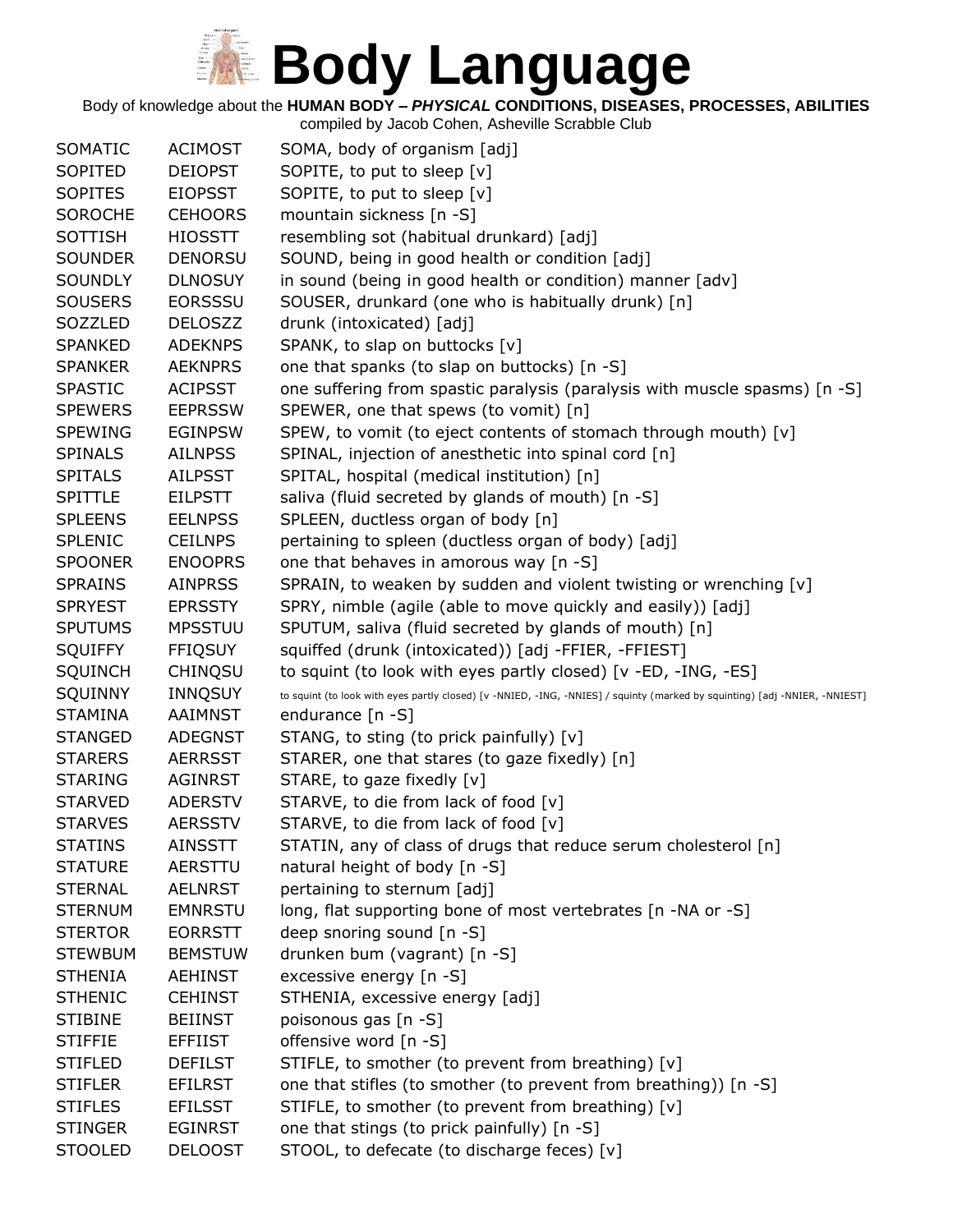Body of knowledge about the **HUMAN BODY –** *PHYSICAL* **CONDITIONS, DISEASES, PROCESSES, ABILITIES**

| <b>STOUNDS</b> | <b>DNOSSTU</b> | STOUND, to ache (to suffer dull, continuous pain) [v]                         |
|----------------|----------------|-------------------------------------------------------------------------------|
| <b>STOUTEN</b> | <b>ENOSTTU</b> | to make stout [v -ED, -ING, -S]                                               |
| <b>STOUTER</b> | <b>EORSTTU</b> | STOUT, fat (having abundance of flesh) [adj]                                  |
| <b>STOUTLY</b> | <b>LOSTTUY</b> | in stout (fat (having abundance of flesh)) manner [adv]                       |
| <b>STRUMAE</b> | <b>AEMRSTU</b> | STRUMA, scrofula (disease of lymph glands) [n]                                |
| <b>STRUMAS</b> | AMRSSTU        | STRUMA, scrofula (disease of lymph glands) [n]                                |
| <b>STUBBLE</b> | <b>BBELSTU</b> | short, rough growth of beard [n -S]                                           |
| <b>STUBBLY</b> | <b>BBLSTUY</b> | covered with stubble [adj -LIER, -LIEST]                                      |
| <b>STUMPED</b> | <b>DEMPSTU</b> | STUMP, to baffle (to confuse (to mix up mentally)) [v]                        |
| <b>STUPEFY</b> | <b>EFPSTUY</b> | to dull senses of [v -FIED, -ING, -FIES]                                      |
| <b>STUTTER</b> | <b>ERSTTTU</b> | to speak with spasmodic repetition [v -ED, -ING, -S]                          |
| <b>STYLOID</b> | <b>DILOSTY</b> | slender projection of bone [n -S]                                             |
| <b>STYPSIS</b> | <b>IPSSSTY</b> | use of styptic [n -ES]                                                        |
| <b>STYPTIC</b> | <b>CIPSTTY</b> | substance used to check bleeding [n -S]                                       |
| <b>SUBORAL</b> | <b>ABLORSU</b> | situated under mouth [adj]                                                    |
| <b>SUCRASE</b> | <b>ACERSSU</b> | enzyme (complex protein) [n -S]                                               |
| <b>SUDORAL</b> | <b>ADLORSU</b> | SUDOR, sweat [adj]                                                            |
| <b>SUFFERS</b> | <b>EFFRSSU</b> | SUFFER, to feel pain or distress [v]                                          |
| <b>SULPHAS</b> | AHLPSSU        | SULPHA, sulfa (bacteria-inhibiting drug) [n]                                  |
| <b>SUNBEDS</b> | <b>BDENSSU</b> | SUNBED, device for acquiring tan skin artificially [n]                        |
| <b>SUNBURN</b> | <b>BNNRSUU</b> | to burn or discolor from exposure to sun [v -ED, -T, -ING, -S]                |
| <b>SUNCARE</b> | <b>ACENRSU</b> | protection of skin from damage by sun [n -S]                                  |
| <b>SUNTANS</b> | ANNSSTU        | SUNTAN, to become tan [v]                                                     |
| <b>SURGEON</b> | <b>GENORSU</b> | one who practices surgery (treatment of medical problems by operation) [n -S] |
| <b>SURGERY</b> | <b>GERRSUY</b> | treatment of medical problems by operation [n -RIES]                          |
| <b>SUSPIRE</b> | <b>EIPRSSU</b> | to sigh (to let out sigh (deep, audible breath)) [v -D, -RING, -S]            |
| <b>SUTURAL</b> | <b>ALRSTUU</b> | pertaining to line of junction between two bones [adj]                        |
| <b>SUTURED</b> | <b>DERSTUU</b> | SUTURE, to unite by sewing [v]                                                |
| <b>SUTURES</b> | <b>ERSSTUU</b> | SUTURE, to unite by sewing [v]                                                |
| <b>SWACKED</b> | <b>ACDEKSW</b> | drunk (intoxicated) [adj]                                                     |
| <b>SWADDLE</b> | <b>ADDELSW</b> | to wrap in bandages [v -D, -LING, -S]                                         |
| SWALLOW        | <b>ALLOSWW</b> | to take through mouth and esophagus into stomach [v -ED, -ING, -S]            |
| <b>SWATHED</b> | <b>ADEHSTW</b> | SWATHE, to wrap in bandages [v]                                               |
| <b>SWATHER</b> | <b>AEHRSTW</b> | one that swathes (to wrap in bandages) [n -S]                                 |
| <b>SWATHES</b> | <b>AEHSSTW</b> | SWATHE, to wrap in bandages [v]                                               |
| <b>SWEATED</b> | <b>ADEESTW</b> | SWEAT, to perspire (to give off moisture through pores of skin) [v]           |
| <b>SWELTER</b> | <b>EELRSTW</b> | to suffer from oppressive heat $[v - ED, -ING, -S]$                           |
| <b>SWELTRY</b> | <b>ELRSTWY</b> | oppressively hot [adj -RIER, -RIEST]                                          |
| <b>SWIVING</b> | GIINSVW        | SWIVE, to copulate with [v]                                                   |
| SWOONED        | <b>DENOOSW</b> | SWOON, to faint (to lose consciousness) [v]                                   |
| <b>SWOONER</b> | <b>ENOORSW</b> | one that swoons (to faint (to lose consciousness)) [n -S]                     |
| SWOUNDS        | <b>DNOSSUW</b> | SWOUND, to swoon (to faint (to lose consciousness)) [v]                       |
| SWOUNED        | <b>DENOSUW</b> | SWOUN, to swoon (to faint (to lose consciousness)) [v]                        |
| <b>SYCOSIS</b> | <b>CIOSSSY</b> | inflammatory disease of hair follicles [n -SES]                               |
| <b>SYMPTOM</b> | <b>MMOPSTY</b> | indication of something [n -S]                                                |
| <b>SYNANON</b> | ANNNOSY        | method of group therapy for drug addicts [n -S]                               |
| <b>SYNOVIA</b> | <b>AINOSVY</b> | lubricating fluid secreted by certain membranes [n -S]                        |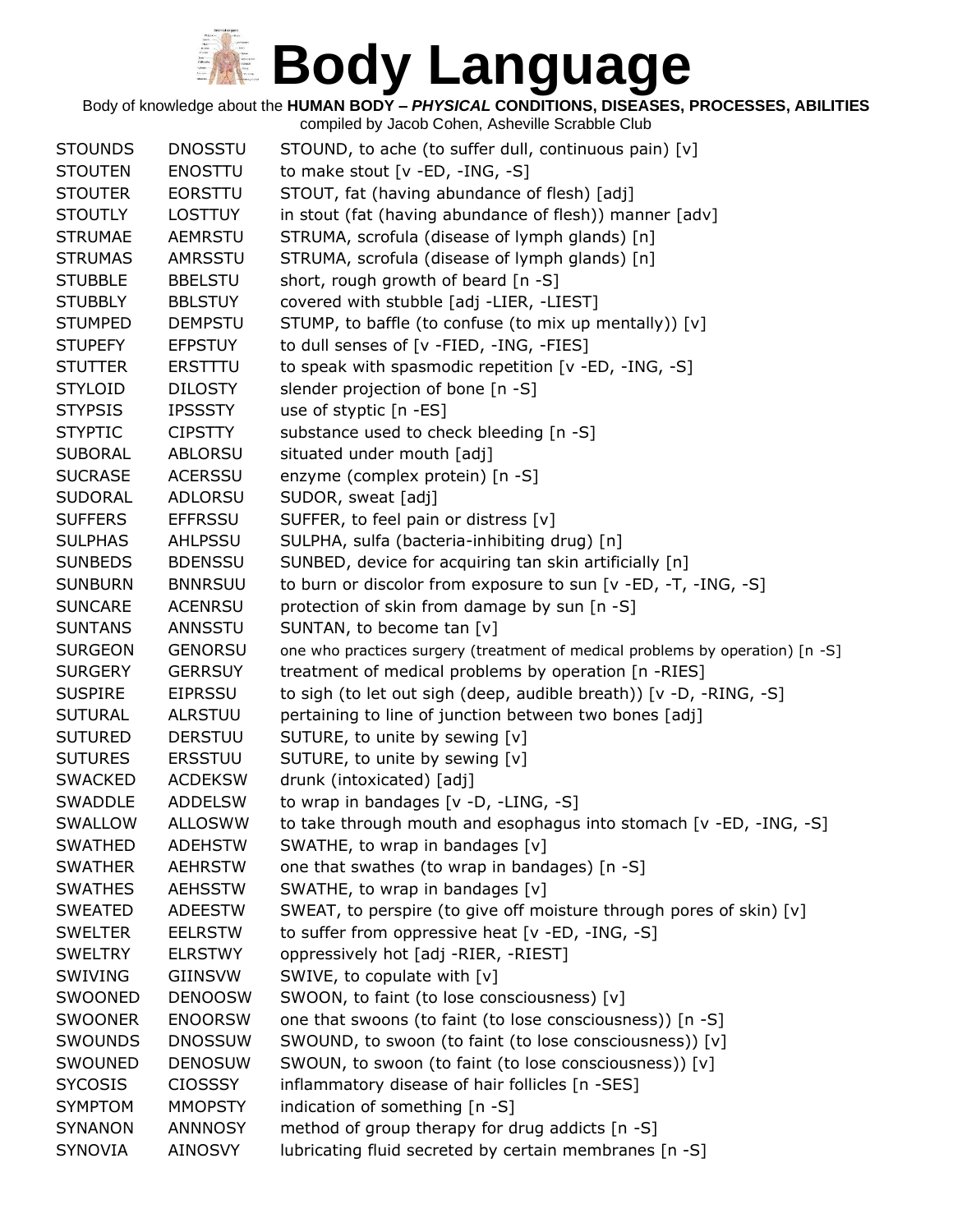

#### Body of knowledge about the **HUMAN BODY –** *PHYSICAL* **CONDITIONS, DISEASES, PROCESSES, ABILITIES**

| <b>SYRETTE</b> | <b>EERSTTY</b> | small tube fitted with hypodermic needle containing single dose of medication [n -S] |
|----------------|----------------|--------------------------------------------------------------------------------------|
| <b>SYRINGE</b> | <b>EGINRSY</b> | to cleanse or treat with injected fluid [v -D, -GING, -S]                            |
| <b>SYSTOLE</b> | <b>ELOSSTY</b> | normal rhythmic contraction of heart [n -S]                                          |
|                |                | <b>T7s</b>                                                                           |
| <b>TABETIC</b> | ABCEITT        | one affected with tabes (syphilitic disease) [n -S]                                  |
| <b>TACRINE</b> | <b>ACEINRT</b> | drug for treating Alzheimer's disease [n -S]                                         |
| <b>TACTILE</b> | <b>ACEILTT</b> | pertaining to sense of touch [adj]                                                   |
| <b>TACTION</b> | <b>ACINOTT</b> | act of touching (to be in or come into contact with) [n -S]                          |
| <b>TACTUAL</b> | <b>AACLTTU</b> | tactile (pertaining to sense of touch) [adj]                                         |
| <b>TAGLIKE</b> | <b>AEGIKLT</b> | resembling tag [adj]                                                                 |
| <b>TALENTS</b> | <b>AELNSTT</b> | TALENT, special natural ability [n]                                                  |
| <b>TALIPED</b> | ADEILPT        | person afflicted with clubfoot [n -S]                                                |
| <b>TALIPES</b> | <b>AEILPST</b> | clubfoot (deformed foot) [n TALIPES]                                                 |
| <b>TAMPONS</b> | <b>AMNOPST</b> | TAMPON, to plug with cotton pad [v]                                                  |
| <b>TARDIVE</b> | <b>ADEIRTV</b> | having symptoms that develop slowly [adj]                                            |
| <b>TARSALS</b> | <b>AALRSST</b> | TARSAL, bone of foot [n]                                                             |
| <b>TARTARS</b> | AARRSTT        | TARTAR, crust on teeth [n]                                                           |
| <b>TARTIER</b> | AEIRRTT        | TARTY, suggestive of prostitute [adj]                                                |
| <b>TARTILY</b> | <b>AILRTTY</b> | TARTY, suggestive of prostitute [adv]                                                |
| <b>TATTOOS</b> | <b>AOOSTTT</b> | TATTOO, to mark skin with indelible pigments [v]                                     |
| <b>TAXISES</b> | <b>AEISSTX</b> | TAXIS, restoration of displaced bones or organs by pressure [n]                      |
| <b>TEARFUL</b> | <b>AEFLRTU</b> | full of tears [adj]                                                                  |
| <b>TEARIER</b> | AEEIRRT        | TEARY, tearful (full of tears) [adj]                                                 |
| TEARILY        | AEILRTY        | in teary (tearful (full of tears)) manner [adv]                                      |
| <b>TEARING</b> | <b>AEGINRT</b> | TEAR, to emit tears (drops of saline liquid secreted by gland of eye) [v]            |
| <b>TEETHED</b> | <b>DEEEHTT</b> | TEETHE, to cut teeth [v]                                                             |
| <b>TEETHER</b> | <b>EEEHRTT</b> | object for baby to bite on during teething [n -S]                                    |
| <b>TEETHES</b> | <b>EEEHSTT</b> | TEETHE, to cut teeth [v]                                                             |
| <b>TELOGEN</b> | <b>EEGLNOT</b> | hair growth period $[n - S]$                                                         |
| <b>TENDONS</b> | <b>DENNOST</b> | TENDON, band of tough, fibrous tissue [n]                                            |
| <b>TENSORS</b> | <b>ENORSST</b> | TENSOR, muscle that stretches body part [n -S]                                       |
| <b>TERESES</b> | <b>EEERSST</b> | TERES, either of two muscles helping to rotate arm [n]                               |
| <b>TERETES</b> | <b>EEERSTT</b> | TERES, either of two muscles helping to rotate arm [n]                               |
| <b>TERTIAN</b> | <b>AEINRTT</b> | recurrent fever [n -S]                                                               |
| <b>TETANAL</b> | <b>AAELNTT</b> | pertaining to tetanus (infectious disease) [adj]                                     |
| <b>TETANIC</b> | <b>ACEINTT</b> | drug capable of causing convulsions [n -S]                                           |
| <b>TETANUS</b> | <b>AENSTTU</b> | infectious disease [n -ES]                                                           |
| <b>TETTERS</b> | <b>EERSTTT</b> | TETTER, skin disease [n]                                                             |
| <b>THAIRMS</b> | AHIMRST        | THAIRM, tharm (belly) [n]                                                            |
| THEELIN        | <b>EEHILNT</b> | estrone (estrogen (female sex hormone promoting or producing estrus)) [n -S]         |
| <b>THEELOL</b> | <b>EEHLLOT</b> | estriol (estrogen (female sex hormone promoting or producing estrus)) [n -S]         |
| <b>THENARS</b> | <b>AEHNRST</b> | THENAR, palm of hand [n]                                                             |
| THERAPY        | <b>AEHPRTY</b> | treatment of illness or disability [n -PIES]                                         |
| <b>THEWIER</b> | <b>EEHIRTW</b> | THEWY, brawny (muscular (pertaining to muscle)) [adj]                                |
| <b>THIGHED</b> | <b>DEGHHIT</b> | THIGH, part of leg [adj]                                                             |
| <b>THIRSTS</b> | <b>HIRSSTT</b> | THIRST, to feel desire or need to drink [v]                                          |
| THIRSTY        | <b>HIRSTTY</b> | feeling desire or need to drink [adj -TIER, -TIEST]                                  |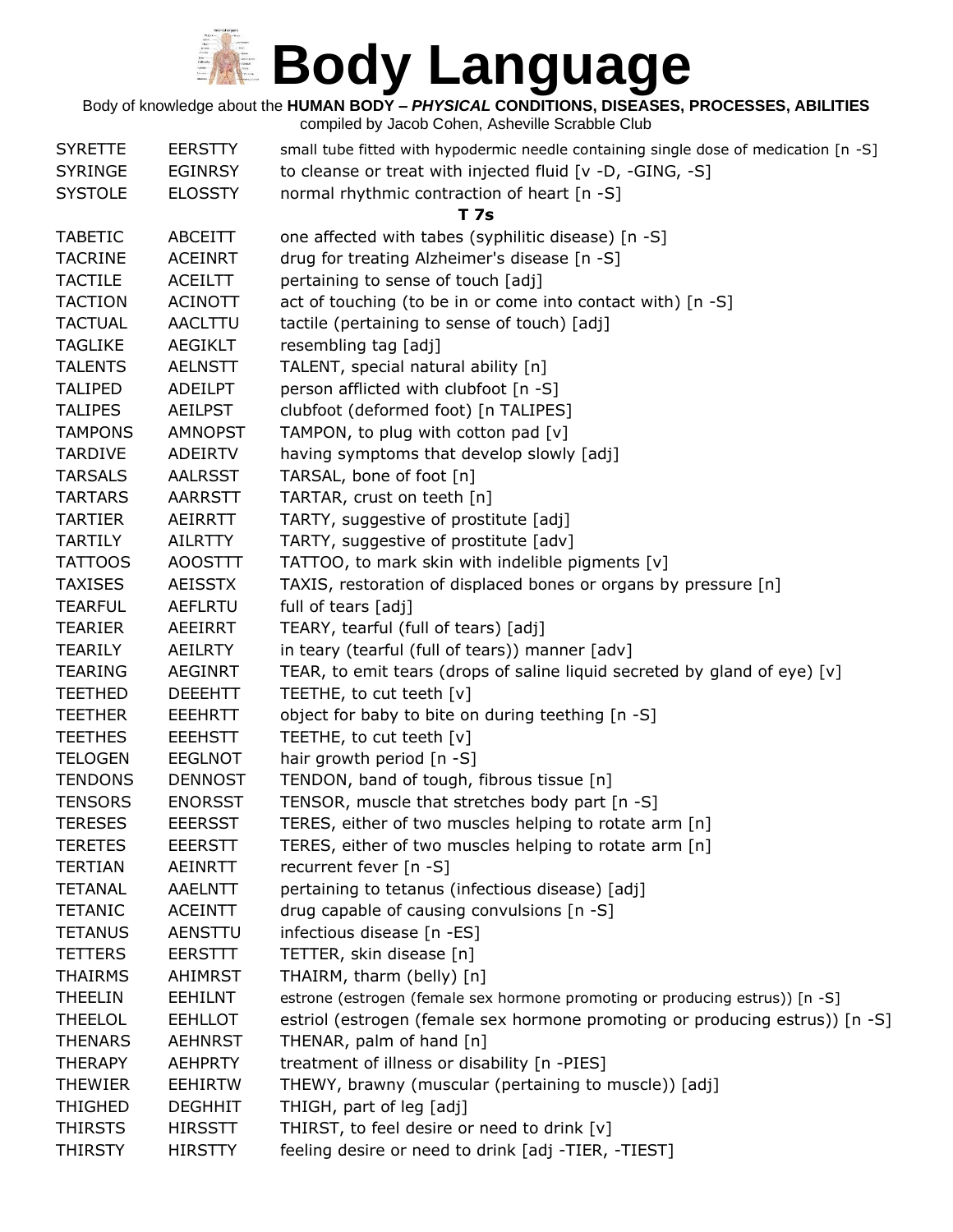Body of knowledge about the **HUMAN BODY –** *PHYSICAL* **CONDITIONS, DISEASES, PROCESSES, ABILITIES**

| <b>THROATS</b> | <b>AHORSTT</b> | THROAT, to utter in hoarse voice $[v]$                                         |
|----------------|----------------|--------------------------------------------------------------------------------|
| <b>THUMBED</b> | <b>BDEHMTU</b> | THUMB, to leaf through with thumb (short, thick digit of human hand) [v]       |
| <b>THYMOMA</b> | <b>AHMMOTY</b> | tumor arising from thymus tissue [n -S or -TA]                                 |
| <b>THYROID</b> | <b>DHIORTY</b> | endocrine gland [n -S]                                                         |
| <b>TICCING</b> | <b>CCGIINT</b> | TIC, to have involuntary muscle contraction [v]                                |
| <b>TICKLED</b> | <b>CDEIKLT</b> | TICKLE, to touch lightly so as to produce tingling sensation [v]               |
| <b>TICKLER</b> | <b>CEIKLRT</b> | one that tickles (to touch lightly so as to produce tingling sensation) [n -S] |
| <b>TICKLES</b> | <b>CEIKLST</b> | TICKLE, to touch lightly so as to produce tingling sensation [v]               |
| <b>TIMOLOL</b> | <b>ILLMOOT</b> | drug used to treat glaucoma [n -S]                                             |
| <b>TINGLED</b> | <b>DEGILNT</b> | TINGLE, to cause prickly, stinging sensation [v]                               |
| <b>TINGLER</b> | <b>EGILNRT</b> | one that tingles (to cause prickly, stinging sensation) [n -S]                 |
| <b>TINGLES</b> | <b>EGILNST</b> | TINGLE, to cause prickly, stinging sensation [v]                               |
| <b>TIPSIER</b> | <b>EIIPRST</b> | TIPSY, slightly drunk [adj]                                                    |
| <b>TIPSILY</b> | <b>IILPSTY</b> | in tipsy (slightly drunk) manner [adv]                                         |
| <b>TIREDER</b> | <b>DEEIRRT</b> | TIRED, sapped of strength [adj]                                                |
| <b>TIREDLY</b> | <b>DEILRTY</b> | TIRED, sapped of strength [adv]                                                |
| <b>TISSUAL</b> | AILSSTU        | pertaining to tissue [adj]                                                     |
| <b>TITTIES</b> | <b>EIISTTT</b> | TITTY, teat (mammary gland) [n]                                                |
| <b>TOELESS</b> | <b>EELOSST</b> | having no toes [adj]                                                           |
| <b>TOELIKE</b> | <b>EEIKLOT</b> | resembling toe [adj]                                                           |
| <b>TOMCATS</b> | <b>ACMOSTT</b> | TOMCAT, to engage in sexually promiscuous behavior -- used of male [v]         |
| <b>TONGUED</b> | <b>DEGNOTU</b> | TONGUE, to touch with tongue (organ of mouth) [v]                              |
| <b>TONGUES</b> | <b>EGNOSTU</b> | TONGUE, to touch with tongue (organ of mouth) [v]                              |
| <b>TONSILS</b> | <b>ILNOSST</b> | TONSIL, lymphoid organ [n]                                                     |
| <b>TONSURE</b> | <b>ENORSTU</b> | to shave head of $[v -D, -RING, -S]$                                           |
| <b>TONUSES</b> | <b>ENOSSTU</b> | TONUS, normal state of tension in muscle tissue [n]                            |
| <b>TOOTSIE</b> | <b>EIOOSTT</b> | tootsy (foot (terminal part of leg on which body stands and moves)) [n -S]     |
| <b>TOPKNOT</b> | <b>KNOOPTT</b> | ornament for hair [n -S]                                                       |
| <b>TORMENT</b> | <b>EMNORTT</b> | to inflict with great bodily or mental suffering [v -ED, -ING, -S]             |
| <b>TORPORS</b> | <b>OOPRRST</b> | TORPOR, mental or physical inactivity [n]                                      |
| <b>TORTURE</b> | <b>EORRTTU</b> | to subject to severe physical pain [v -D, -RING, -S]                           |
| <b>TOSSPOT</b> | <b>OOPSSTT</b> | drunkard (one who is habitually drunk) [n -S]                                  |
| <b>TOUCHED</b> | <b>CDEHOTU</b> | TOUCH, to be in or come into contact with [v]                                  |
| <b>TOUCHER</b> | <b>CEHORTU</b> | one that touches (to be in or come into contact with) [n -S]                   |
| <b>TOUCHES</b> | <b>CEHOSTU</b> | TOUCH, to be in or come into contact with [v]                                  |
| <b>TOWHEAD</b> | <b>ADEHOTW</b> | head of light blond hair [n -S]                                                |
| <b>TOXEMIA</b> | <b>AEIMOTX</b> | condition of having toxins in blood [n -S]                                     |
| <b>TOXEMIC</b> | <b>CEIMOTX</b> | TOXEMIA, condition of having toxins in blood [adj]                             |
| <b>TOXICAL</b> | <b>ACILOTX</b> | toxic [adj]                                                                    |
| <b>TOXINES</b> | <b>EINOSTX</b> | TOXINE, toxin (poisonous substance) [n]                                        |
| <b>TOXOIDS</b> | <b>DIOOSTX</b> | TOXOID, type of toxin (poisonous substance) [n]                                |
| <b>TRACHEA</b> | <b>AACEHRT</b> | passage for conveying air to lungs [n -S or -E]                                |
| <b>TRANKED</b> | <b>ADEKNRT</b> | TRANK, to tranquilize [v]                                                      |
| <b>TRAPANS</b> | <b>AANPRST</b> | TRAPAN, to trephine (to operate on with surgical saw) [v]                      |
| <b>TRAUMAS</b> | AAMRSTU        | TRAUMA, severe emotional shock [n]                                             |
| <b>TREATED</b> | <b>ADEERTT</b> | TREAT, to behave in particular way toward [v]                                  |
| <b>TREATER</b> | <b>AEERRTT</b> | one that treats (to behave in particular way toward) [n -S]                    |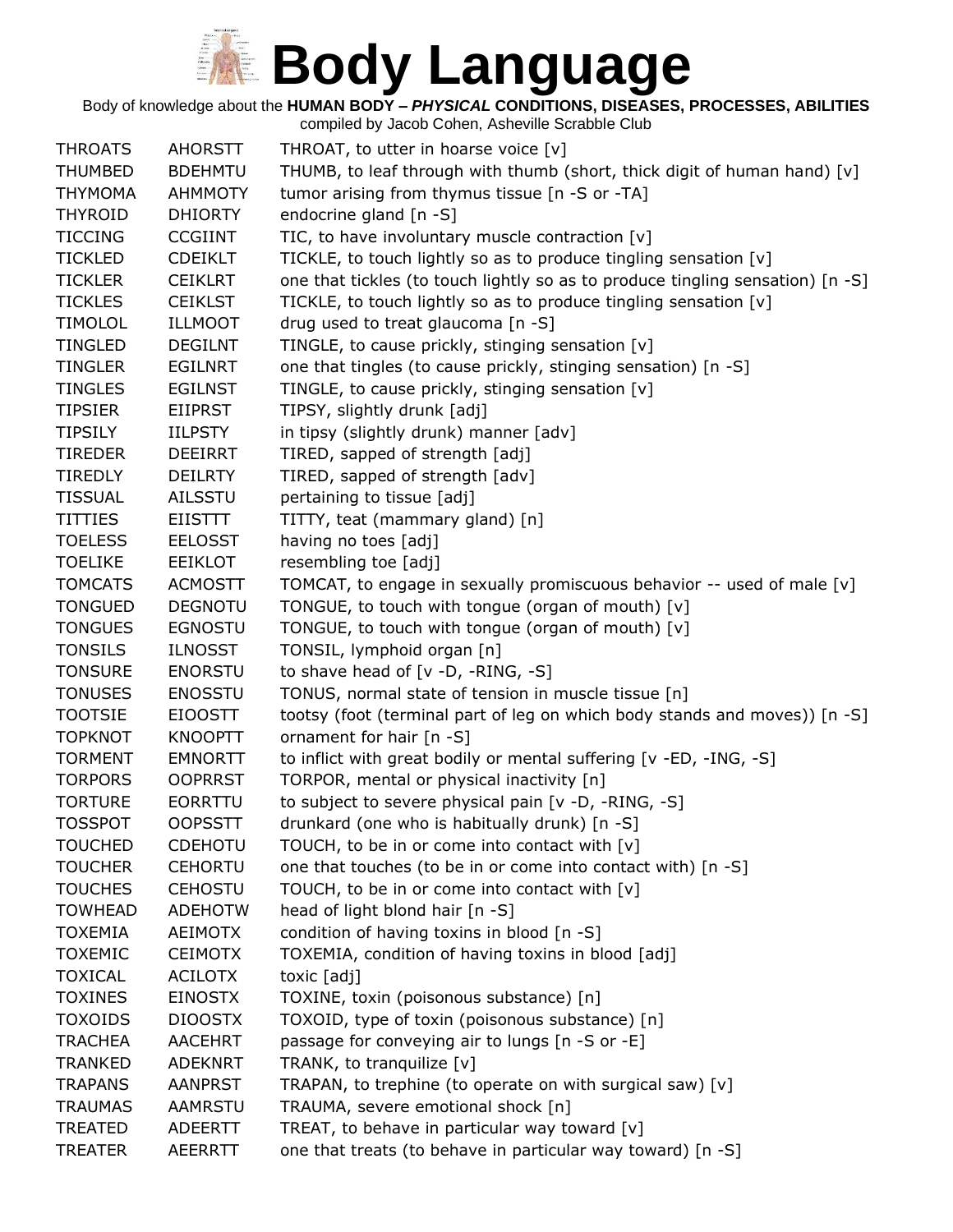Body of knowledge about the **HUMAN BODY –** *PHYSICAL* **CONDITIONS, DISEASES, PROCESSES, ABILITIES**

| <b>TREMBLY</b> | <b>BELMRTY</b> | marked by trembling [adj -LIER, -LIEST]                                |
|----------------|----------------|------------------------------------------------------------------------|
| <b>TREMORS</b> | <b>EMORRST</b> | TREMOR, to undergo shaking or quivering [v]                            |
| <b>TREPANS</b> | <b>AENPRST</b> | TREPAN, to trephine (to operate on with surgical saw) [v]              |
| <b>TRESSED</b> | <b>DEERSST</b> | TRESS, long lock of hair [adj]                                         |
| <b>TRESSES</b> | <b>EERSSST</b> | TRESS, long lock of hair [n]                                           |
| <b>TRIAGED</b> | ADEGIRT        | TRIAGE, to practice system of treating disaster victims [v]            |
| <b>TRIAGES</b> | <b>AEGIRST</b> | TRIAGE, to practice system of treating disaster victims [v]            |
| <b>TRICEPS</b> | <b>CEIPRST</b> | arm muscle [n -ES]                                                     |
| <b>TRIPTAN</b> | <b>AINPRTT</b> | drug used to treat migraine attacks [n -S]                             |
| <b>TRISMUS</b> | <b>IMRSSTU</b> | lockjaw [n -ES]                                                        |
| <b>TRISOMY</b> | <b>IMORSTY</b> | condition of being trisome [n -MIES]                                   |
| <b>TROCARS</b> | <b>ACORRST</b> | TROCAR, surgical instrument [n]                                        |
| <b>TROCHAR</b> | <b>ACHORRT</b> | trocar (surgical instrument) [n -S]                                    |
| <b>TROCHES</b> | <b>CEHORST</b> | TROCHE, medicated lozenge [n]                                          |
| <b>TROLAND</b> | <b>ADLNORT</b> | unit of measurement of retinal response to light [n -S]                |
| <b>TROLLOP</b> | <b>LLOOPRT</b> | prostitute [n -S]                                                      |
| <b>TROPINE</b> | <b>EINOPRT</b> | poisonous alkaloid [n -S]                                              |
| <b>TROPINS</b> | <b>INOPRST</b> | TROPIN, tropine (poisonous alkaloid) [n]                               |
| <b>TRUNCAL</b> | <b>ACLNRTU</b> | affecting trunk (central part) of body [adj]                           |
| <b>TRYPSIN</b> | <b>INPRSTY</b> | enzyme (complex protein) [n -S]                                        |
| <b>TRYPTIC</b> | <b>CIPRTTY</b> | TRYPSIN, enzyme (complex protein) [adj]                                |
| <b>TUCKERS</b> | <b>CEKRSTU</b> | TUCKER, to weary (to make or become weary) [v]                         |
| <b>TUMMIES</b> | <b>EIMMSTU</b> | TUMMY, stomach [n]                                                     |
| <b>TUMORAL</b> | <b>ALMORTU</b> | TUMOR, abnormal swelling [adj]                                         |
| <b>TUMOURS</b> | <b>MORSTUU</b> | TUMOUR, tumor (abnormal swelling) [n]                                  |
| <b>TUNICAE</b> | <b>ACEINTU</b> | TUNICA, enveloping membrane or layer of body tissue [n]                |
| <b>TURBETH</b> | <b>BEHRTTU</b> | turpeth (medicinal plant root) [n -S]                                  |
| <b>TURBITH</b> | <b>BHIRTTU</b> | turpeth (medicinal plant root) [n -S]                                  |
| <b>TURISTA</b> | AIRSTTU        | intestinal sickness affecting tourist in foreign country [n -S]        |
| <b>TURPETH</b> | <b>EHPRTTU</b> | medicinal plant root [n -S]                                            |
| <b>TUSSIVE</b> | <b>EISSTUV</b> | TUSSIS, cough [adj]                                                    |
| TWINGED        | <b>DEGINTW</b> | TWINGE, to affect with sharp pain [v]                                  |
| <b>TWINGES</b> | <b>EGINSTW</b> | TWINGE, to affect with sharp pain $[v]$                                |
| <b>TYLOSIN</b> | <b>ILNOSTY</b> | antibiotic [n -S]                                                      |
| <b>TYMPANY</b> | <b>AMNPTYY</b> | swelling of abdomen [n -NIES]                                          |
| <b>TYPHOID</b> | <b>DHIOPTY</b> | infectious disease [n -S]                                              |
| <b>TYPHOSE</b> | <b>EHOPSTY</b> | pertaining to typhoid (infectious disease) [adj]                       |
| <b>TYPHOUS</b> | <b>HOPSTUY</b> | TYPHUS, infectious disease [adj]                                       |
|                |                | <b>U</b> 7s                                                            |
| <b>ULCERED</b> | <b>CDEELRU</b> | ULCER, to affect with ulcer (type of lesion) [v]                       |
| <b>UNAWAKE</b> | <b>AAEKNUW</b> | not awake (to wake up) [adj]                                           |
| <b>UNBLIND</b> | <b>BDILNNU</b> | to free from blindness or illusion [v -ED, -ING, -S]                   |
| <b>UNCHOKE</b> | <b>CEHKNOU</b> | to free from obstruction [v -D, -KING, -S]                             |
| <b>UNCRAZY</b> | <b>ACNRUYZ</b> | not crazy (insane (mentally unsound)) [adj -ZIER, -ZIEST]              |
| <b>UNCURED</b> | CDENRUU        | not cured (to restore to health) [adj]                                 |
| <b>UNDERGO</b> | <b>DEGNORU</b> | to be subjected to [v -NE, -RWENT, -ING, -ES]                          |
| <b>UNDRUNK</b> | <b>DKNNRUU</b> | not swallowed (to take through mouth and esophagus into stomach) [adj] |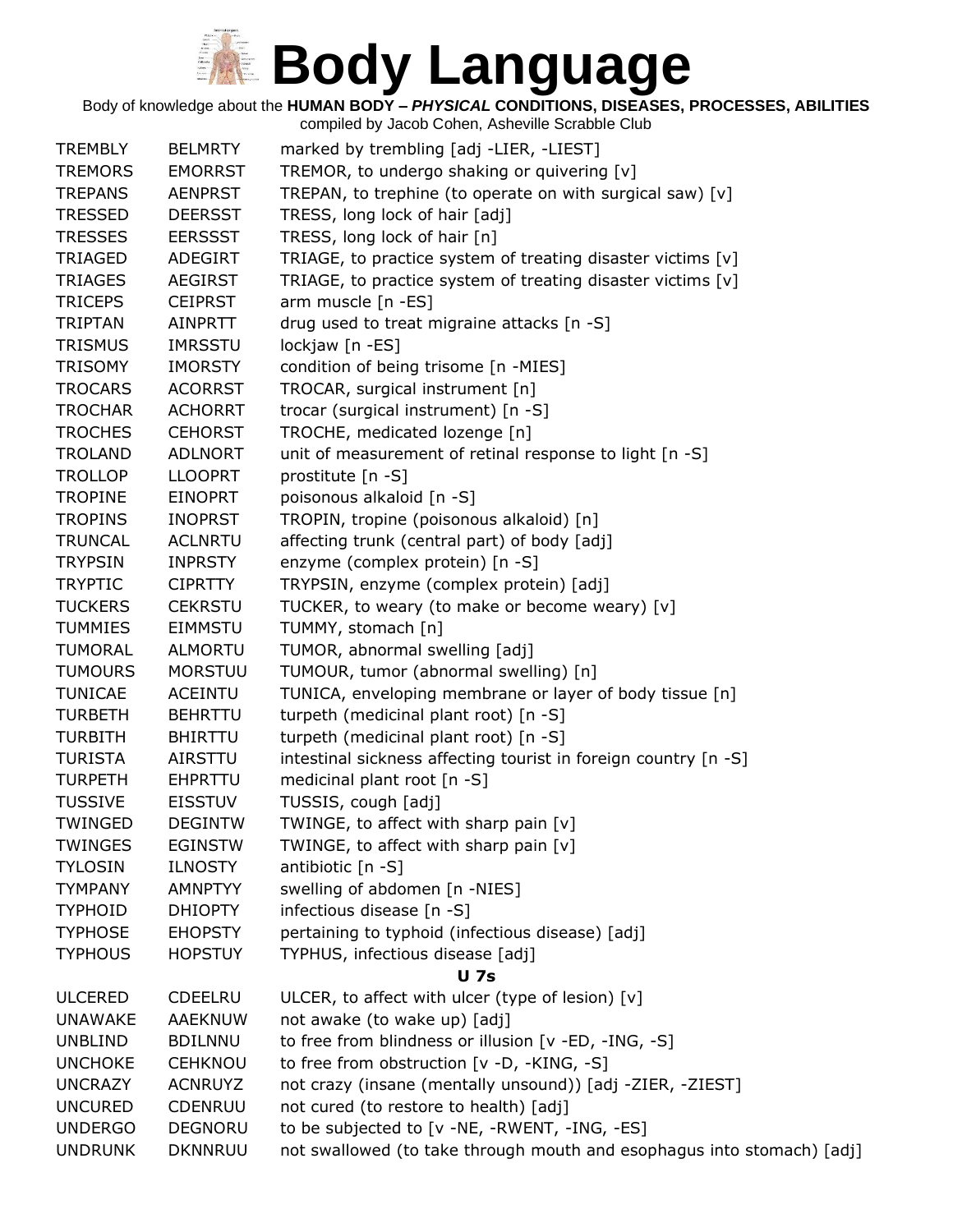Body of knowledge about the **HUMAN BODY –** *PHYSICAL* **CONDITIONS, DISEASES, PROCESSES, ABILITIES**

| <b>UNEASES</b> | <b>AEENSSU</b> | UNEASE, mental or physical discomfort [n]                                     |
|----------------|----------------|-------------------------------------------------------------------------------|
| <b>UNEASES</b> | <b>AEENSSU</b> | UNEASE, mental or physical discomfort [n]                                     |
| <b>UNGUENT</b> | <b>EGNNTUU</b> | ointment (viscous preparation applied to skin as medicine or cosmetic) [n -S] |
| <b>UNIBROW</b> | <b>BINORUW</b> | single continuous eyebrow formed when hair grows above bridge of nose [n -S]  |
| <b>UNLOBED</b> | <b>BDELNOU</b> | not lobed (rounded, projecting anatomical part) [adj]                         |
| <b>UNSAVED</b> | <b>ADENSUV</b> | not saved (to rescue from danger, injury, or loss) [adj]                      |
| <b>UNSAWED</b> | <b>ADENSUW</b> | not sawed (to perceive with eyes) [adj]                                       |
| <b>UNSEXED</b> | <b>DEENSUX</b> | UNSEX, to deprive of sexual power $[v]$                                       |
| <b>UNSEXES</b> | <b>EENSSUX</b> | UNSEX, to deprive of sexual power [v]                                         |
| <b>UNSIGHT</b> | <b>GHINSTU</b> | to prevent from seeing [v -ED, -ING, -S]                                      |
| <b>UNSOBER</b> | <b>BENORSU</b> | not sober (having control of one's faculties) [adj]                           |
| <b>UNSOUND</b> | <b>DNNOSUU</b> | not sound (being in good health or condition) [adj -ER, -EST]                 |
| <b>UNTIRED</b> | <b>DEINRTU</b> | not tired (sapped of strength) [adj]                                          |
| <b>UNTONED</b> | <b>DENNOTU</b> | lacking in muscular definition [adj]                                          |
| <b>UNWEARY</b> | <b>AENRUWY</b> | not weary (tired (sapped of strength)) [adj]                                  |
| <b>URAEMIA</b> | AAEIMRU        | uremia (abnormal condition of blood) [n -S]                                   |
| <b>URAEMIC</b> | ACEIMRU        | URAEMIA, uremia (abnormal condition of blood) [adj]                           |
| <b>URANISM</b> | <b>AIMNRSU</b> | homosexuality [n -S]                                                          |
| <b>UREASES</b> | <b>AEERSSU</b> | UREASE, enzyme (complex protein) [n]                                          |
| <b>UREMIAS</b> | AEIMRSU        | UREMIA, abnormal condition of blood [n]                                       |
| <b>URETERS</b> | <b>EERRSTU</b> | URETER, duct that conveys urine from kidney to bladder [n]                    |
| <b>URETHRA</b> | AEHRRTU        | duct through which urine is discharged from bladder [n -E or -S]              |
| <b>URINALS</b> | <b>AILNRSU</b> | URINAL, fixture used for urinating [n]                                        |
| URINARY        | <b>AINRRUY</b> | urinal [n -RIES]                                                              |
| <b>URINATE</b> | AEINRTU        | to discharge urine [v -D, -TING, -S]                                          |
| <b>URINOSE</b> | <b>EINORSU</b> | pertaining to urine [adj]                                                     |
| <b>URINOUS</b> | <b>INORSUU</b> | pertaining to urine [adj]                                                     |
| <b>UROGRAM</b> | AGMORRU        | X-ray of part of urinary tract [n -S]                                         |
| <b>UROLITH</b> | <b>HILORTU</b> | concretion in urinary tract [n -S]                                            |
| <b>UROLOGY</b> | <b>GLOORUY</b> | branch of medicine dealing with urinary tract [n -GIES]                       |
| <b>UTERINE</b> | <b>EEINRTU</b> | UTERUS, organ of female mammals [adj]                                         |
| <b>UTRICLE</b> | <b>CEILRTU</b> | saclike cavity in inner ear [n -S]                                            |
| <b>UVEITIC</b> | <b>CEIITUV</b> | UVEITIS, inflammation of uvea [adj]                                           |
| <b>UVEITIS</b> | <b>EIISTUV</b> | inflammation of uvea [n -ES]                                                  |
| <b>UVULARS</b> | <b>ALRSUUV</b> | UVULAR, uvularly produced sound [n]                                           |
|                |                | <b>V</b> 7s                                                                   |
| <b>VACCINE</b> | <b>ACCEINV</b> | preparation given to produce immunity to specific disease [n -S]              |
| VAGALLY        | <b>AAGLLVY</b> | VAGAL, pertaining to vagus nerve [adv]                                        |
| VAGINAE        | AAEGINV        | VAGINA, passage leading from uterus to vulva [n]                              |
| VAGINAL        | AAGILNV        | VAGINA, passage leading from uterus to vulva [adj]                            |
| VAGINAS        | AAGINSV        | VAGINA, passage leading from uterus to vulva [n]                              |
| VALGOID        | ADGILOV        | VALGUS, position of joint that is abnormally turned outward [adj]             |
| <b>VAMPIER</b> | AEIMPRV        | VAMPY, seductive [adj]                                                        |
| VAMPIRE        | AEIMPRV        | reanimated corpse believed to feed on sleeping person's blood [n -S]          |
| <b>VAMPISH</b> | <b>AHIMPSV</b> | seductive [adj]                                                               |
| VANDYKE        | <b>ADEKNVY</b> | short, pointed beard [n -S]                                                   |
| <b>VARICES</b> | <b>ACEIRSV</b> | VARIX, varicose vein [n]                                                      |
|                |                |                                                                               |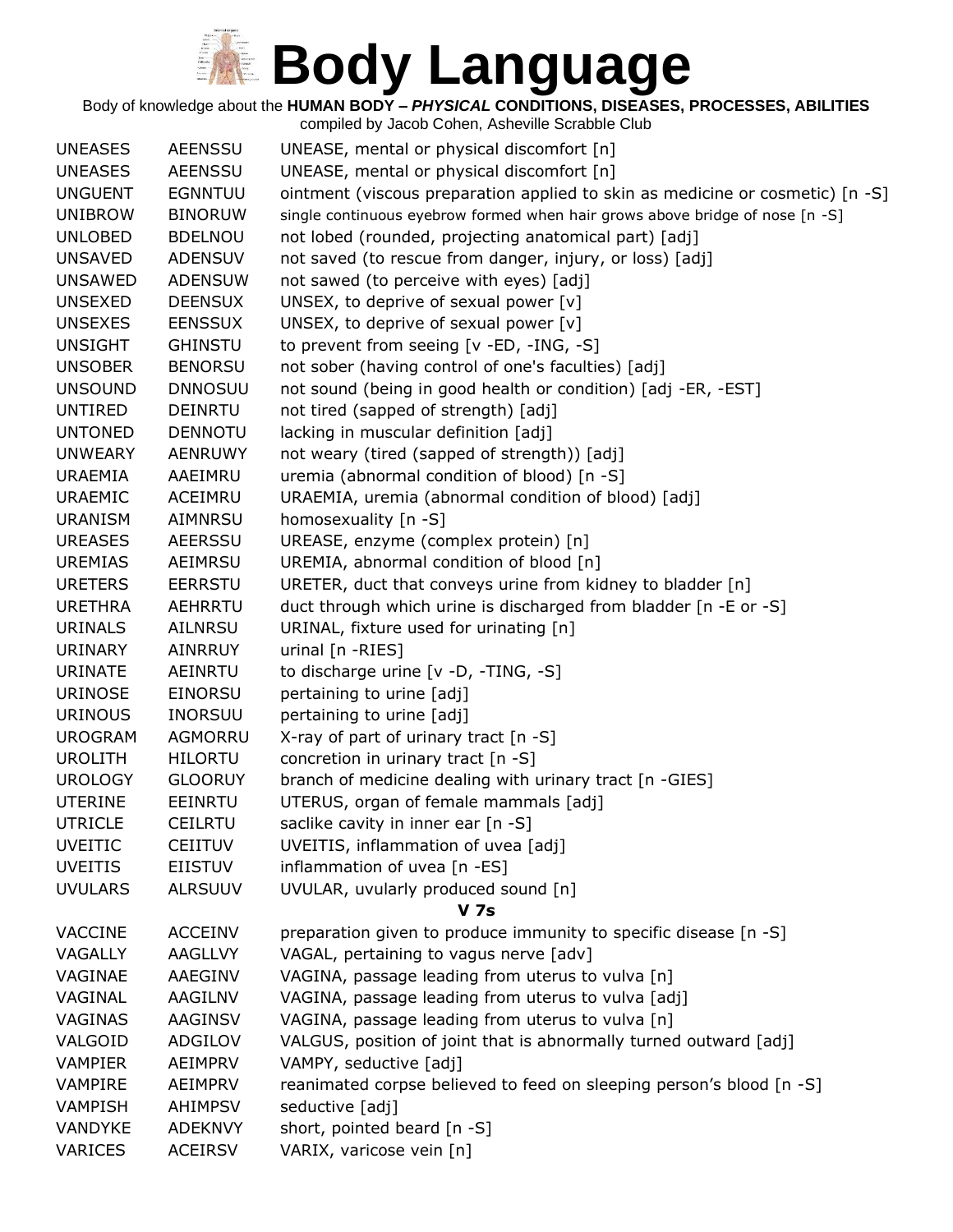#### Body of knowledge about the **HUMAN BODY –** *PHYSICAL* **CONDITIONS, DISEASES, PROCESSES, ABILITIES**

| VARIOLA        | AAILORV        | smallpox (virus disease) [n -S]                                                                        |
|----------------|----------------|--------------------------------------------------------------------------------------------------------|
| <b>VARUSES</b> | <b>AERSSUV</b> | VARUS, malformation of bone or joint [n]                                                               |
| <b>VEINIER</b> | EEIINRV        | VEINY, full of veins [adj]                                                                             |
| <b>VEINING</b> | EGIINNV        | network of veins [n -S]                                                                                |
| <b>VEINING</b> | EGIINNV        | VEIN, to fill with veins (tubular blood vessels) [v]                                                   |
| <b>VEINLET</b> | <b>EEILNTV</b> | small vein $[n -S]$                                                                                    |
| <b>VEINOUS</b> | <b>EINOSUV</b> | having prominent veins [adj]                                                                           |
| <b>VEINULE</b> | EEILNUV        | venule (small vein) [n -S]                                                                             |
| <b>VENOMED</b> | <b>DEEMNOV</b> | VENOM, to inject with venom (poisonous secretion of certain animals) $[v]$                             |
| <b>VENOMER</b> | <b>EEMNORV</b> | one that venoms (to inject with venom (poisonous secretion of certain animals)) [n -S]                 |
| <b>VENTERS</b> | <b>EENRSTV</b> | VENTER, abdomen (body cavity containing viscera) [n]                                                   |
| <b>VENTURE</b> | <b>EENRTUV</b> | to risk (to expose to risk (chance of injury or loss)) [v -D, -RING, -S]                               |
| <b>VENULAR</b> | <b>AELNRUV</b> | VENULE, small vein [adj]                                                                               |
| <b>VENULES</b> | <b>EELNSUV</b> | VENULE, small vein [n]                                                                                 |
| VERONAL        | <b>AELNORV</b> | sedative drug [n]                                                                                      |
| <b>VERRUCA</b> | <b>ACERRUV</b> | wart (protuberance on skin) [n -S or -E]                                                               |
| <b>VERTIGO</b> | <b>EGIORTV</b> | disordered state in which individual or his surroundings seem to whirl dizzily [n -ES or -S or -GINES] |
| <b>VESICAE</b> | <b>ACEEISV</b> | VESICA, bladder (saclike receptacle) [n]                                                               |
| <b>VESICAL</b> | <b>ACEILSV</b> | VESICA, bladder (saclike receptacle) [adj]                                                             |
| <b>VESICLE</b> | <b>CEEILSV</b> | small bladder (saclike receptacle) [n -S]                                                              |
| <b>VICTIMS</b> | <b>CIIMSTV</b> | VICTIM, one who suffers from destructive or injurious action [n]                                       |
| <b>VIEWERS</b> | <b>EEIRSVW</b> | VIEWER, one that views (to look at) [n]                                                                |
| <b>VIEWING</b> | EGIINVW        | act of seeing, watching, or looking [n -S] / VIEW, to look at [v]                                      |
| <b>VIRALLY</b> | AILLRVY        | VIRAL, pertaining to or caused by virus [adv]                                                          |
| VIREMIA        | AEIIMRV        | presence of virus in blood [n -S]                                                                      |
| VIREMIC        | <b>CEIIMRV</b> | VIREMIA, presence of virus in blood [adj]                                                              |
| <b>VIRGINS</b> | <b>GIINRSV</b> | VIRGIN, person who has never had sexual intercourse [n]                                                |
| <b>VIRIONS</b> | <b>IINORSV</b> | VIRION, virus particle [n]                                                                             |
| <b>VIROSIS</b> | <b>IIORSSV</b> | infection with virus [n -SES]                                                                          |
| <b>VIRUSES</b> | <b>EIRSSUV</b> | VIRUS, any of class of submicroscopic pathogens [n]                                                    |
| <b>VISAGED</b> | ADEGISV        | VISAGE, face or facial expression of person [adj]                                                      |
| <b>VISAGES</b> | <b>AEGISSV</b> | VISAGE, face or facial expression of person [n]                                                        |
| <b>VISIBLE</b> | <b>BEIILSV</b> | someone that can be seen [n -S]                                                                        |
| <b>VISIBLY</b> | <b>BIILSVY</b> | in manner capable of being seen [adv]                                                                  |
| <b>VITILGO</b> | <b>GIILOTV</b> | skin disease [n -S]                                                                                    |
| <b>VOICERS</b> | <b>CEIORSV</b> | VOICER, one that voices (to express or utter) [n]                                                      |
| <b>VOICING</b> | <b>CGIINOV</b> | tonal quality of instrument in ensemble [n -S] / VOICE, to express or utter [v]                        |
| VOMICAE        | <b>ACEIMOV</b> | VOMICA, cavity in body containing pus [n]                                                              |
| <b>VOMITED</b> | <b>DEIMOTV</b> | VOMIT, to eject contents of stomach through mouth [v]                                                  |
| <b>VOMITER</b> | <b>EIMORTV</b> | one that vomits [n -S]                                                                                 |
| <b>VOMITOS</b> | <b>IMOOSTV</b> | VOMITO, black vomit of yellow fever [n]                                                                |
| <b>VOMITUS</b> | <b>IMOSTUV</b> | vomited matter [n -ES]                                                                                 |
| <b>VULVATE</b> | <b>AELTUVV</b> | VULVA, external genital organs of female [adj]                                                         |
|                |                | <b>W 7s</b>                                                                                            |
| WAISTED        | <b>ADEISTW</b> | WAIST, part of body between ribs and hips [adj]                                                        |
| <b>WAKEFUL</b> | <b>AEFKLUW</b> | not sleeping or able to sleep [adj]                                                                    |
| WAKENER        | <b>AEEKNRW</b> | one that wakens (to rouse from sleep) [n -S]                                                           |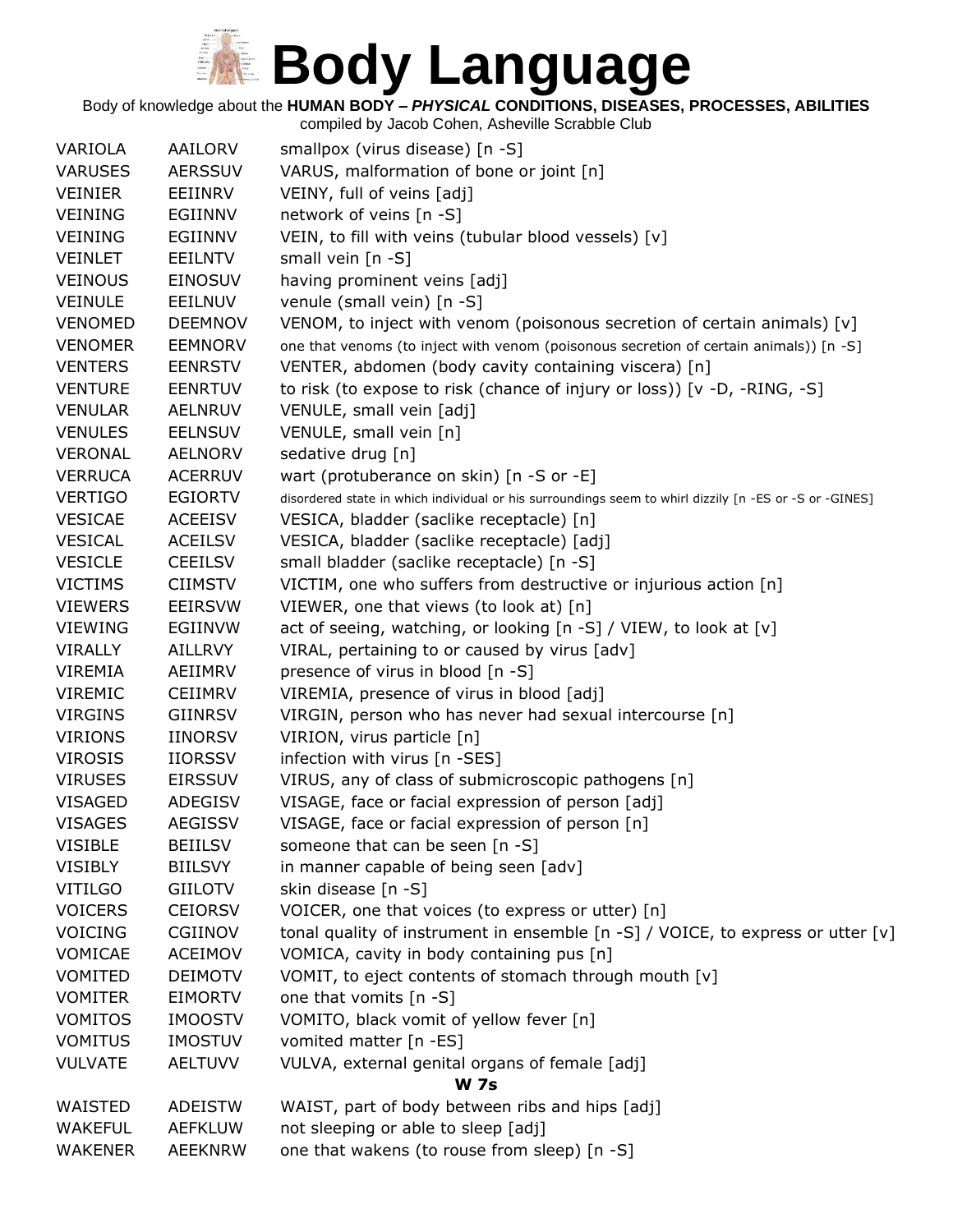Body of knowledge about the **HUMAN BODY –** *PHYSICAL* **CONDITIONS, DISEASES, PROCESSES, ABILITIES**

| <b>WAKINGS</b> | <b>AGIKNSW</b> | WAKING, state of being awake [n]                                                 |
|----------------|----------------|----------------------------------------------------------------------------------|
| <b>WANKERS</b> | <b>AEKNRSW</b> | WANKER, offensive word [n]                                                       |
| WANKING        | <b>AGIKNNW</b> | WANK, offensive word [v]                                                         |
| <b>WANNESS</b> | <b>AENNSSW</b> | quality of being wan (unnaturally pale) [n -ES]                                  |
| WANNEST        | <b>AENNSTW</b> | WAN, unnaturally pale [adj]                                                      |
| WARKING        | <b>AGIKNRW</b> | WARK, to endure pain [v]                                                         |
| <b>WARTIER</b> | <b>AEIRRTW</b> | WARTY, covered with warts [adj]                                                  |
| <b>WATCHED</b> | <b>ACDEHTW</b> | WATCH, to observe carefully [v]                                                  |
| <b>WATCHER</b> | <b>ACEHRTW</b> | one that watches (to observe carefully) [n -S]                                   |
| <b>WATCHES</b> | <b>ACEHSTW</b> | WATCH, to observe carefully [v]                                                  |
| <b>WAUKING</b> | <b>AGIKNUW</b> | WAUK, to wake (to rouse from sleep) [v]                                          |
| <b>WAYWORN</b> | <b>ANORWWY</b> | fatigued by travel [adj]                                                         |
| <b>WEAKENS</b> | <b>AEEKNSW</b> | WEAKEN, to make weak [v]                                                         |
| <b>WEAKEST</b> | <b>AEEKSTW</b> | WEAK, lacking strength [adj]                                                     |
| WEAKISH        | <b>AEHIKSW</b> | somewhat weak [adj]                                                              |
| WEARIED        | ADEEIRW        | WEARY, to make or become weary [v]                                               |
| WEARIER        | <b>AEEIRRW</b> | WEARY, tired (sapped of strength) [adj]                                          |
| WEARIES        | <b>AEEIRSW</b> | WEARY, to make or become weary [v]                                               |
| WEARILY        | AEILRWY        | WEARY, tired (sapped of strength) [adv]                                          |
| <b>WEASONS</b> | <b>AENOSSW</b> | WEASON, weasand (throat) [n]                                                     |
| <b>WEEPERS</b> | <b>EEEPRSW</b> | WEEPER, one that weeps (to express sorrow by shedding tears) [n]                 |
| WEEPIER        | EEEIPRW        | WEEPY, tending to weep [adj]                                                     |
| WEEPILY        | EEILPWY        | WEEPY, tending to weep [adv]                                                     |
| WEEPING        | <b>EEGINPW</b> | act of one that weeps $[n -S]$ / WEEP, to express sorrow by shedding tears $[v]$ |
| WEEWEED        | <b>DEEEEWW</b> | WEEWEE, to urinate $[v]$                                                         |
| <b>WEEWEES</b> | <b>EEEESWW</b> | WEEWEE, to urinate [v]                                                           |
| WELTING        | <b>EGILNTW</b> | WELT, to mark with welts (ridges or lumps raised on skin) [v]                    |
| <b>WENCHED</b> | <b>CDEEHNW</b> | WENCH, to consort with prostitutes $[v]$                                         |
| <b>WENCHER</b> | <b>CEEHNRW</b> | one that wenches (to consort with prostitutes) [n -S]                            |
| <b>WENCHES</b> | <b>CEEHNSW</b> | WENCH, to consort with prostitutes $[v]$                                         |
| WENNIER        | EEINNRW        | WENNY, resembling wen (benign tumor of skin) [adj]                               |
| <b>WENNISH</b> | <b>EHINNSW</b> | wenny (resembling wen (benign tumor of skin)) [adj]                              |
| WESSAND        | <b>ADENSSW</b> | weasand (throat) $[n - S]$                                                       |
| <b>WETWARE</b> | <b>AEERTWW</b> | human brain when considered as functionally equivalent to computer [n -S]        |
| <b>WHACKED</b> | <b>ACDEHKW</b> | intoxicated on alcohol or drugs [adj] / exhausted [adj]                          |
| WHEEZED        | <b>DEEEHWZ</b> | WHEEZE, to breathe with whistling sound [v]                                      |
| <b>WHEEZER</b> | <b>EEEHRWZ</b> | one that wheezes (to breathe with whistling sound) [n -S]                        |
| <b>WHEEZES</b> | <b>EEEHSWZ</b> | WHEEZE, to breathe with whistling sound [v]                                      |
| <b>WHISKER</b> | <b>EHIKRSW</b> | hair on man's face [n -S]                                                        |
| <b>WHITLOW</b> | <b>HILOTWW</b> | inflammation of finger or toe [n -S]                                             |
| <b>WHORING</b> | <b>GHINORW</b> | use of services of prostitute [n -S] / WHORE, to consort with prostitutes [v]    |
| WILLIES        | EIILLSW        | WILLIE, offensive word [n]                                                       |
| WINKERS        | <b>EIKNRSW</b> | WINKER, one that winks (to close and open one eye quickly) [n]                   |
| WINKING        | <b>GIIKNNW</b> | WINK, to close and open one eye quickly [v]                                      |
| WIZZENS        | <b>EINSWZZ</b> | WIZZEN, weasand (throat) [n]                                                     |
| <b>WONNERS</b> | <b>ENNORSW</b> | WONNER, prodigy (child having exceptional talent or ability) [n]                 |
| <b>WOOPSED</b> | <b>DEOOPSW</b> | WOOPS, to vomit [v]                                                              |